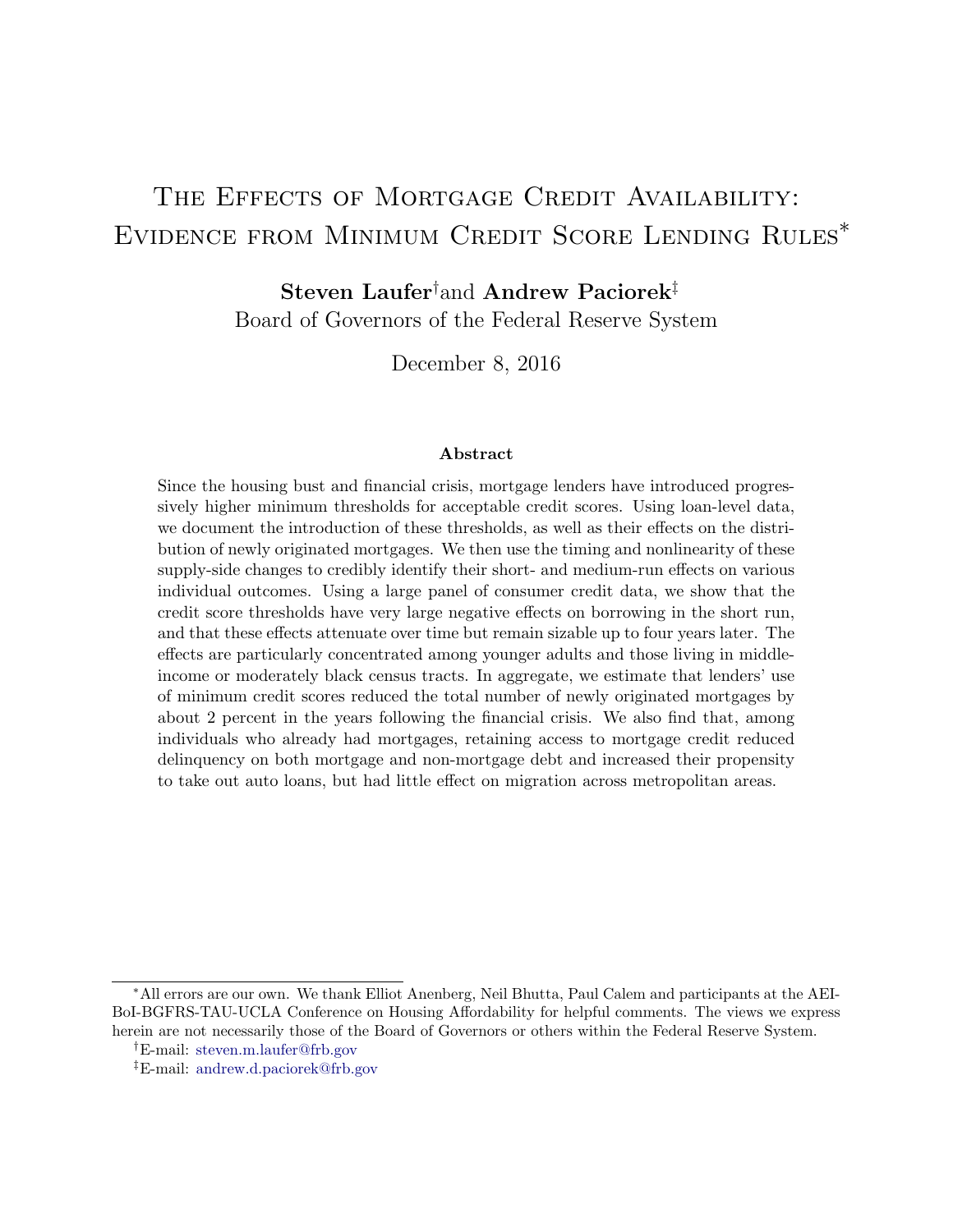# 1 Introduction

Since the housing bust and subsequent financial crisis, US mortgage lenders have significantly tightened their lending standards. These tight lending conditions have likely contributed to the steep decline in the homeownership rate as well as the slow recovery in residential construction. In addition, tight mortgage credit may pose a problem for housing affordability, as the historically low interest rates over the past few years mean that mortgage-financed owner occupied housing would be less expensive than rental housing for many people. More broadly, there is considerable evidence connecting the availability of household credit to overall consumer demand [\(Guerrieri and Lorenzoni,](#page-33-0) [2011;](#page-33-0) [DiMaggio and Kermani,](#page-32-0) [2015;](#page-32-0) [Mondragon,](#page-33-1) [2016\)](#page-33-1).

While the evidence that mortgage credit conditions have tightened is fairly strong, it is difficult to quantify the magnitude of the tightening or to disentangle the effects of tight mortgage supply from low mortgage demand. Factors that prevent households from qualifying for a mortgage—such as low credit scores, high debt balances, and a lack of liquid assets—also reduce demand for owner-occupied housing. For example, the decline in mortgage originations to less credit-worthy borrowers over the past few years (see [Bhutta](#page-32-1) [\(2015\)](#page-32-1)) likely reflects more stringent lender standards, but it also likely reflects relatively weak labor market conditions among such borrowers, as well as reluctance by more financially vulnerable households to assume housing market risk following a period of extreme volatility.

In this paper, we address this identification challenge by focusing on lenders' requirements that borrowers must meet a sharply defined minimum credit score threshold in order to qualify for a loan. In some cases, these thresholds may be imposed to allow the lenders to securitize the mortgages through government programs that specify minimum credit scores. In other cases, they may simply reflect a rule-of-thumb about which mortgages are too risky to underwrite. Importantly for our work, lenders' use of these minimum credit scores has varied over time in response to concerns that are likely unrelated to changes in demand from marginal borrowers.

Focusing on the most recent time period, we show that lenders progressively tightened their standards in the years following the financial crisis of 2008. Much of this tightening occurred for loans guaranteed by the Federal Housing Administration (FHA), which dominated lending to borrowers with low credit scores during this time period. In particular, we document the effects of several large lenders imposing minimum credit scores of 620 on FHA loans in the first quarter of 2009, and then raising this threshold to 640 (on some loans) in the second half of 2010. In the data, these minimum score thresholds manifest as discontinuities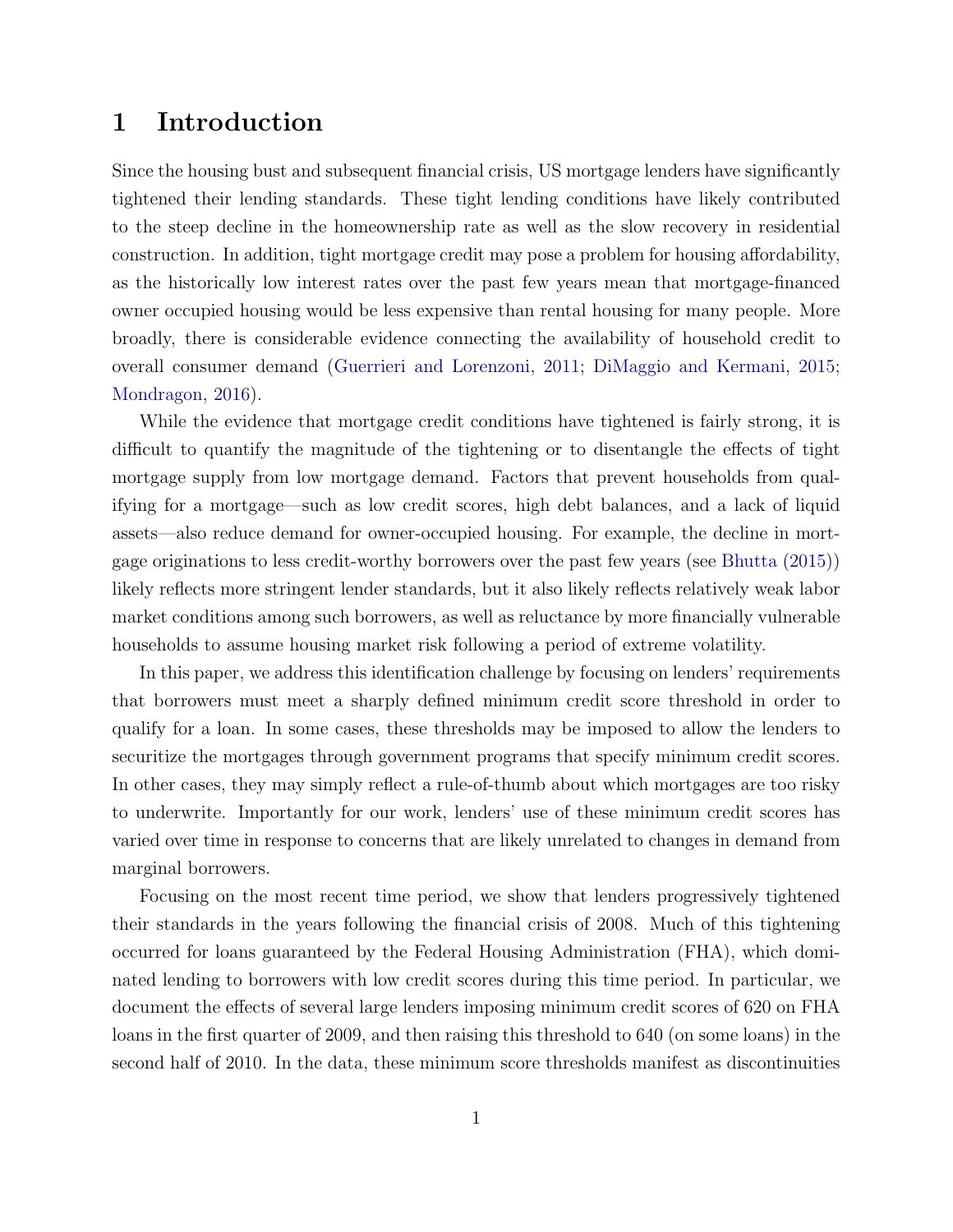in the distribution of credit scores on newly originated mortgages, with substantially fewer loans made to borrowers with credit scores just below the thresholds.<sup>[1](#page-2-0)</sup> We use the size of these discontinuities as a measure of how important the thresholds are during each period.

Our empirical analysis is based on a difference-in-differences approach in which we compare borrowers above and below the credit thresholds in periods where the thresholds were more and less important in lenders' underwriting decisions. More specifically, we calculate a single measure of credit availability that captures the effects of the changes in the thresholds on borrowers with different credit scores. Crucially, the nonlinear relationship between our credit availability measure and borrowers' credit scores allows us to separately identify its effect while still controlling for variation in mortgage demand that is also correlated with borrowers' credit scores. Equally important, we are able to control for this difference in mortgage demand between high and low score borrowers even as it varies over time. In other words, our approach lets us separate out mortgage demand from mortgage supply even as both are simultaneously changing during our sample period.

We calculate our credit availability measure for individuals in the FRBNY Consumer Credit Panel (CCP) and estimate its impact on various outcomes.<sup>[2](#page-2-1)</sup> Starting with mortgage attainment, we find that for borrowers with scores below the relevant thresholds, the tightening that occurred between 2008 and 2011 reduced their probability of obtaining a mortgage in the subsequent quarter by 0.5 percentage points, compared to an average probability of taking out a mortgage of just under 1 percent. When we look over longer horizons of up to 16 quarters, the effects shrink in magnitude relative to the average probabilities but remain very large, indicating that credit availability (or the lack thereof) has persistent consequences for individual borrowing behavior.

In aggregate, we estimate that lenders' use of minimum credit scores reduced the total number of newly originated mortgages by about 2 percent, with much larger effects among prospective borrowers with scores near the thresholds. Furthermore, we show that the effects of this tightening are largest in areas with moderate income, which feature a combination of relatively low credit scores and relatively high housing demand. Similarly, we find that the effects are largest for borrowers aged 34-45 and for borrowers living in census tracts with moderate shares of black residents.[3](#page-2-2)

<span id="page-2-1"></span><span id="page-2-0"></span><sup>1</sup>We plot this distribution for several different years in figure [1.](#page-35-0)

<sup>&</sup>lt;sup>2</sup>The Equifax Risk Score included in the CCP is distinct from the FICO scores typically used by mortgage lenders. We spend considerable effort addressing this challenge in our analysis.

<span id="page-2-2"></span><sup>3</sup>Working with data from the Home Mortgage Disclosure Act (HMDA) that contains information on the race of individual borrowers, [Bhutta and Ringo](#page-32-2) [\(2016\)](#page-32-2) find that tight credit conditions have had a disproportionate effect on credit access for minorities.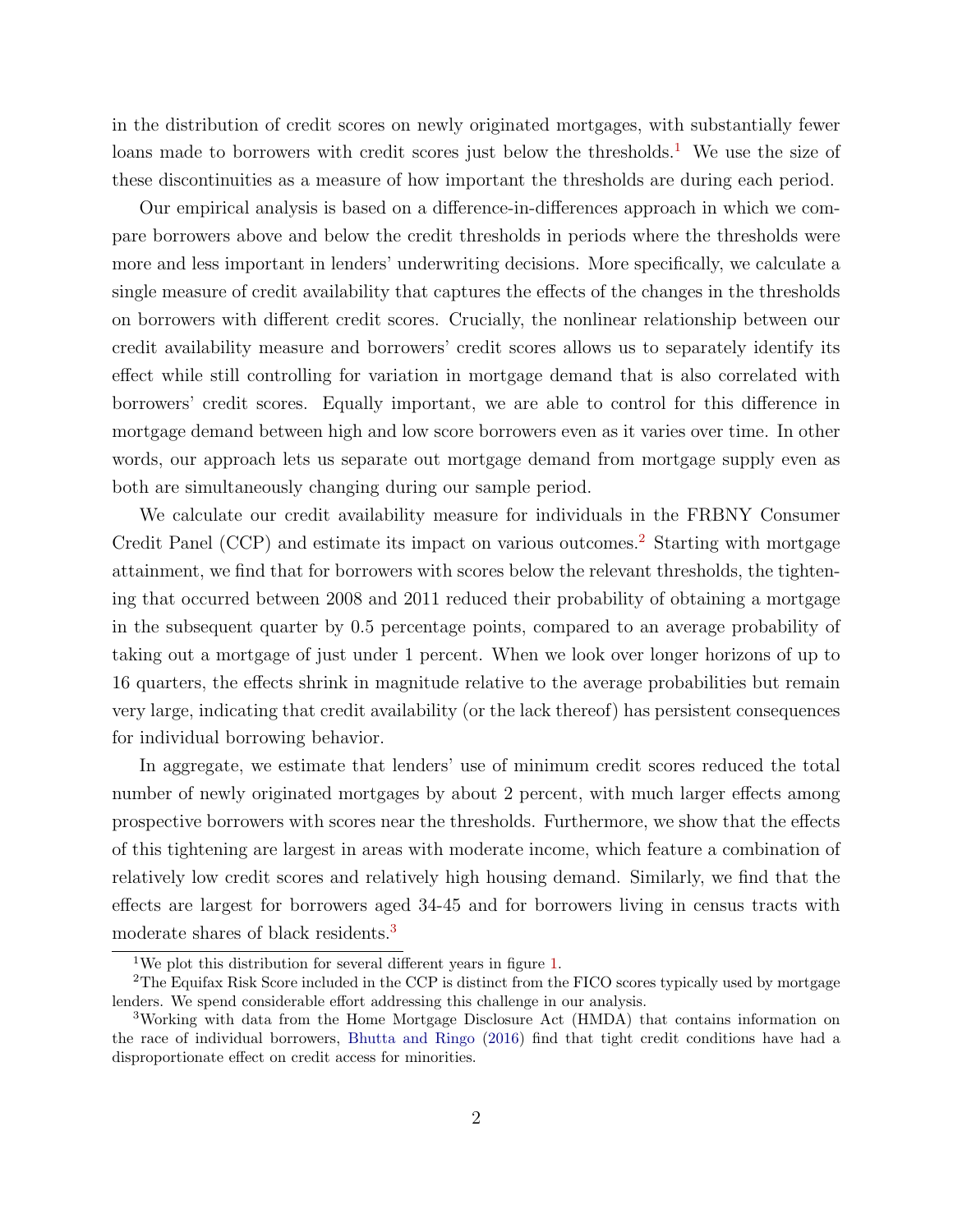The fact that our approach produces any substantial estimates of the effect of these thresholds on mortgage attainment results establishes two non-trivial facts about the credit scores in consumer credit data. First, these scores are in fact a meaningful measure of access to mortgage credit, even though, as we discuss below, they are not the actual credit score used for mortgage underwriting. Second, these scores are sufficiently stable that a single observation taken at the end of the quarter does reflect the individual's ability to borrow over the following three months. Establishing these facts is particularly important given the wide range of studies that use these scores as a measure of individuals' access to credit.

Our study of the effects of these credit score thresholds on mortgage attainment falls within a larger literature that has tried to identify the effects of mortgage credit availability on homeownership. Early work in this literature includes [Barakova et al.](#page-32-3) [\(2003\)](#page-32-3) and [Rosenthal](#page-33-2) [\(2002\)](#page-33-2) who constructed measures of mortgage credit access from responses to the Federal Reserve's Survey of Consumer Finances (SCF). More recently, [Barakova et al.](#page-32-4) [\(2014\)](#page-32-4) constructed a measure of mortgage credit access from the National Longitudinal Survey of Youth and [Acolin et al.](#page-32-5) [\(2016\)](#page-32-5) use more recent waves of the SCF. Among the few papers that have explicitly considered the effect of credit score, [Chomsisengphet and Elul](#page-32-6) [\(2006\)](#page-32-6) use credit scores merged with mortgage data to shed light on the effect of personal bankruptcy exemptions on secured lending. We conduct our analysis on a far larger data set with many more observable outcomes and also, crucially, while controlling for the variation in demand that is correlated with access to credit. However, like other studies based on consumer credit data, we are unable to see income or assets and therefore unable to account for the impact of those factors on individuals' ability to borrow.

We also examine the implications of mortgage credit availability for other outcomes. First, we find that credit availability has relatively little effect on mortgage or other loan delinquency among new mortgage borrowers, but that it dramatically lowers delinquency of both types among individuals who already had a mortgage, suggesting that the ability to refinance a mortgage is an important financial cushion. While [Keys et al.](#page-33-3) [\(2014\)](#page-33-3) show that lower costs of mortgage credit, in the form of ARM rate resets, lead to fewer mortgage defaults and lower delinquent card balances, we are not aware of previous work showing that increased access to mortgage credit reduces borrowers' delinquency rates. In contrast, [Skiba and Tobacman](#page-34-0) [\(2015\)](#page-34-0) show that increased access to payday lending leads to higher bankruptcy rates, but the settings of our respective analyses are quite different.

Next, we study the impact of credit availability on moving and migration behavior, finding mixed effects depending on the horizon and whether an individual already had a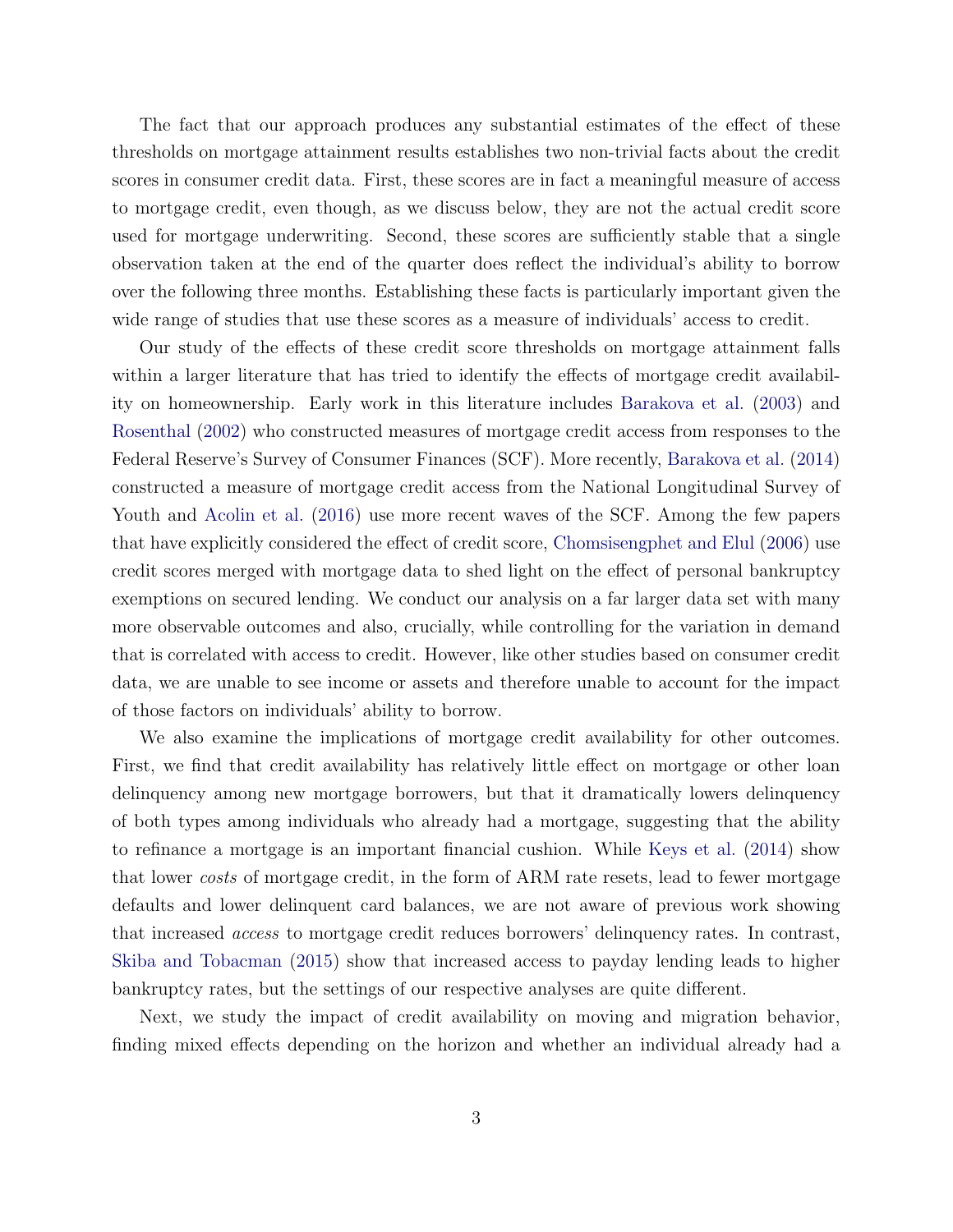mortgage. Perhaps most notably, our results on cross-metropolitan migration suggest that lacking access to new mortgage credit did not "lock in" prior borrowers to their current city. This part of our paper contributes to the discussion of whether fall-out from the housing crisis might have hampered the economic recovery by preventing workers from relocating to stronger labor markets. Previous research has asked whether underwater homeowners were locked into their homes because they were unable to pay off their mortgages by selling their homes [\(Schulhofer-Wohl,](#page-34-1) [2011;](#page-34-1) [Ferreira et al.,](#page-33-4) [2011;](#page-33-4) [Farber,](#page-32-7) [2012\)](#page-32-7). Our approach allows us to answer a slightly different question, which is whether low-score homeowners who could no longer qualify for a new mortgage would remain in their home rather than relocate to a new area where they would be forced to rent. We find that this is not the case. Current homeowners without access to mortgage credit are as likely to move as homeowners with access to credit.

In our final set of results, we show that mortgage credit availability seems to affect auto borrowing, positively in the case of individuals who were prior mortgage borrowers—again pointing to the importance of refinancing—and negatively in the case of prior non-borrowers, perhaps because of substitution from houses to cars when mortgages are not available. This last result contrasts somewhat with the conclusions of [Gropp et al.](#page-33-5) [\(2014\)](#page-33-5), who document a reduction of consumer debt for renters in areas with larger house price declines and interpret this finding as a response to cutbacks in the provision of mortgage credit in those areas. Our finding relies on a different and potentially sharper identification of credit constraints.

More broadly, our paper is related to a growing literature that has used a variety of identification strategies to isolate the effects of mortgage credit availability during the recent housing cycle. [Anenberg et al.](#page-32-8) [\(2016\)](#page-32-8) characterize mortgage credit availability as the largest mortgage that a borrower can obtain given his credit score, income and ability to make a down payment, assuming this maximum size is determined by mortgage supply rather than demand. The authors show that tighter credit conditions depress both house prices and new residential construction. [Gete and Reher](#page-33-6) [\(2016\)](#page-33-6) identify local variations in mortgage credit tightness based on the share of mortgage lending by the largest banks in different areas prior the crisis. They argue that these banks tightened credit more in response to new financial regulations and use the variation in their lending share to show that tight credit helps explains higher residential rents. Finally, [Favara and Imbs](#page-33-7) [\(2015\)](#page-33-7) use heterogeneity in US bank deregulation to look at the effects of mortgage credit supply on house prices, while [DiMaggio and Kermani](#page-32-0) [\(2015\)](#page-32-0) use heterogeneity in the effect of predatory lending laws to measure the effect of credit supply on lending, house prices, and employment. Our paper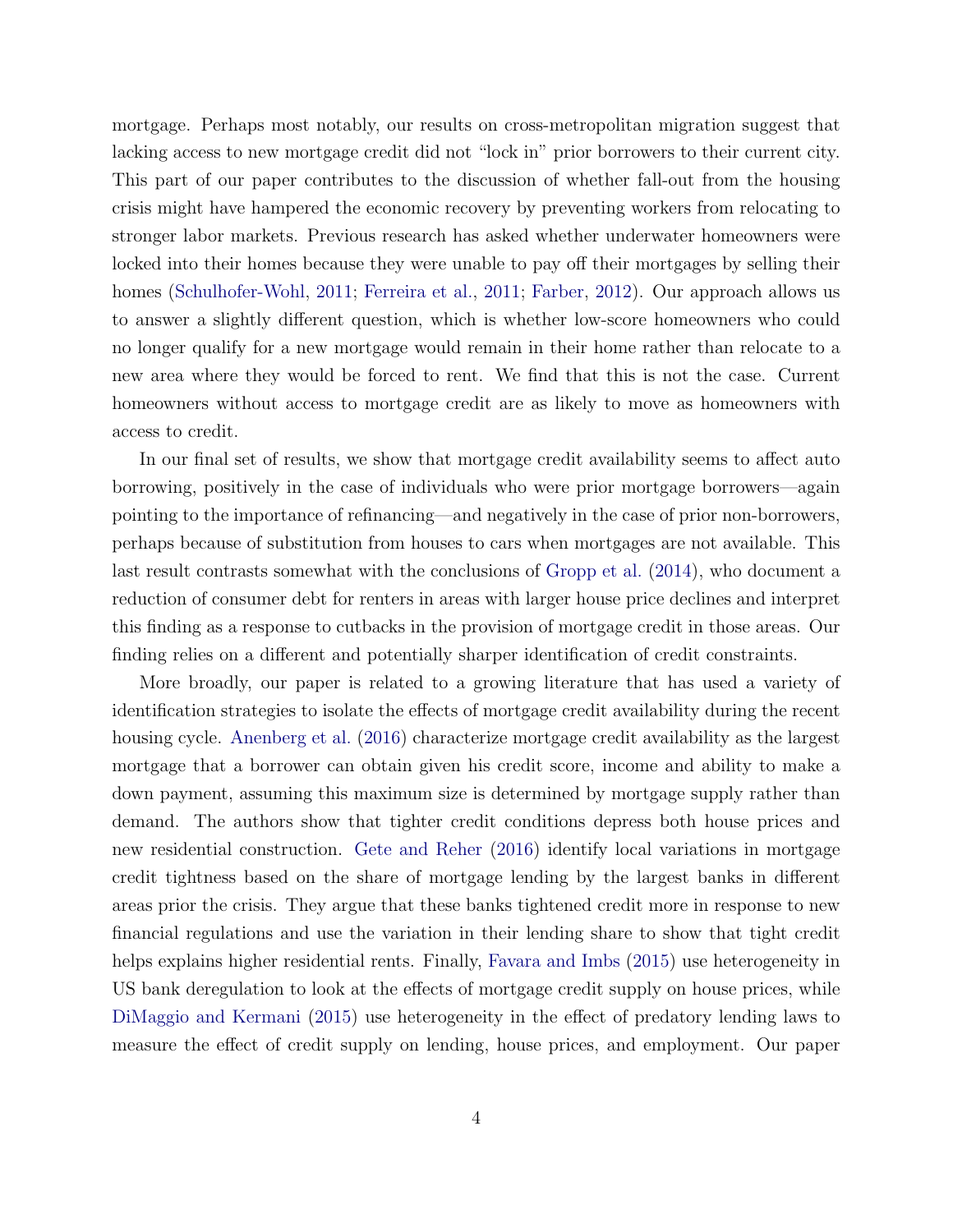presents yet another way of identifying the effects of mortgage credit availability by focusing explicitly on the variation in lenders' use of minimum credit scores. Unlike all of these other studies, our approach us allows us to measure the effects on individuals rather than just local areas.

In using credit score thresholds, our study is also related to work by [Keys et al.](#page-33-8) [\(2009,](#page-33-8) [2010,](#page-33-9) [2012\)](#page-33-10), who argue that, before the crisis, the greater ease of securitizing mortgages made to borrowers with credit scores above 620 led to lax screening by originators because of moral hazard. [Bubb and Kaufman](#page-32-9) [\(2014\)](#page-32-9) instead argue that the use of 620 as a threshold arose as a lender response to a fixed cost of screening potential borrowers. During the more recent period we study, lenders' reliance on minimum credit scores clearly does not reflect their difficulty in securitizing these loans. As we describe below, most securitized loans issued around the thresholds since the financial crisis have been guaranteed by the FHA, whose explicit credit score minimums were substantially lower than the thresholds we study. In any case, we are less concerned with the origin of lenders' decision to apply minimum credit scores and more concerned with the effect of these rules on individuals' ability to obtain mortgage credit.

The rest of the paper proceeds as follows: Section [2](#page-5-0) describes lenders' use of minimum credit scores, how we observe the effects of these rules in the data, and the construction of our credit availability measure. We present our empirical results on mortgage borrowing and other outcomes in section [3.](#page-16-0) In section [4](#page-26-0) we examine heterogeneity in the effects of credit availability on mortgage borrowing across different demographic and socioeconomic groups, while in section [5](#page-29-0) we calculate the cumulative effects of the credit restrictions over various horizons. Finally, section [6](#page-30-0) concludes the paper and offers thoughts on directions for future research.

# <span id="page-5-0"></span>2 Data Sources and the Credit Availability Measure

### 2.1 A Recent History of Credit Score Thresholds

As noted in the introduction, since the financial crisis, there have been significant discontinuities in the distribution of credit scores on newly originated mortgages. In figure [1,](#page-35-0) we plot the density and cumulative distribution of credit scores for mortgages originated in 2005, 2008, 2010, and  $2012<sup>4</sup>$  $2012<sup>4</sup>$  $2012<sup>4</sup>$  At certain key scores, there are fewer loans originated to borrowers

<span id="page-5-1"></span><sup>&</sup>lt;sup>4</sup>The data, which come from Black Knight, are described more fully in section [2.2.](#page-7-0)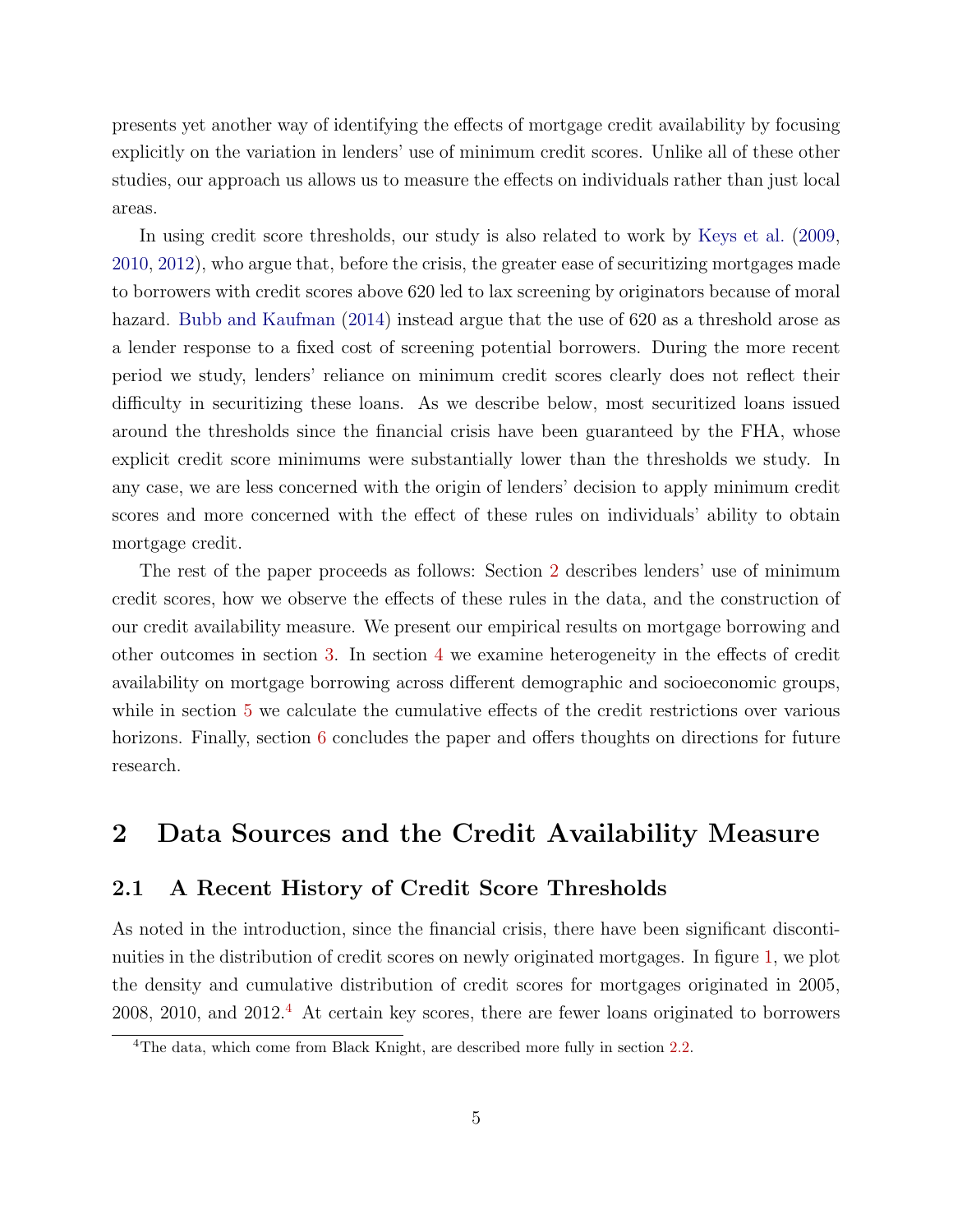with credit scores just below those thresholds. By 2010 (the blue lines), there were very few loans made to borrowers with credit scores below 620. By 2012 (the green lines), the most significant threshold score was 640.

These discontinuities are largely explained by lenders' changing policies on issuing mortgages guaranteed by the Federal Housing Administration (FHA), which has dominated the market for low-score mortgages since the crisis. In the early 2000s, the FHA's market share fell sharply because of competition from sub-prime lenders who offered comparable mortgages at lower prices. However, by 2008, most of those lenders had disappeared from the market, leaving the FHA program as a last resort for borrowers with low scores. Around the same time, the Economic Stimulus Act of 2008 raised the maximum loan size on FHA mortgages in a further effort to increase the scope of FHA lending and thereby help stabilize the mortgage market.

As house prices continued to decline, losses on the book of mortgages insured by the FHA rose substantially. By the end of 2008, the 90-day delinquency rate on FHA loans reached 6.8 percent and although payments to the owners of these loans were guaranteed by the US government, lenders also bore some risk from these loans. These risks included the increased cost of servicing the delinquent mortgages if they had retained the servicing rights, as well as reputational risks in a market increasingly sensitive to the dangers of risky mortgage lending. In February 2009, two of the nation's largest lenders, Wells Fargo and Taylor, Bean & Whitaker (TBW), announced that they would require credit scores of at least 620 for newly originated loans guaranteed by the FHA and the Department of Veterans Affairs. A Wells Fargo spokesman stated, "This change is a reflection of our commitment to do business with brokers and correspondents who manage to the economics and risks of the mortgage industry" [\(Inside FHA/VA Lending,](#page-33-11) [2009b\)](#page-33-11). Over the next six months, the average FICO score on FHA loans climbed 30 points, from 663 in February to 692 in August [\(Inside FHA/VA Lending,](#page-33-12) [2009a\)](#page-33-12).

In January 2010, the Department of Housing and Urban Development (HUD) announced its own tightening of FHA standards, including an increase in upfront and ongoing mortgage insurance premiums, a minimum credit score of 500 on all FHA loans, and a minimum score of 580 for borrowers seeking to make down-payments below 10 percent.[5](#page-6-0) This introduction of minimum credit scores on FHA mortgages had little impact because lenders were already making very few loans to borrowers with such low scores. More importantly for FHA lenders,

<span id="page-6-0"></span><sup>5</sup>HUD also proposed lowering the percentage of the sale price that sellers were allowed to put towards closing costs or renovations ("seller concessions") from 6 percent to 3 percent.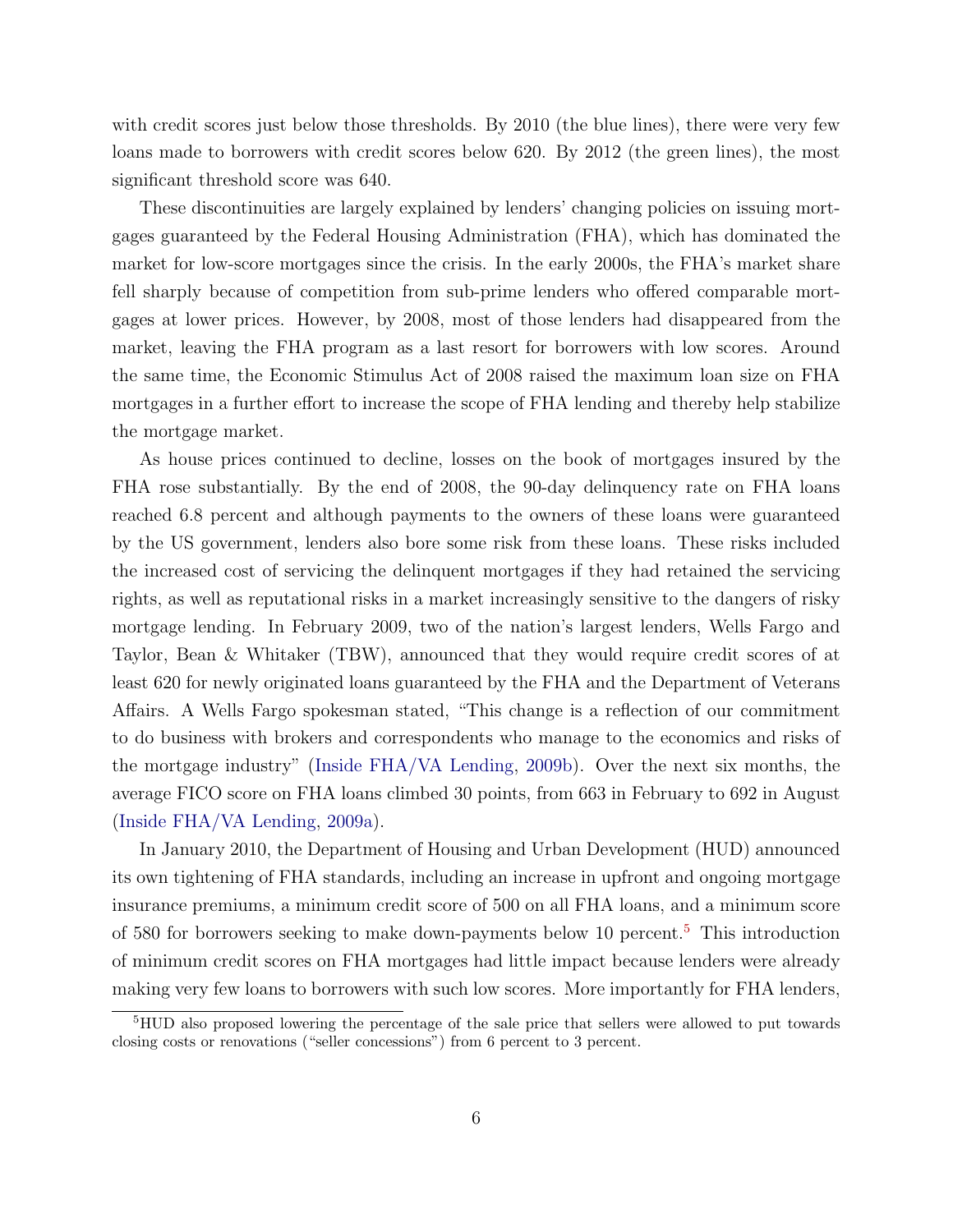HUD announced two changes regarding its practice of terminating lenders' eligibility to originate FHA loans. First, HUD announced that it would systematically review the performance of each lender's FHA mortgages and revoke the lender's eligibility as FHA lenders if the overall default rate exceeded a specified threshold. Second, HUD announced that lenders would now also be evaluated based on the performance of the loans made through third-party correspondent lenders whereas previously, only mortgages originated by the lenders themselves were used in these reviews. Both policy changes were phased in gradually over 2010.

In response to the new FHA rules, many lenders tightened their FHA lending, including by imposing new minimum credit scores on the FHA mortgages they were willing to originate themselves, and especially on those originated through third-party correspondents. Two of the largest lenders, Wells Fargo and Bank of America, stopped buying FHA loans made to borrowers with credit scores below 640, though both continued to originate loans to lower-score borrowers through their retail channels [\(Bloomberg News,](#page-32-10) [2010\)](#page-32-10). Other lenders reportedly established minimum credit score thresholds as high as 660 [\(Inside FHA/VA](#page-33-13) [Lending,](#page-33-13) [2010\)](#page-33-13).

The impact of these changes in lenders' policies around FHA lending is apparent in the distribution of credit scores for newly originated mortgages in figure [2,](#page-36-0) where the blue lines in the four panels show the distribution of FICO sores for FHA mortgages in 2005, 2008, 2010 and 2012, respectively. In figure [2A,](#page-36-1) we see the low share of FHA mortgages prior to 2008. Then figure [2B](#page-36-2) shows the dominance of FHA lending among low-FICO borrowers during 2008 and the absence of any large discontinuities in the distribution, reflecting the limited use of minimum FICO scores by lenders during this period. The announcements by Wells Fargo and TBW in January 2009 that they would stop originating loans below 620 are apparent in figure [2C,](#page-36-3) which shows a dramatic reduction in the fraction of FHA mortgages to borrowers with scores below 620 in 2010. The size of this reduction suggests that many other lenders also adopted a similar practice. Finally, figure [2D](#page-36-4) shows that, by 2012, few FHA mortgages—or mortgages of any other type—were made to borrowers with scores below 640, a situation that has remained essentially unchanged since then.

#### <span id="page-7-0"></span>2.2 Measuring Credit Availability

Our analysis uses the discontinuities in the distribution of mortgages at particular credit scores as indications that lenders are using these scores in their underwriting decisions and are exhibiting some reluctance to lend to borrowers with credit scores that fall below this value. Intuitively, if borrowers with credit scores just above the threshold have a similar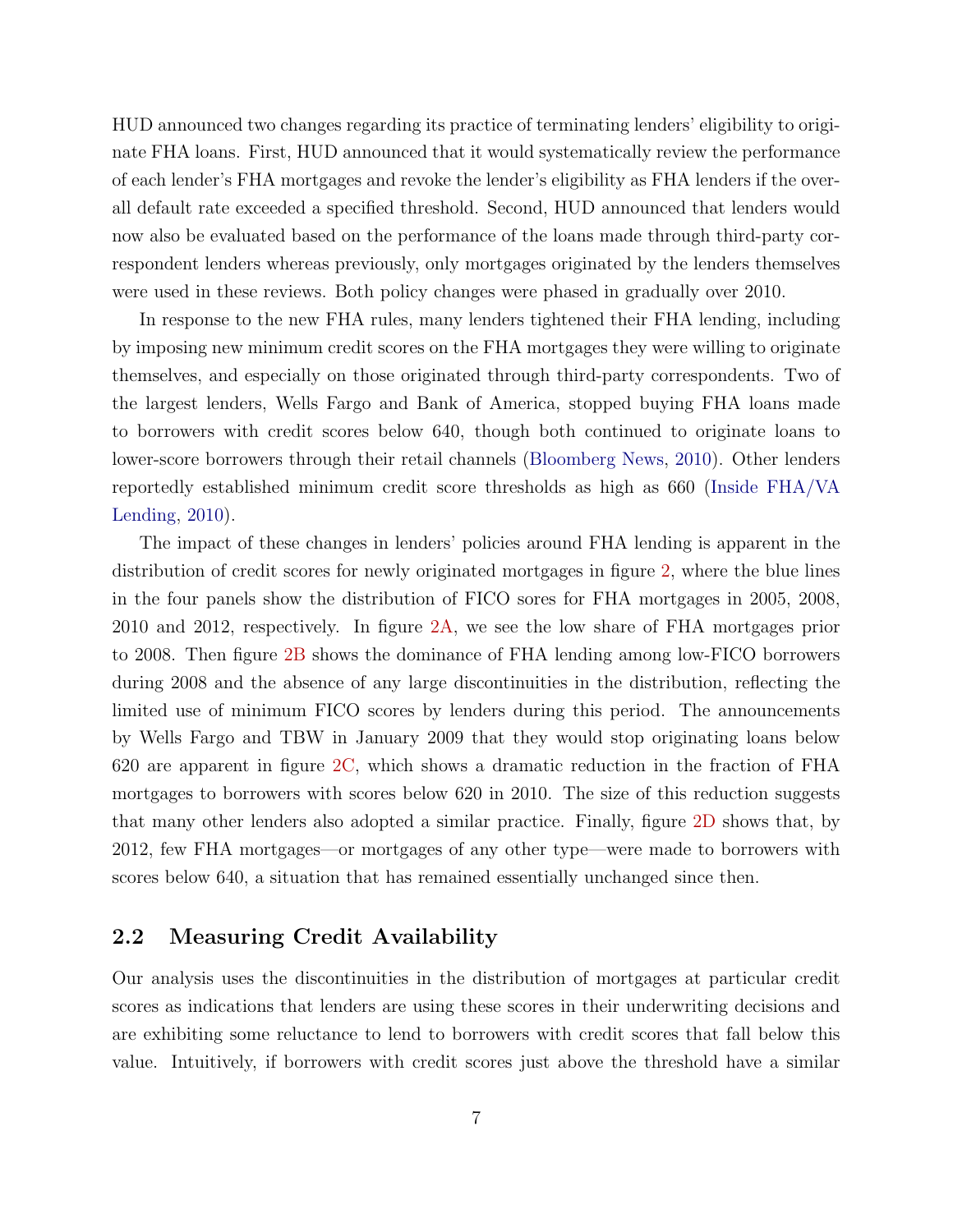demand for mortgages compared to borrowers just below the threshold, then the difference in the number of mortgages originated to these two groups must reflect pure differences in the supply of mortgage credit. We can use these differences to identify the effects of credit supply on borrowers. From the distribution of newly originated mortgages, there appear to be many scores that exhibit discontinuities in the number of mortgages originated. However, in the period since the financial crisis, the two most prominent discontinuities occur at 620 and 640 and we focus on these thresholds.

Our credit availability measure is constructed to capture the difference in the ability of borrowers above those thresholds to obtain mortgages compared to borrowers below them. In practice, computing this measure requires two steps. First, we need to estimate the impact of falling above or below the threshold at each point in time. Second, we need to determine how likely it is that each individual would fall below the threshold if she applied for a mortgage.

#### <span id="page-8-1"></span>2.2.1 Credit Score Thresholds in Originated Mortgages

In order to identify the use of the thresholds, we look at the distribution of credit scores on loans originated each quarter, as captured in a data set of mortgages provided by Black Knight Financial Services, formerly known as "LPS" and "McDash". For each mortgage, Black Knight reports detailed information that includes the origination date, the loan-tovalue ratio, the debt-to-income ratio, and the borrower's credit score. Importantly for our purposes, the credit score reported in the data is the FICO score used in the lender's mortgage underwriting decision, a point we return to below. As discussed above, figure [1](#page-35-0) plots the density and cumulative distribution of FICO scores for mortgages in the Black Knight data originated in 2005, 2008, 2010, and 2012.

We quantify the size of the 620 and 640 thresholds by calculating the ratio of the number of mortgages originated within five points below the threshold compared to the number of mortgages originated within five points above the threshold. Assuming that these two groups of borrowers have similar demand for mortgage credit, differences in the number of new mortgages originations should reflect differences in lenders' willingness to provide credit above and below the threshold. Looking at the black line in figure [1,](#page-35-0) lenders appear to have used [6](#page-8-0)20 as a relevant threshold in their lending decisions even before the crisis.<sup>6</sup> In 2005, for example, only 70 percent as many mortgages were originated to borrowers just below the

<span id="page-8-0"></span> $6$ As discussed in the introduction, [Keys et al.](#page-33-9) [\(2010\)](#page-33-9) argue that the discontinuity existed because loans with credit scores above 620 were easier to securitize, while [Bubb and Kaufman](#page-32-9) [\(2014\)](#page-32-9) dispute this conclusion.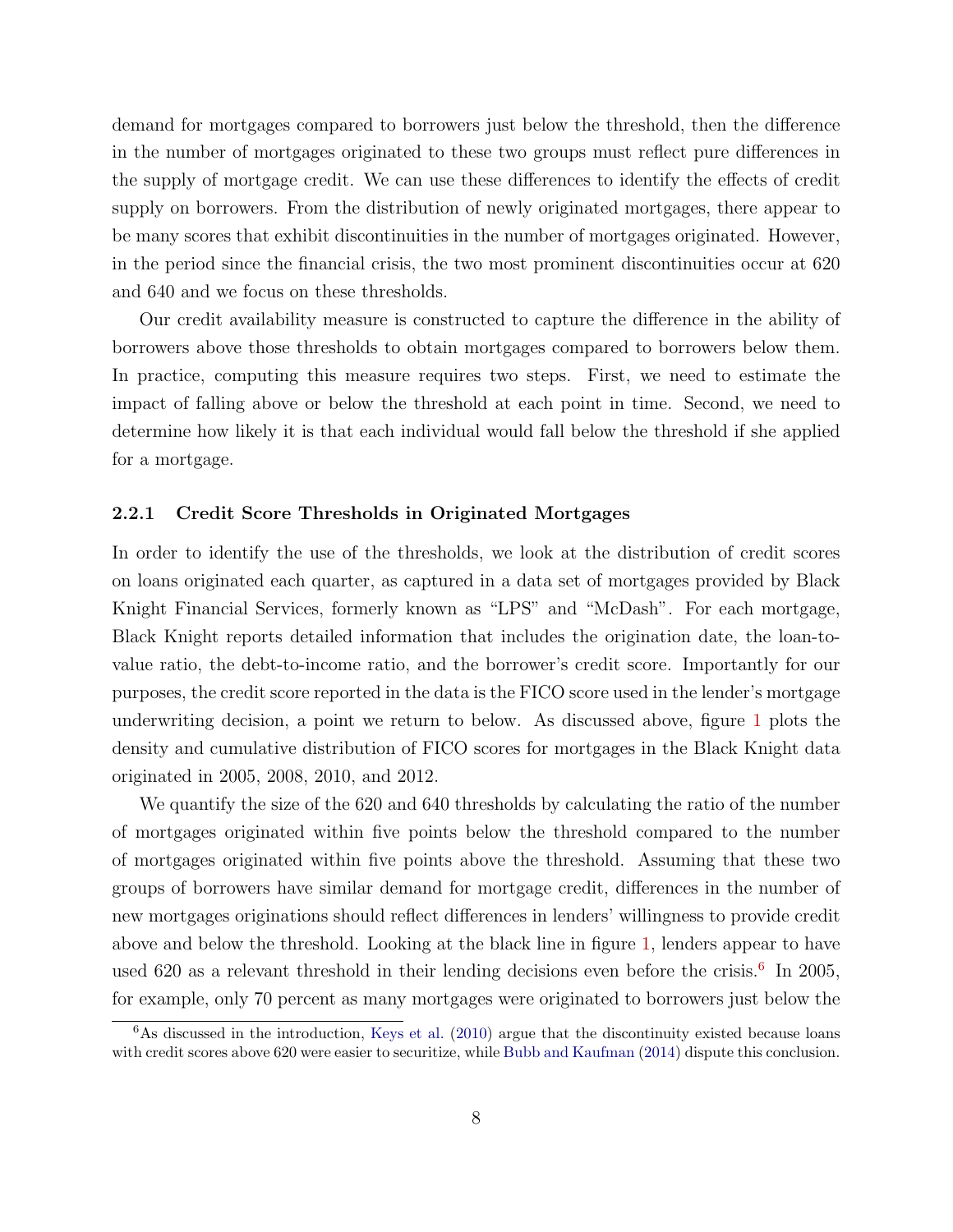thresholds compared to those just above. In contrast, the ratio around 640 was about 90 percent, suggesting that 640 was not a particularly important score in underwriting decisions during that time period. These ratios were similar in 2008 (the red line).

By 2010 (the blue line), however, the ratio at 620 had plummeted to just 20 percent, suggesting a dramatic tightening of mortgage credit for borrowers with credit scores under 620. By 2012 (the green line), the ratio at 640 had also fallen sharply, to about 45 percent.[7](#page-9-0) These ratios have changed relatively little since 2012.

The discontinuities around these credit score thresholds could in theory emerge from several different kinds of restrictions by lenders. First, it may be that some lenders simply refuse to lend at all to borrowers with credit scores below the threshold values. Low-score borrowers who would have approached these lenders because of their geographic proximity or other reasons would therefore not be able to get a mortgage from their preferred lender and may face search costs that prevent them from turning to other lenders. Alternatively, it may be that lenders impose other restrictions—on loan-to-value (LTV) or debt-to-income (DTI) ratios, e.g.—on borrowers with credit scores below the threshold and these other restrictions limit the demand from these less credit-worthy borrowers. This second explanation would imply that loans originated to borrowers with scores just below the threshold should appear less risky based on other observable characteristics. Indeed, we do find some evidence of this behavior. For example, DTI ratios and LTV ratios are both slightly lower on mortgages originated just below the thresholds compared to mortgages originated just above. In the end, the precise form of the restriction is not important for our analysis as long as the discontinuity reflects differences in the supply of mortgage credit to borrowers above and below the threshold rather than differences in demand.

One additional complication in studying mortgage underwriting decisions during this period is lenders' participation in the FHA's streamline refinance program, which allows borrowers to refinance FHA-guaranteed mortgages into new FHA mortgages without going through the full underwriting process.<sup>[8](#page-9-1)</sup> For example, it may be that there are actually many low-credit score borrowers getting mortgages through this program who appear in the data with missing FICO scores. While we can't observe in the data which mortgages are

<span id="page-9-0"></span><sup>&</sup>lt;sup>7</sup>As the number of mortgages to borrowers with credit scores between 620 and 640 fell between 2010 and 2012, the ratio at 620 actually rose back to 40 percent, a mechanical response to the decrease in loans to borrowers with scores just above 620, the denominator. A combined measure of the two discontinuities, which calculates the ratio of mortgages just above 640 to the number of mortgages just below 620, shows a clear overall tightening during this period.

<span id="page-9-1"></span><sup>&</sup>lt;sup>8</sup>In theory, the program allowed FHA mortgages to be refinanced with no underwriting at all, though in practice, many lenders did impose restrictions on which loans they would refinance.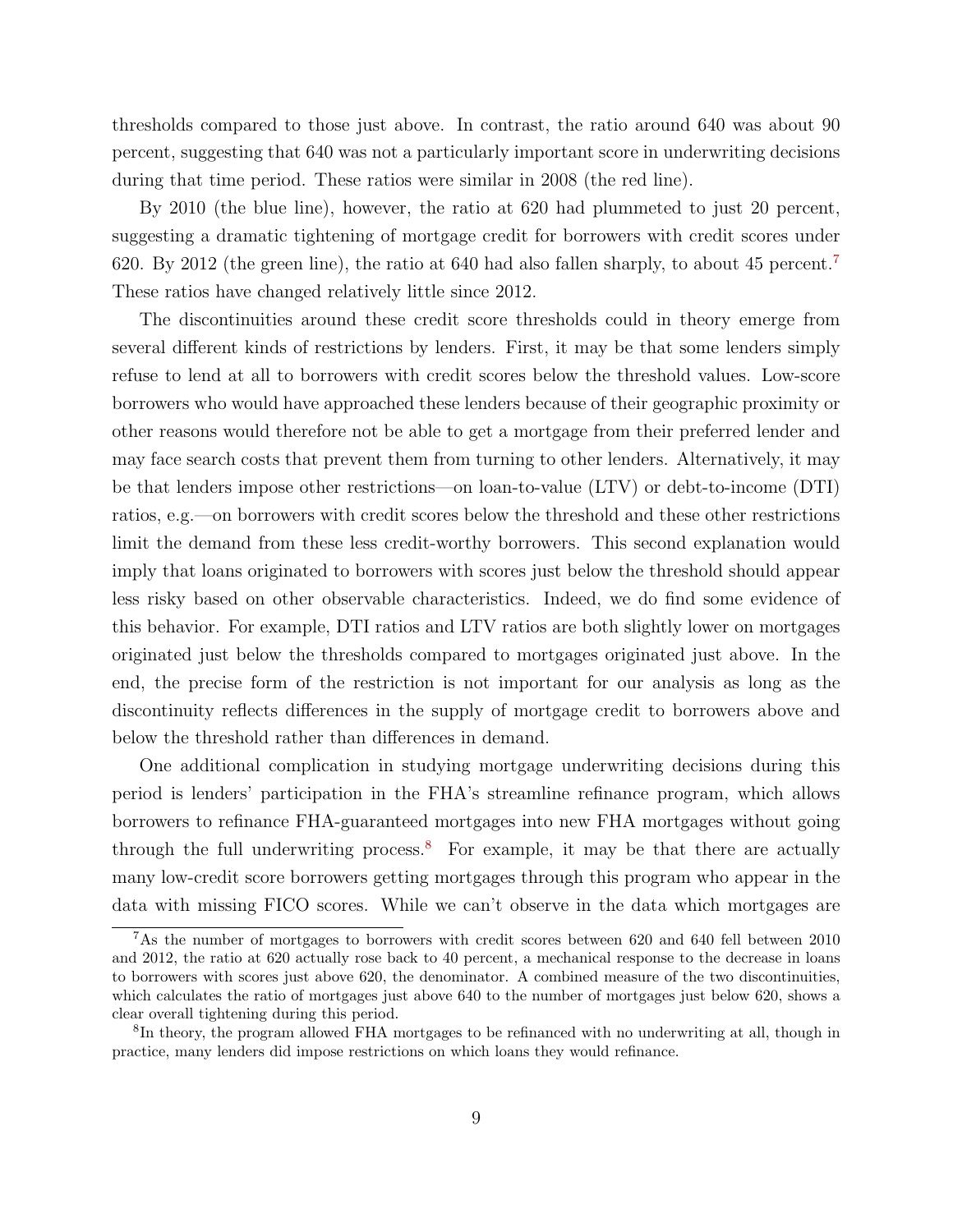originated through the streamline refinance program, we can study the pool of mortgages with characteristics that would make them likely to part of this program: refinance mortgages guaranteed by the FHA that do not involve any equity extraction.

Reassuringly, the fraction of mortgages in this category with missing FICO scores is only slightly higher than the overall fraction of mortgages in the data with missing scores (14 percent compared to 12 percent overall), making it unlikely that there are a large number of low-score borrowers obtaining mortgages through the program and appearing in the data with missing scores. In contrast, FHA refinances just below the 620 threshold do exhibit other risky characteristics that suggest they were underwritten less stringently, likely because they were disproportionately originated through the streamline program. In particular, FHA refinances with credit scores just below the threshold have higher DTIs and are more likely to lack full documentation of the borrower's income. Again, however, these are supply-driven differences that do not invalidate our identification strategy.

#### <span id="page-10-0"></span>2.2.2 Using Credit Scores in the Consumer Credit Panel

The second, less obvious step in computing our mortgage credit availability measure is identifying whether each individual in the population has a credit score that falls above or below the relevant threshold. In principle, all we would need to do this is to observe the individual's FICO score at a given point in time. In practice, there are two complications.

First, a FICO score is the output of a proprietary scoring model, which has changed over time, applied to data reported by any one of the three credit bureaus. As a result, there is no single "FICO score" for an individual at any given point in time. Moreover, scores change almost continuously as new information is reported to the credit bureaus. The scores reported in the Black Knight data, which we used to construct figure [1,](#page-35-0) are the results of the particular scoring model and credit bureau data used by the lender at the time of underwriting. For both these reasons, even if we observed *some* FICO score from *around* the same time that a mortgage was originated, it would not necessarily match exactly to the score reported in the Black Knight data. The empirical relevance of the observed 620 and 640 thresholds in a different data set is thus something that we need to test, not something that we can assume.

The second complication is that we do not observe any FICO scores in our main data set for this project, which is the Equifax Consumer Credit Panel from the Federal Reserve Bank of New York. Instead, the CCP contains an "Equifax Risk Score", which is a similar credit score intended to capture the probability that individual will default on any loan. In order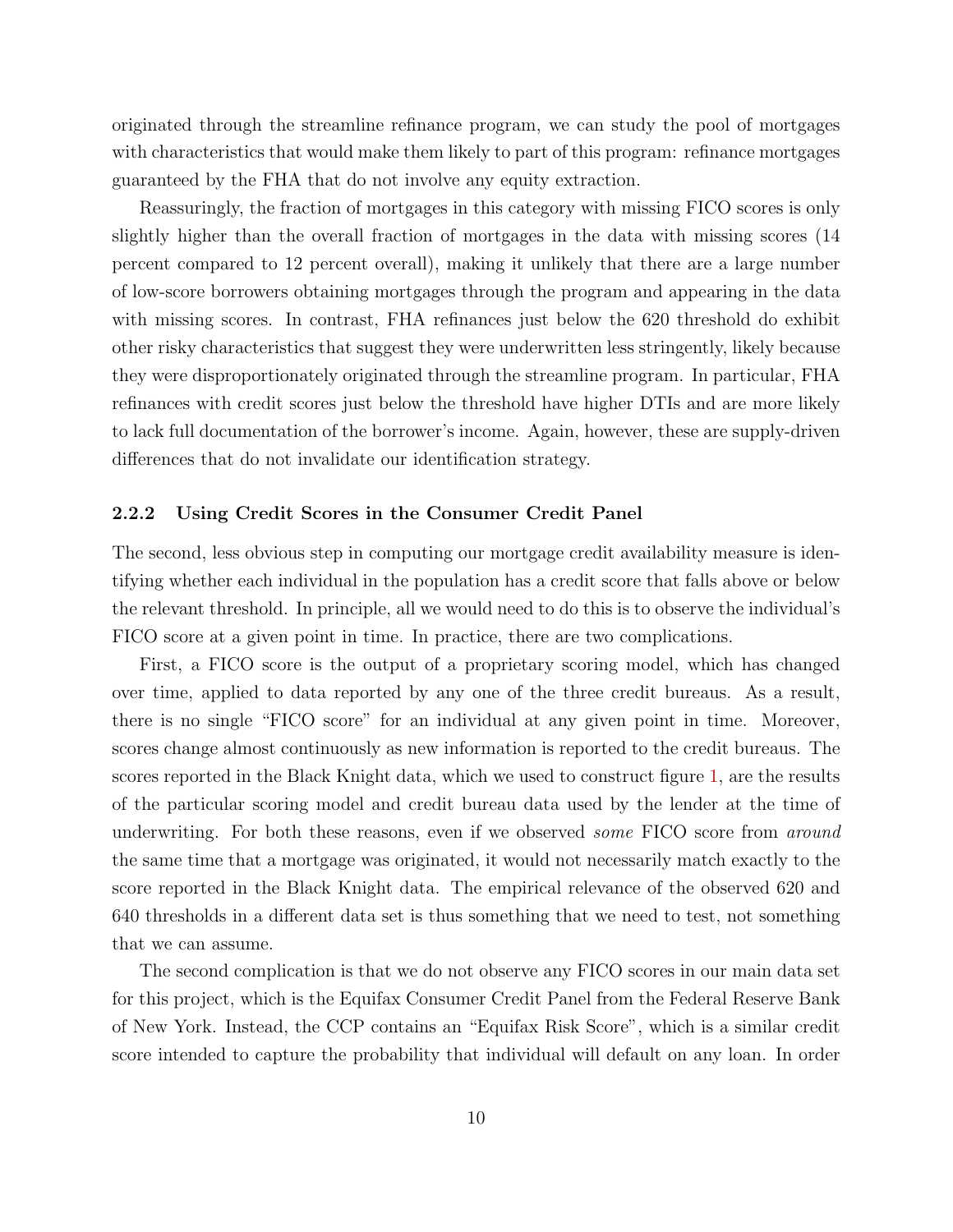to relate the Risk Score in the CCP to a FICO score, we use a linked monthly panel data set that contains both types of credit scores. Using the joint distribution of Equifax Risk Scores and FICO scores, we predict the probability that an individual with a given Risk Score in the CCP would have a FICO score (using the particular model and credit bureau data in the linked data set) that exceeded the a given threshold value.<sup>[9](#page-11-0)</sup> To characterize the relationship between the Equifax Risk Score and the probability that a FICO score exceeds a threshold we estimate logit models using data six months prior to origination. The models allow the relationship between the two scores to vary across years.

### 2.3 Identification Strategy

Our identification strategy combines these two steps into a specification designed to measure the effect of having a credit score above the threshold in a period when lenders are using that threshold to make lending decisions. To identify this effect, we use a difference-in-difference approach, comparing borrowers above and below the threshold in periods where the threshold is more or less important. For ease of exposition, we begin with a case where there is only one credit score threshold at 620. First, as described in section [2.2.1,](#page-8-1) our measure of the importance of the threshold in quarter  $t$  is given by the ratio of the number of mortgages originated to borrowers just below 620 compared to the number just above:

$$
r_t^{620} = \frac{(\text{Loan Count}|FICO \ge 615, FICO < 620)_t}{(\text{Loan Count}|FICO \ge 620, FICO < 625)_t}
$$

Second, as described in section [2.2.2,](#page-10-0) our measure of whether a borrower in the consumer credit panel has a FICO score above 620 is based on their Equifax Risk Score,  $Pr(FICO \geq$  $620|risk score_{it})_{a(t)}$ , with the relationship allowed to vary by year  $(a(t))$ .<sup>[10](#page-11-1)</sup>

<span id="page-11-2"></span>This approach yields an estimating equation of the form

$$
y_{it} = \alpha Pr(FIGO \ge 620 | risk score_{it})_{a(t)}
$$
  
+  $\beta Pr( FICO \ge 620 | riskscore_{it})_{a(t)} \times (1 - r_t^{620})$   
+  $\delta_t risk score_{it} + \eta_t + \varepsilon_{it}$  (1)

<span id="page-11-0"></span> $9$ The linked data contain information only on mortgage borrowers, which is why we cannot use them for our main estimates.

<span id="page-11-1"></span><sup>&</sup>lt;sup>10</sup>Throughout the paper we calculate the probability of exceeding a FICO threshold using the Risk Score with which an individual enters quarter  $t$ , so that the score cannot have already directly responded to the outcome variable. Equifax captures the information in the CCP on the last day of a quarter.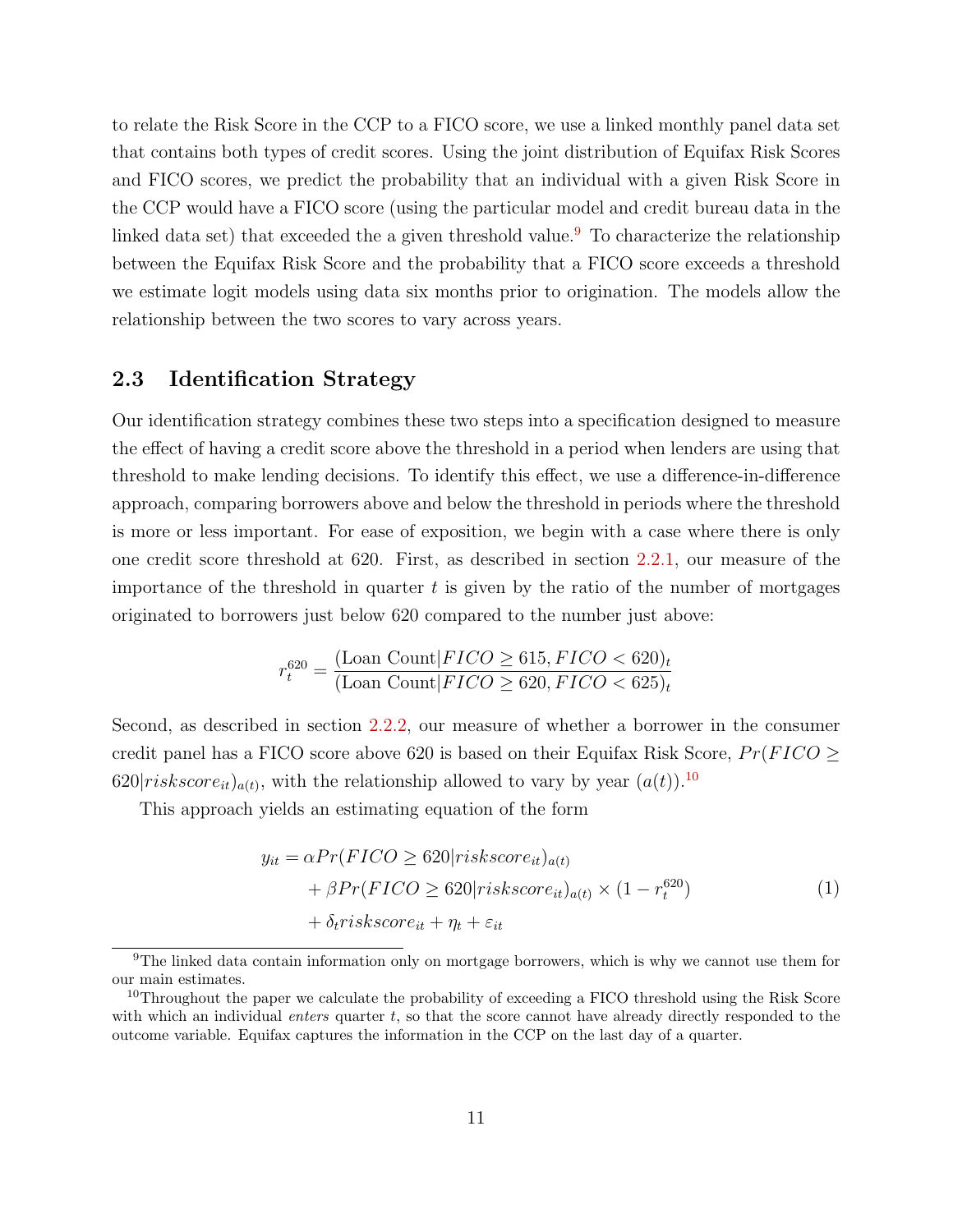where  $y_{it}$  is an outcome variable.<sup>[11](#page-12-0)</sup> The parameter of interest is  $\beta$ , the coefficient on the interaction between one minus the importance of the 620 threshold and the probability that the individual's FICO score is 620 or greater. A similar logic applies for the 640 threshold.

Equation [1](#page-11-2) also shows the primary controls that we include in the empirical work below, including 1) quarter fixed effects  $(\eta_t)$ , 2) the Equifax Risk Score of the individual interacted with quarter dummies to allow the coefficient  $(\delta_t)$  to vary over time, and 3) the (un-interacted) probability that the individual's FICO score is 620 or greater.<sup>[12](#page-12-1)</sup> As we note in the introduction, these controls allow us to identify the effects of credit availability using the timing and nonlinearity of the interaction term (or, in practice, our combined credit availability measure). Formally, we require that the interaction term be uncorrelated with any other factors affecting an outcome variable, conditional on the controls. Thus our identification is secure against any confounding factors that 1) vary only in the time series dimension, 2) are correlated with credit score in a linear fashion, even if that linear relationship with credit score shifts over time, or 3) are correlated with the threshold probabilities—which are nonlinear functions of the Risk Scores—but do not shift over time. In particular, our view is that credit demand could be correlated over time with the level and slope of many of our outcomes but that it is unlikely to have an effect on those outcomes that happens to shift at the precise times and in the nonlinear ways that the interaction term above does.

### 2.4 Combined Credit Availability Measure

To help understand how to evaluate mortgage credit availability in periods in which lenders used both the 620 and 640 thresholds in their lending decisions, we introduce a very simple structural model. This model also gives a structural interpretation to the ratio of mortgage originations above around the relevant threshold scores.

To start, we imagine a mortgage market with a large number of lenders, each of whom makes lending decisions based on based on the FICO score of a perspective borrower. All lenders are willing to make loans to borrowers with scores of 640 or greater. A fraction  $\rho_{640}$ are willing to make loans to borrowers with scores below 640 and a fraction  $\rho_{620}$  of these lenders (i.e., a fraction  $\rho_{620} \times \rho_{640}$  of all lenders) are willing to make loans to borrowers with scores below 620. Assume the FICO scores of individuals who would like to purchase a home are uniformly distributed with mass  $M$  in each 5-point FICO bin. Each borrower approaches

<span id="page-12-0"></span><sup>&</sup>lt;sup>11</sup>In practice, many of our outcome variables are binary or counts, so we estimate logistic or negative binomial regressions, rather than linear models.

<span id="page-12-1"></span> $12$ Note that the quarter fixed effects subsume the un-interacted ratios.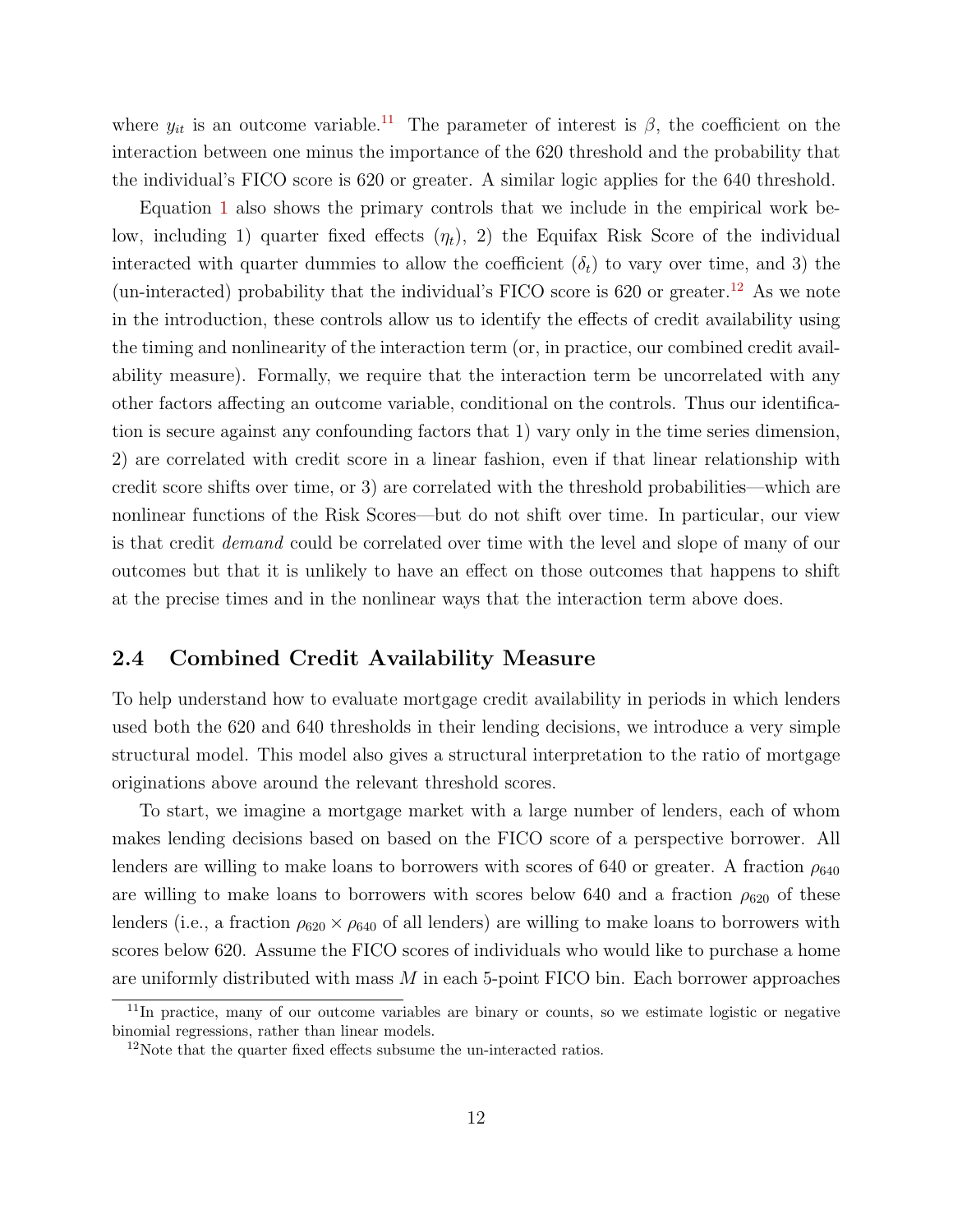a single lender, drawn at random from the distribution of lenders, and applies for a loan.

Now consider a borrower whose credit score we do not observe but for whom we can calculate  $Pr(FICO \geq 620)$  and  $Pr(FICO \geq 640)$ . The probability that she will be given a loan when she approaches a random lender is

<span id="page-13-1"></span>
$$
P = Pr(FIGO \ge 640) + Pr(640 > FICO \ge 620) \times \rho_{640} + Pr(FIGO < 620) \times \rho_{620} \times \rho_{640} (2)
$$

Next, we discuss how we can estimate  $\rho_{620}$  and  $\rho_{640}$  from the data. For borrowers with scores between 615 and 619, a fraction  $\rho_{620} \times \rho_{640}$  of lenders they approach will make them loans and the total number of loans to borrowers in this range will be  $\rho_{620} \times \rho_{640} \times M$ . Similarly, the total number of loans originated to borrowers with scores between 620 and 624, and also between 635 and 639, is  $\rho_{640} \times M$ . Finally, all applicants with scores above 640 will be approved so the total number of loans originated to borrowers with scores between 640 and 644 is M. Therefore we can identify estimators for  $\rho_{620}$  and  $\rho_{640}$  as

$$
\frac{(\text{Loan Count}|FICO \geq 635, FICO < 640)}{(\text{Loan Count}|FICO \geq 640, FICO < 645)} = \frac{\hat{\rho}_{640} \times M}{M} = \hat{\rho}_{640}
$$

and

$$
\frac{(\text{Loan Count}|FICO \geq 615, FICO < 620)}{(\text{Loan Count}|FICO \geq 620, FICO < 625)} = \frac{\hat{\rho}_{620} \times \hat{\rho}_{640} \times M}{\hat{\rho}_{640} \times M} = \hat{\rho}_{620}.
$$

This derivation shows that ratio of the number of mortgages just below the threshold to the number just above it can be interpreted as the fraction of lenders who are willing to lend to borrowers with credit scores below that threshold.<sup>[13](#page-13-0)</sup> That is,  $r_t^{620} = \hat{\rho}_{620}$  and  $r_t^{640} = \hat{\rho}_{640}$ .

To operationalize equation [2](#page-13-1) and define our credit availability measure for a given individual, we make two simple substitutions. First, we replace  $\rho_{620}$  $\rho_{620}$  $\rho_{620}$  and  $\rho_{640}$  in equation 2 with our estimates  $r_t^{620}$  and  $r_t^{640}$ . Second, we replace the notional  $Pr(FICO \ge 640)$  with the  $Pr(FICO \geq 640|risk score_{it})_{a(t)}$  that we estimate from the linked data described above. These substitutions yield

$$
credavail_{it} = Pr(FICO \ge 640|riskscore_{it})_{a(t)}
$$
  
+ 
$$
Pr(640 > FICO \ge 620|riskscore_{it})_{a(t)} \times r_t^{640}
$$
  
+ 
$$
Pr(FICO < 620|riskscore_{it})_{a(t)} \times r_t^{640} \times r_t^{620},
$$

<span id="page-13-0"></span><sup>&</sup>lt;sup>13</sup>A more realistic model could relate the ratio to the number of lenders willing to lend but also the size of those lenders and the cost to borrowers of seeking them out. A small rural lender willing to lend to borrowers with FICO scores below 620 is not likely to be able or willing to draw enough customers to significantly affect the measured ratio or credit supply.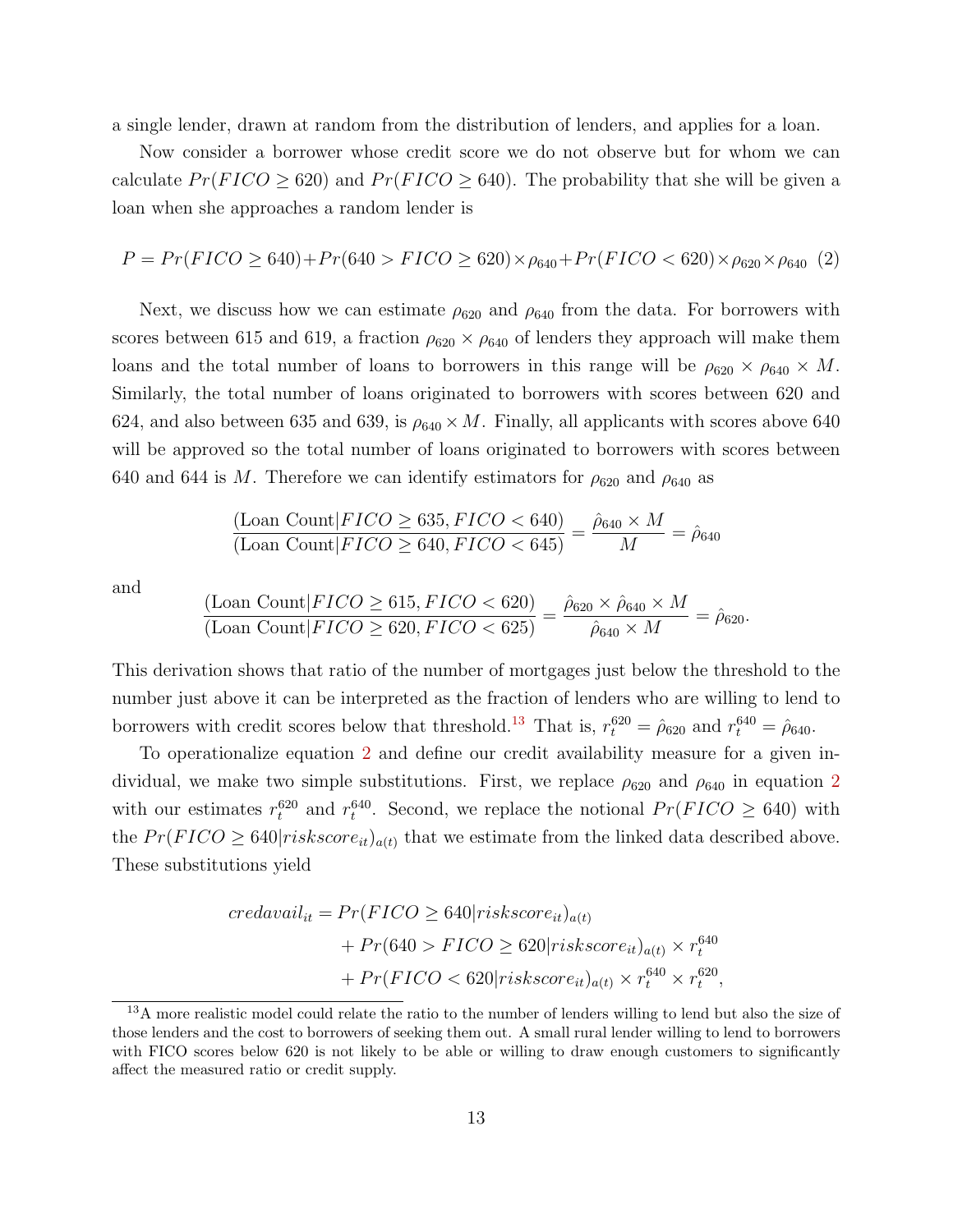or equivalently,

$$
credavail_{it} = Pr(FICO \ge 640|riskscore_{it})_{a(t)}
$$
  
+ 
$$
Pr(FICO < 640|riskscore_{it})_{a(t)} \times r_t^{640}
$$
  
+ 
$$
Pr(FICO < 620|riskscore_{it})_{a(t)} \times (r_t^{620} - 1) \times r_t^{640}.
$$

To connect this derivation to the difference-in-difference approach described above, it is instructive to consider two special cases. If  $\rho_{640} = 1$  and we estimate  $r_t^{640} = 1$ —no lenders use 640 as a minimum score—then 620 is the only relevant threshold and

$$
(credavailit|rt640 = 1) = credavailit620 \equiv Pr(FIGO \ge 620| riskscoreit)a(t) + (1 - Pr(FIGO \ge 620| riskscoreit)a(t)) \times rt620 = rt620 + Pr(FIGO \ge 620| riskscoreit)a(t)) \times (1 - rt620).
$$

Similarly, if  $\rho_{620} = 1$ —no lenders use 620 as a minimum score—then 640 is the only relevant threshold and

$$
(credavailit|rt620 = 1) = credavailit640 \equiv Pr(FIGO \ge 640|riskscoreit)a(t) + (1 - Pr(FIGO \ge 640|riskscoreit)a(t)) \times rt640 = rt640 + Pr(FIGO \ge 640|riskscoreit)a(t)) \times (1 - rt640).
$$

Focusing on the last line of the definition of  $credavail_{it}^{620}$ , we observe that it is precisely the same as the interaction term from equation [1,](#page-11-2) our difference-in-difference specification, except that it includes the additional un-interacted  $r_t^{620}$  term. This un-interacted term is already absorbed into our quarter fixed effects. As a result, if we replaced the interaction term in equation [1](#page-11-2) with this credit availability measure, the estimated coefficient would be the same. In other words, when only the 620 threshold is active, we can think of this credit availability measure as simply the interaction term from the standard difference-in-difference specification. The same holds for the 640 threshold.

This derivation shows that our combined credit availability measure has both theoretical motivations and effectively reduces to the standard interaction term from our difference-indifference specification when only one credit score threshold is active. Our final specification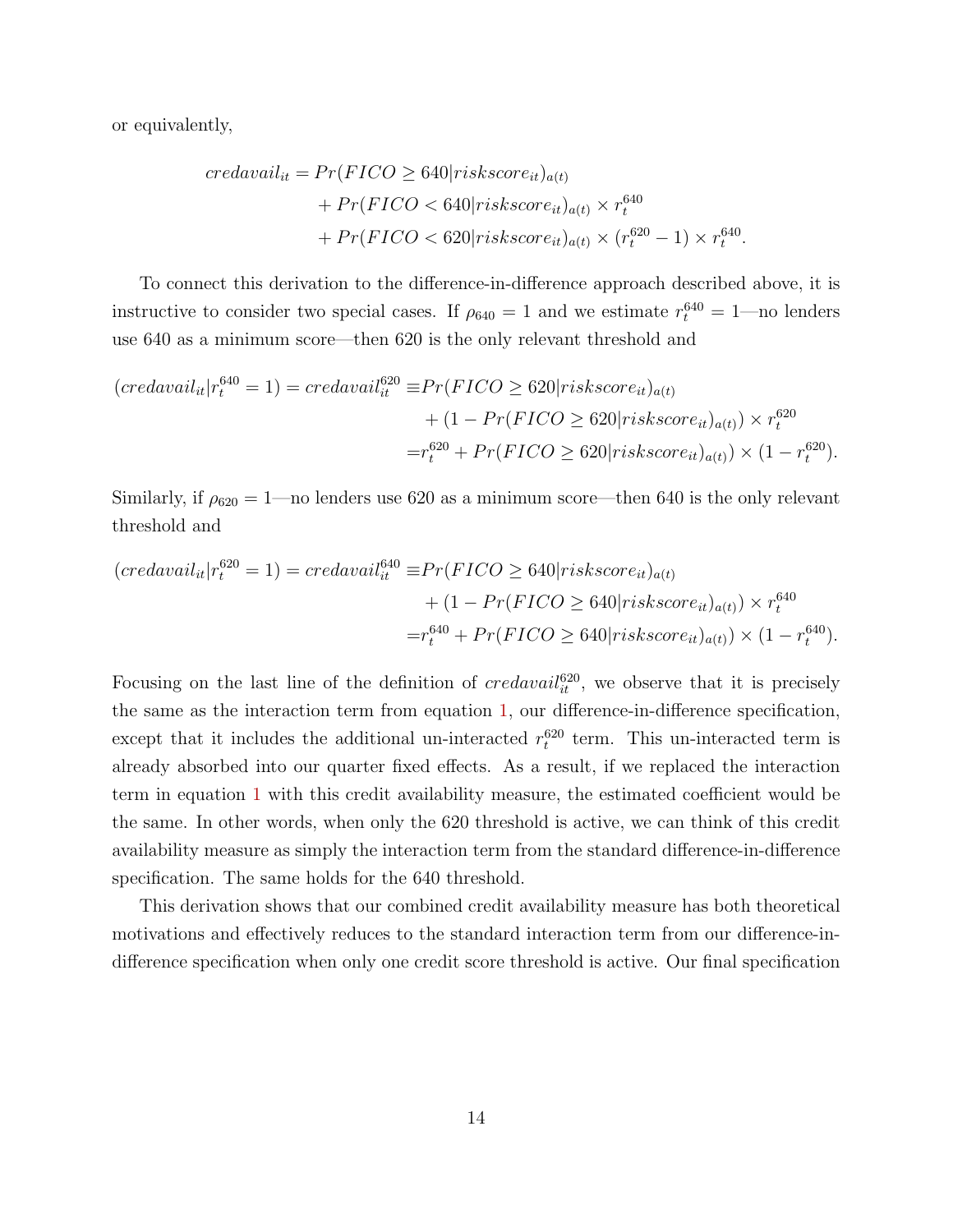(for a continuous outcome variable) is then

$$
y_{it} = \alpha_{620} Pr(FICO \ge 620|riskscore_{it})_{a(t)} + \alpha_{640} Pr(FICO \ge 640|riskscore_{it})_{a(t)} + \betacredavail_{it} + \delta_{tr}iskscore_{it} + \gamma X_{it} + \eta_t + \varepsilon_{it}
$$
\n(3)

where  $\beta$  is again the parameter of interest, capturing the combined effect of the 620 and 640 thresholds. The specification includes our predicted probabilities of having a FICO score over 620 and 640, to strip out nonlinear, non-time-varying effects of credit score on the outcomes. It also includes the linear effect of the Risk Score, which is allowed to vary over time. Finally, to isolate the effect of current credit availability, we also add as additional controls the first quarterly lag of credit availability for the individual, the first lag of the predicted threshold probabilities, and the first lag of credit score interacted with the quarter dummies, all contained within the vector  $X_{it}$ .<sup>[14](#page-15-0)</sup>

Although it is easy to think of  $credavail_{it}$  in a binary context—one either has access to credit or one does not—in practice it is a continuous variable with outcomes ranging from 0 to 1, both because the link between Equifax Risk Score and FICO threshold is probabilistic and because our quantification of the importance of the threshold is never actually 0 or 1. Figure [3](#page-37-0) shows the evolution of the credit availability measure. The left panel shows the time series of average credit availability for individuals with Equifax Risk Scores between 530 and 730, our estimation sample. The timing of the sharp drops in the series correspond to the narrative provided above and the introduction of the thresholds we identified in the Black Knight data. The three shaded regions denote periods between 2008 and 2011 in which availability was roughly stable.

Taking a different slice through the data, the right panel compares average credit availability, by 10-point Risk Score bin, across those three stable periods of credit availability between the changes in the thresholds. As should be expected, our availability measure dropped most for individuals with low Risk Scores between 2008 (the black line) and 2009:Q2-2010:Q2 (the red line), as the 620 FICO threshold kicked in. By 2011 (the blue line), with the introduction of the 640 threshold, availability fell a bit further for the low end of the Risk Score range plotted here, but also fell noticeably in the middle of the range. Individuals with Risk Scores above 700 saw essentially no change in either period, because we estimate a very low probability of these individuals having a FICO score below 640.

<span id="page-15-0"></span> $14A$  brief discussion of the estimated coefficients on lagged credit availability is presented in section [3.3.](#page-23-0)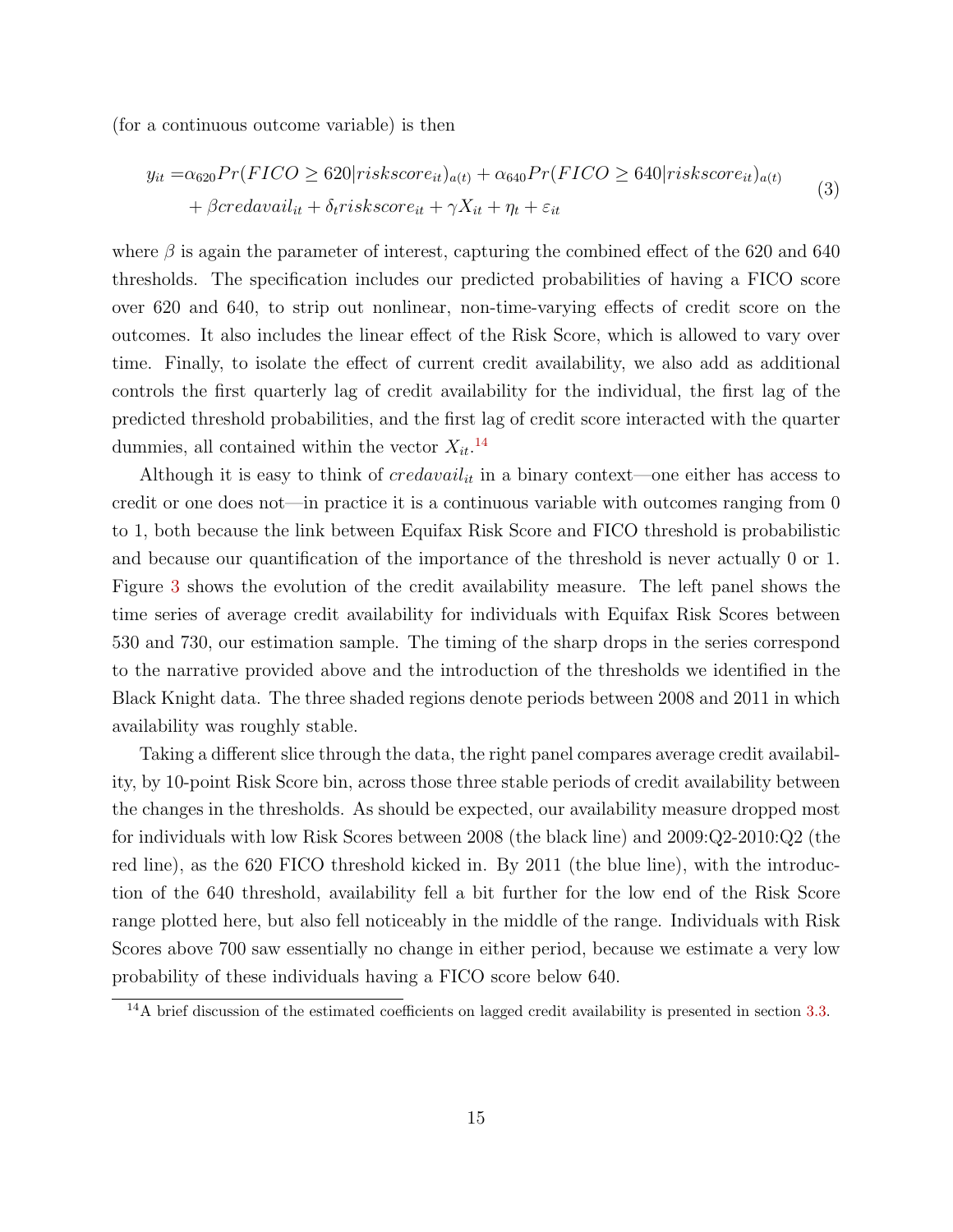#### 2.5 Estimation Sample

We estimate the effects of our credit availability measure using the Equifax/FRBNY CCP, which consists of a 5 percent random sample of individuals who have a credit file. For our main results, we use a random sample containing 50 percent of the individuals in the panel, or a 2.5 percent sample of the population. We used a disjoint smaller subset of the CCP as a training sample for the initial data analysis for this paper, in part for ease of computation and in part to avoid reporting results from the same data as our training sample. This approach likely helped us avoid reading too much into results that happened to be economically large or statistically significant in our initial analysis.

We restrict our estimation sample to the years 2008-2011, a period when we can clearly identify changes in credit availability, as discussed above. Ending our sample in 2011 has the further advantage that we are able to observe everyone in our sample through 2015, a full four years after the end of the estimation period, allowing us to estimate longer-term effects of our credit availability measure.<sup>[15](#page-16-1)</sup>

We also restrict our analysis to borrowers within a relatively narrow range of Risk Scores around the thresholds at 620 and 640 that we identified above. This restriction has two motivations. First, borrowers with credit scores far from the threshold values are much less likely to be affected by lender's use of these thresholds in making lending decisions. Results suggesting that such borrowers are significantly affected by these mortgage thresholds are thus more likely to be spurious. Second, the relationship between credit score and mortgage demand is likely nonlinear. However, within a narrow band of scores, a linear function of credit score should be a reasonable control for demand. Our baseline specification uses a sample of borrowers with scores between 530 and 730, but we perform robustness checks around the size of the window in section [3.4.](#page-24-0)

## <span id="page-16-0"></span>3 Results

Having constructed a measure of mortgage credit availability for each member of the consumer credit panel, we next explore the relationship between this measure and various outcomes. Depending on the outcome, we use linear regressions, logit models in the case of probabilities, or negative binomial models in the case of count variables. For each outcome

<span id="page-16-1"></span><sup>&</sup>lt;sup>15</sup>We drop individuals identified in the CCP as dead, those who are reported to be younger than 16 or older than 120, and those whose address is reported as something other than a "street address" or "high-rise". These restrictions removed less than 10 percent of the observations in the CCP.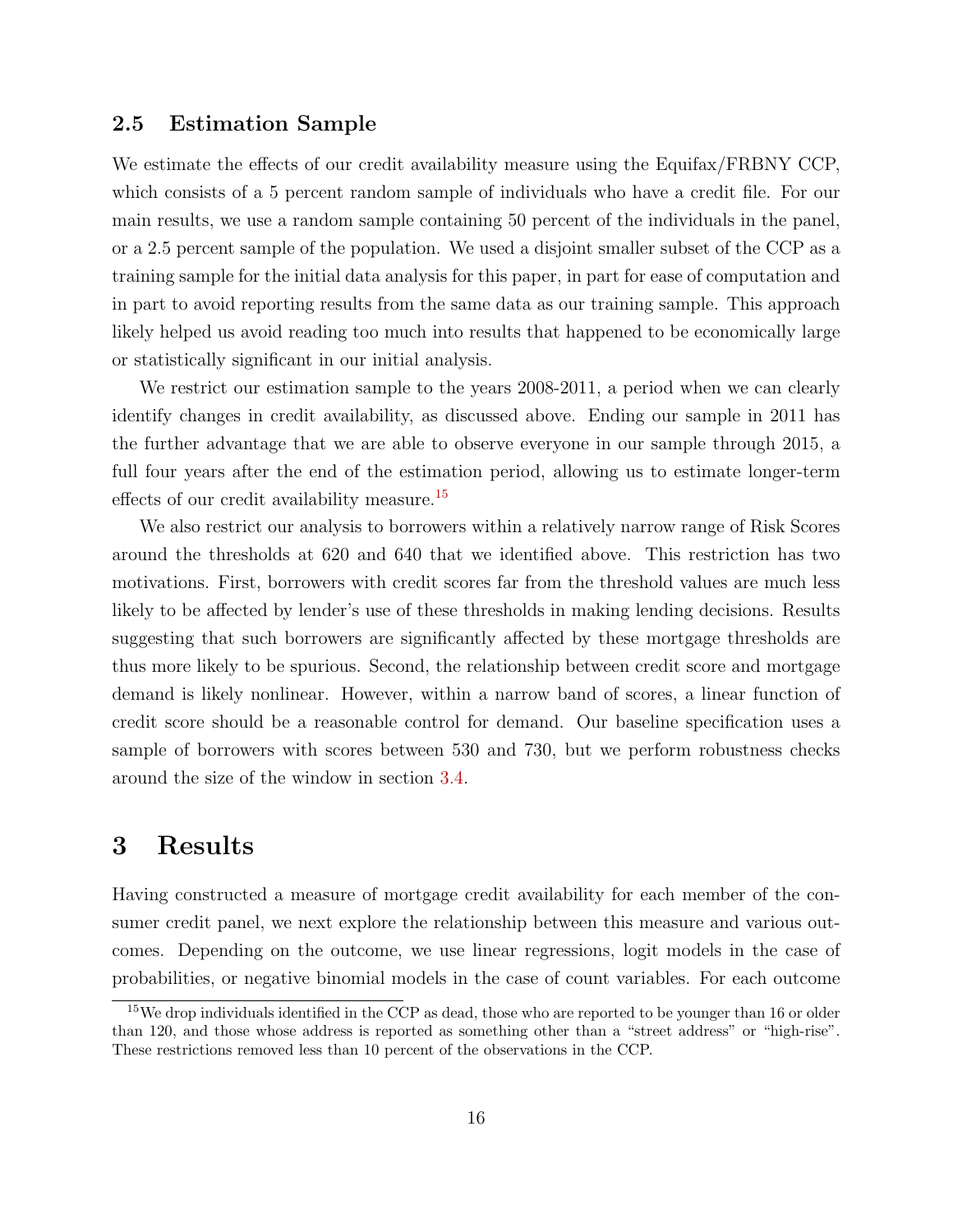variable, we consider horizons of 4, 8, 12, and 16 quarters to assess both the short-term and longer-term effects of restrictions on mortgage credit. As laid out above, our baseline specification includes dummy variables for the quarter of observation and also an interaction of this quarter dummy with Risk Score.

In the table for each specification, we report results using the entire sample and also separately for those who had a mortgage in the previous quarter and those who did not. In determining whether someone has a mortgage, we use total outstanding balance on all mortgages appearing on her credit report and say an individual has a mortgage if the total is greater than zero. Because our sample is concentrated towards the bottom of the credit score distribution, the sub-sample of people with no mortgage balance makes up about 85 percent of our estimation sample.

Finally, it is worth noting that the coefficients on our mortgage credit availability measure capture the differences between a borrower with a credit availability of one, meaning she is unaffected by minimum credit scores, and a hypothetical borrower with credit availability of zero, meaning both that she falls below the credit score threshold with certainty and that we observe no mortgages to borrowers with credit scores just below this threshold. In practice, we always estimate some positive probability of an individual with a low Risk Score being above a FICO threshold, and we always see some mortgages issued below the FICO thresholds in the Black Knight data. As a result, our credit availability measure is never less than about 0.2. As shown in figure [3B,](#page-37-1) for borrowers with scores toward the bottom of our range, credit availability fell from about 0.7 to 0.2 between 2008 and 2011, so the net effect for the most affected group is about half as large as the reported effect.<sup>[16](#page-17-0)</sup>

### 3.1 Mortgage Borrowing

Our first set of models is intended in part to confirm that our measure of mortgage credit availability actually captures borrowers' ability to obtain a mortgage. In these models, the dependent variable is whether the person takes out one or more new mortgages within the specified horizon and we use a logit specification. We use the CCP's trade-line data on individual mortgages to determine the date on which the mortgage was opened.[17](#page-17-1) In addition

<span id="page-17-0"></span><sup>&</sup>lt;sup>16</sup>We also note that we are cautious about using our measure to compare people with very high credit scores to those with very low credit scores, as our identification comes largely from the curvature in our measure around the credit score thresholds at 620 and 640.

<span id="page-17-1"></span><sup>&</sup>lt;sup>17</sup>This is a subtle but important step. Many of the aggregate variables in the CCP only update with a lag as the information is reported to Equifax. For example, a change in an individual's reported mortgage balance will typically occur in the data one or two quarters after they actually take out a mortgage. By using the dates from the trade lines, we are able to precisely measure the timing of the mortgage origination.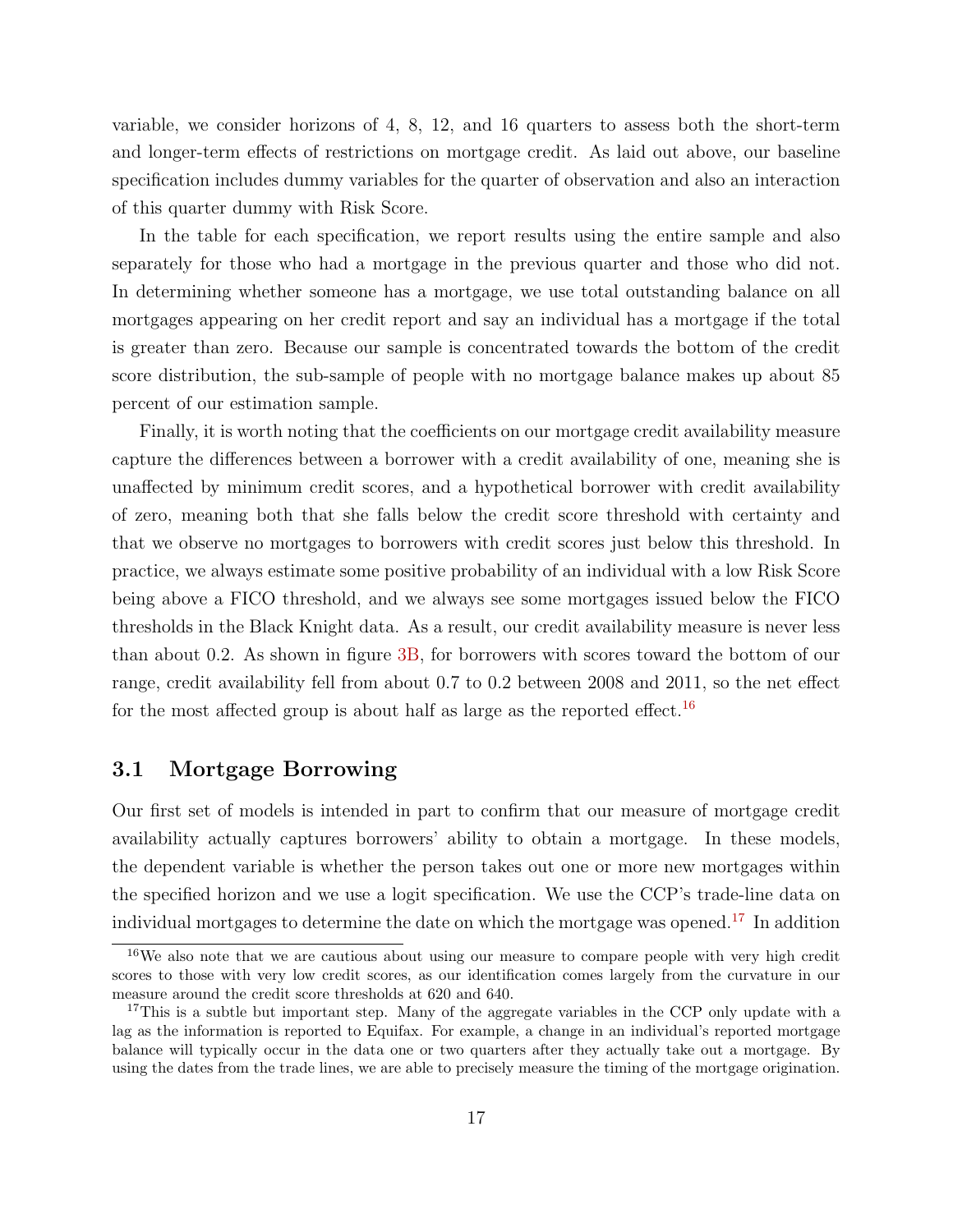to considering longer horizons, this first set of regressions also includes specifications in which the outcome variable is whether the individual takes out a mortgage in the current quarter.

We can get a good sense of the data by examining plots of the relationship between credit score and the probability of taking out a mortgage. Figure [4](#page-38-0) shows the contemporaneous probability of mortgage attainment by credit score, across the three stable periods of availability in our data. The plot shows that the probability of taking out a new mortgage declined most sharply for those at the bottom of the credit distribution between the 2008 (the black line) and 2009:Q2-2010:Q2 periods (the red line). After lenders began using the 640 threshold, we see that the 2012 probabilities (the blue line) show evidence of a further decline in mortgage originations in the middle of our sample. These patterns mirror the evolution of our credit availability measure, as discussed above and shown in figure [3B.](#page-37-1)

More formally, our first main result is shown in the first column of panel A of table [1.](#page-42-0) Even after including the various controls, we estimate that the average marginal effect of our credit availability measure on the probability of taking out a new first mortgage in the current quarter is 1 percentage point, with a standard error of just 0.1 percentage point.<sup>[18](#page-18-0)</sup> This estimate is also very large compared to the average probability in our sample of taking out a new mortgage ("Dep. Var. Mean"), which is just 0.9 percent.

This result confirms both the importance of these credit score thresholds in determining who receives mortgages and also the ability of our credit availability measure to capture these threshold effects. Although this result may be unsurprising given the patterns in the Black Knight data, it is not trivial, for at least two reasons. First, the translation from Equifax Risk Scores to predicted FICO scores could wash out the effect, especially given the controls we include. Second, there are various behaviors that could imply the patterns we observe in the loan-level data without implying similar patterns in the individual data. For example, credit scores could be sufficiently variable from day to day that individuals can easily get a mortgage tomorrow even if their score falls below the threshold today.

The fact that we do find effects using our credit availability measure suggests neither concern is valid. Apparently, the Equifax Risk Score is sufficiently correlated with the FICO scores used in mortgage underwriting that that they are able to capture changes in lenders' reactions to borrowers' FICO scores. Also, these scores appear sufficiently stable that a single observation taken at the end of the quarter does affect the individual's ability to borrow over the following three months. As we wrote in the introduction, establishing these facts seems

<span id="page-18-0"></span><sup>&</sup>lt;sup>18</sup>Our analysis focuses on first mortgages, which made up the vast majority of mortgages during this period. Nevertheless, all of our results are similar if we include second mortgages as well.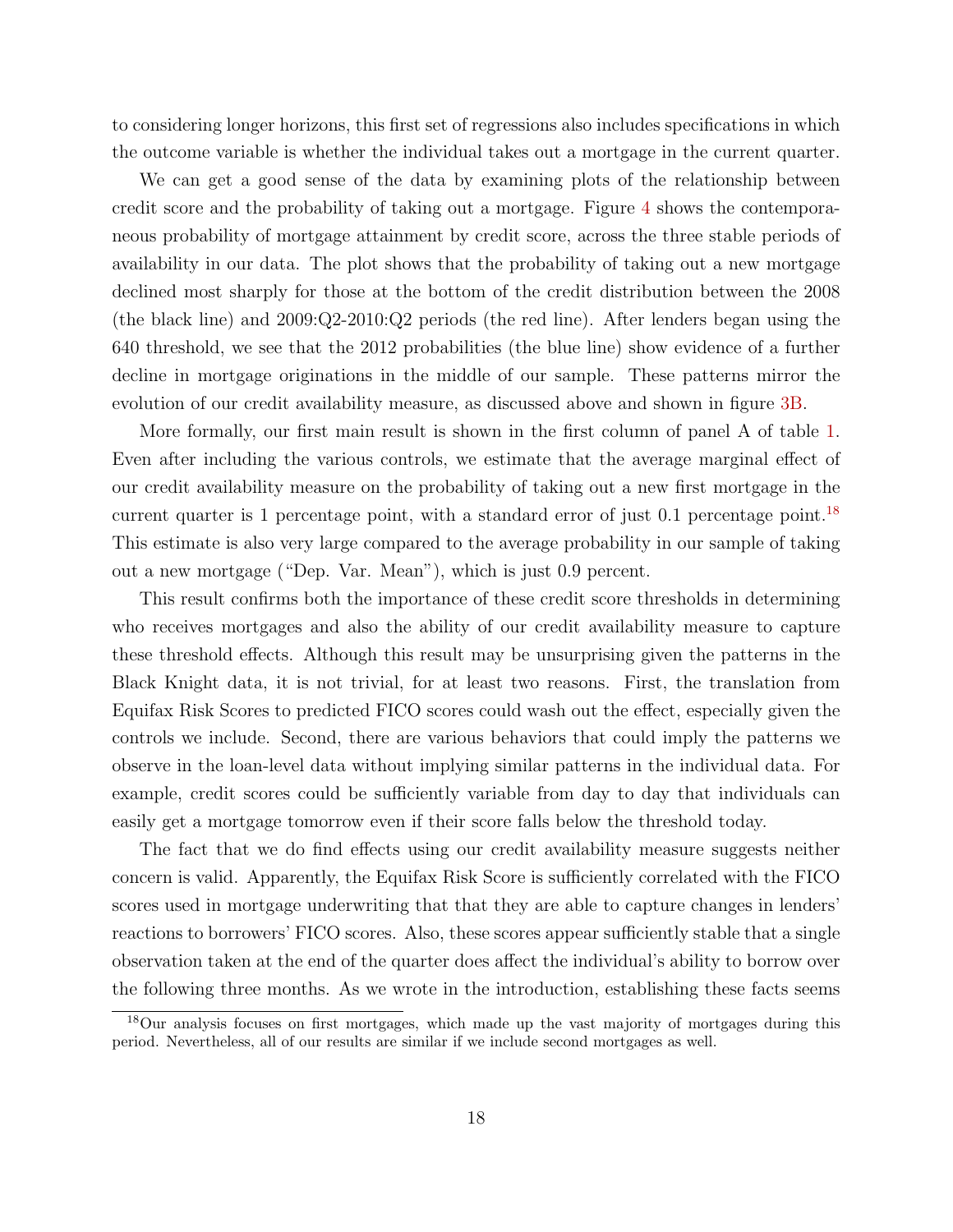particularly important given the large number of studies that have interpreted these scores as a meaningful measure of individual's access to mortgage credit.

Looking at longer horizons, panel A of table [1](#page-42-0) shows the cumulative effect of our credit availability measure on mortgage originations over the subsequent 4, 8, 12 and 16 quarters. In columns 2 through 5, we see that the coefficient on our credit availability measure increases in magnitude through columns 2 and 3 (0-3 quarters and 0-7 quarters, respectively) and then levels off at about 3 to 3.5 percentage points. However, the mean of the dependent variable increases steadily from left to right, suggesting that our measure of mortgage credit access becomes less important over time compared to other factors that determine whether people take out new mortgages. Considering whether people take out any new mortgages up to three quarters ahead, the average marginal effect of our measure is about 3 percentage points, while overall, 3.5 percent of people in the sample take out a mortgage within this period. At a 15-quarter horizon, the average marginal effect of our measure is still about 3 percentage points, but the average probability of taking out a mortgage is 13 percent. While attenuated in relative terms compared to the short run, these effects are still very large, suggesting that the effects of credit availability are quite persistent.

In panel B, we repeat our analysis on the sub-sample of people who have no previous mortgage balance. Because this sub-sample makes up about 85 percent of our estimation sample, the average marginal effects for this group are similar to the effects for the sample as a whole, although they are somewhat larger relative to the average probability of taking out mortgages. For people who already have a mortgage (panel C), the average probability of taking out a new mortgage is considerably higher. Many of these individuals are likely refinancing an existing mortgage during this period of falling interest rates. Moreover, already being homeowners suggests a preference (and financial capacity) for homeownership. For this group, the estimated marginal effects are also much larger, indicating that credit availability boosts mortgage originations by more in percentage point terms. However, as a ratio to their average probabilities, the effects are similar in size those of the entire sample.

In table [2,](#page-43-0) we consider an alternative measure of new mortgage borrowing, namely the change in the total mortgage balance on an individual's credit record, relative to the quarter prior to that in which we estimate credit availability. Qualitatively, the results are similar to those in table [1.](#page-42-0) In panel A of table [2,](#page-43-0) credit availability increased an individual's mortgage balance by about \$3,000 over four quarters and \$6,600 over 16 quarters, where the average increases in mortgage debt over the entire sample are close to zero. The effects are noticeably smaller for those who did not have mortgages previously (panel B) and larger for those who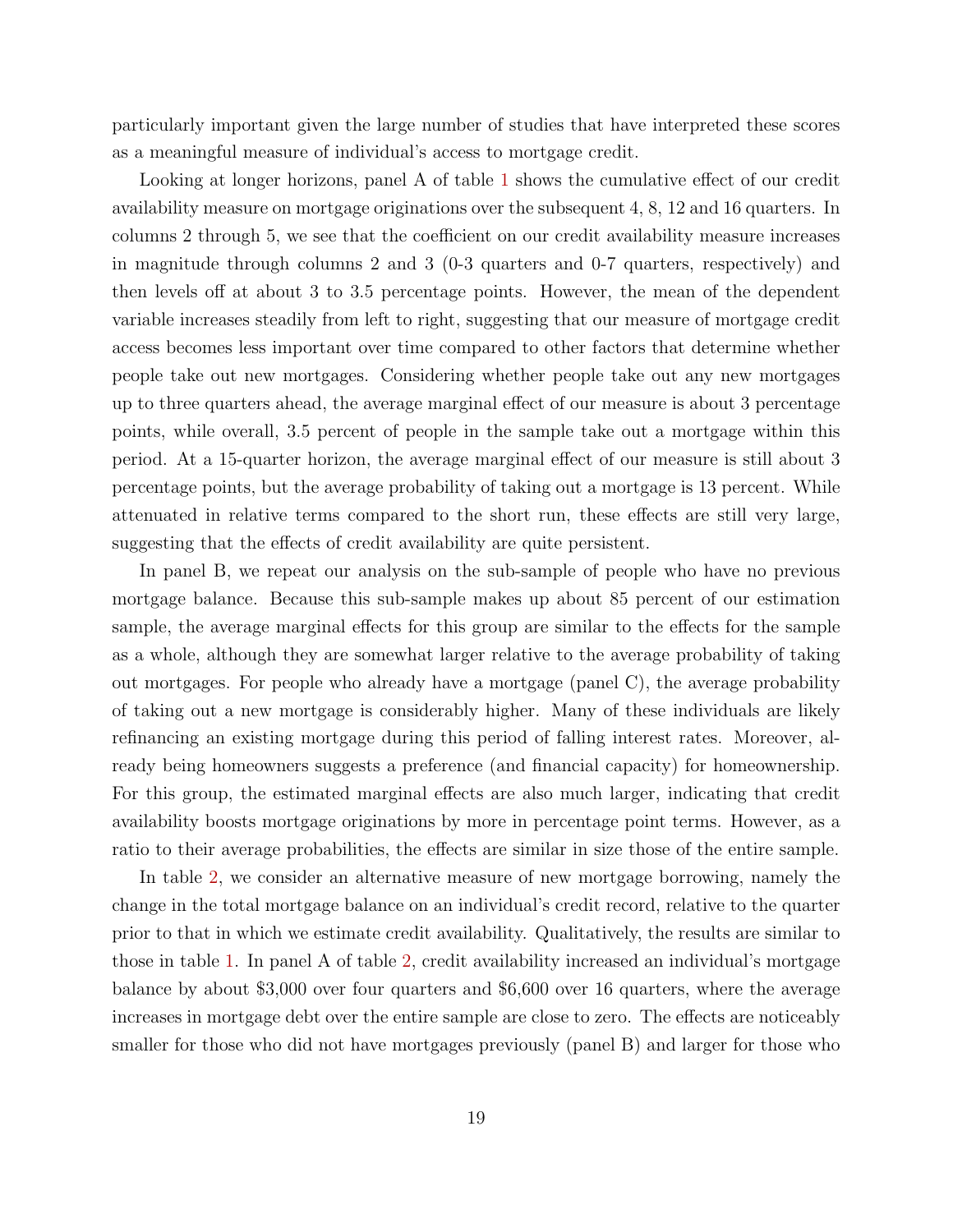did (panel C). Interestingly,those who did have mortgages previously had \$56,000 less in mortgage debt after 16 quarters, on average, either through paying it down or discharging debt through foreclosure or other means. Even if we halve the coefficient on credit availability, to match the actual change in our credit availability measure for low-score borrowers, this result suggests that credit availability attenuates the decline in mortgage balance, perhaps because it allows homeowners to refinance and either take out cash or avoid default.

#### 3.2 Additional Outcomes

Aside from the direct question of whether restrictions on mortgage credit are preventing individuals from obtaining mortgages and how these effects attenuate over time, we are also interested in understanding the broader relevance of credit supply. The richness of the consumer credit panel allows us to explore several additional outcomes.

#### 3.2.1 Mortgage Delinquency

We next consider whether access to mortgage credit can allow individuals to avoid negative credit events. In table [3,](#page-44-0) we show the results of logit models in which the dependent variable is whether individuals have had at least one mortgage delinquency of 60 days or more. For the full sample in panel A, we find large negative effects: At a horizon of four quarters (column 1), the average probability of being delinquent in at least one quarter is 4.5 percent, while having credit available reduces the probability of delinquency by 2.2 percentage points. The effects are larger at longer horizons, although they are somewhat smaller relative to the increasing average probabilities.

We get can get a better sense of the mechanism at work by looking at panels B and C. In panel B, among people with no prior mortgage balance, we see that credit availability has much more modest effects on delinquency, both in absolute terms and relative to the (smaller) average probabilities of delinquency in this group. In contrast, for those who already have a mortgage balance (panel C), we find that continued access to mortgage credit lowers their probability of being delinquent within four quarters by 7 percentage points, half of the dependent variable mean. The effect is even larger in percentage point terms at longer horizons. These results strongly suggest that having access to credit allows homeowners to avoid delinquency through lowering their mortgage payments by refinancing at a lower interest rate. Since credit availability was declining during this period, it is likely that many homeowners became delinquent because they were unable to refinance in the new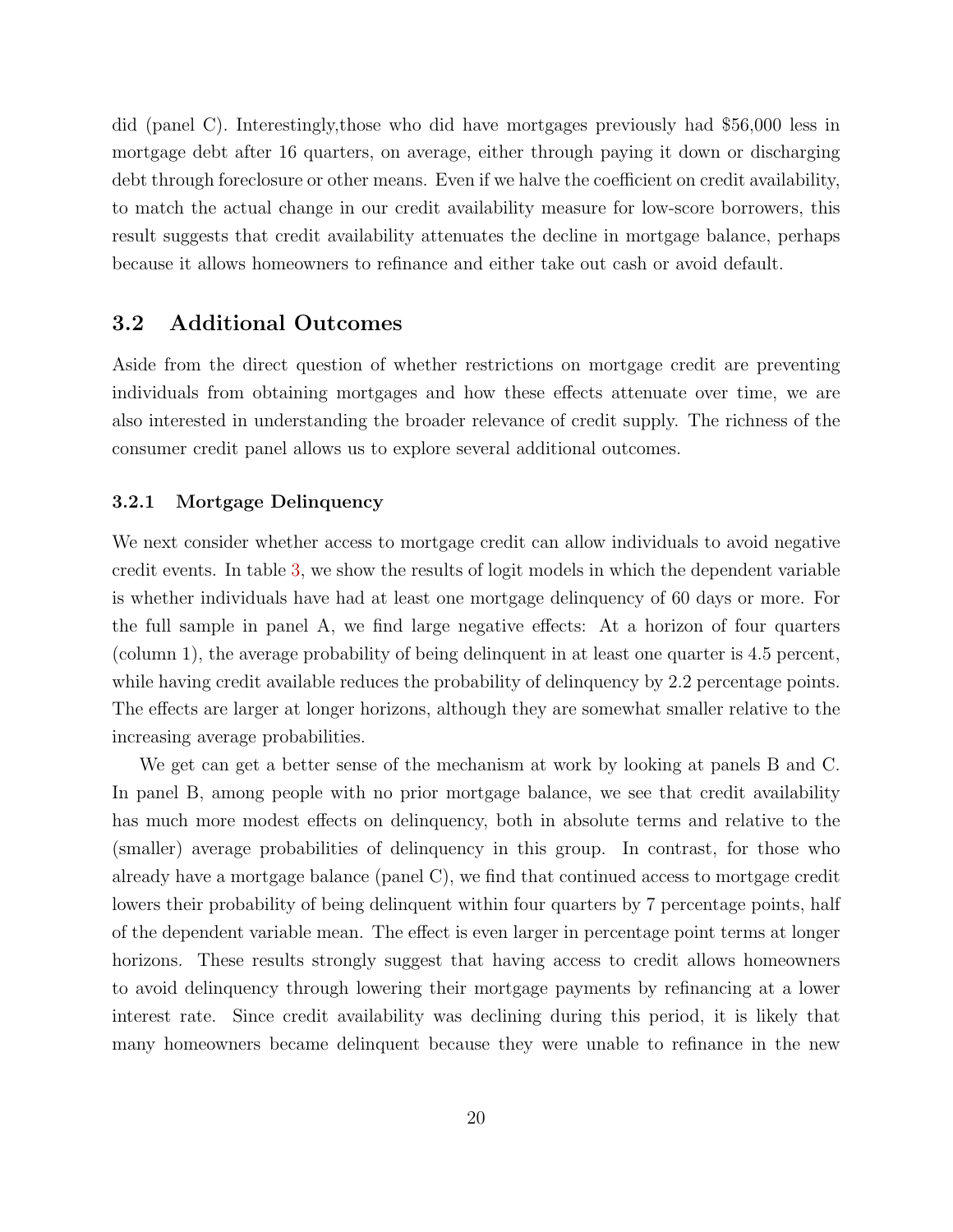environment.<sup>[19](#page-21-0)</sup>

In addition to mortgage delinquency, it also interesting to examine whether mortgage credit availability affects delinquency on other types of loans. Importantly, we do not think that lenders tightened other forms of credit at the same times and at the same credit score thresholds, so our credit availability measure should cleanly identify the spillover effects of having access to mortgage credit specifically. Panel A in table [4](#page-45-0) shows that the overall effect of having access to mortgage credit is zero at a horizon of four quarters. At a horizon of 16 quarters, there is a meaningful negative effect (-3.5 percentage points), on an average delinquency probability that reached 52 percent for our sample during this turbulent economic period

As in the previous results, we can better understand the mechanism by separately considering the impact on individuals who did and did not already have a mortgage. Similar to our results for mortgage delinquency, the effects of credit availability on non-mortgage delinquency are uniformly negative for borrowers who already have mortgages (panel C), pointing to the importance of refinancing in avoiding negative credit events. In partial contrast to our results for mortgage delinquency, the effects are also clearly negative for borrowers who did not previously have a mortgage (apart from the short-run effect, which is very close to zero). This pattern suggests that access to mortgage credit for new borrowers ultimately helps avoid delinquency on non-mortgage loans, but that the effect takes time to kick in. This may be because the financial benefits of being a homeowner, such as the ability to withdraw equity or to borrow more cheaply if rates decline, are only realized some time after becoming a homeowner.

#### 3.2.2 Moving and Migration

Because we observe the mailing address of an individual in the CCP down to the Census block, we can also examine the effects of credit availability on moving and migration decisions. The address data in the CCP tend to be unstable because they reflect the most recent address reported to Equifax, which can fluctuate back and forth if that person is receiving bills at more than one address. To try to isolate actual moves, we limit the sample to those individuals whom we can observe in a single location for at least four quarters before we measure their credit availability and who appear to remain in a location for four quarters after the end of whatever horizon we use. As a consequence of this approach, the samples

<span id="page-21-0"></span><sup>19</sup>Although the Home Affordable Refinance Program allowed borrowers, regardless of credit score, to refinance if their mortgage balance was larger than the value of their home, many lenders reportedly imposed minimum-score overlays at the 620 or 640 thresholds.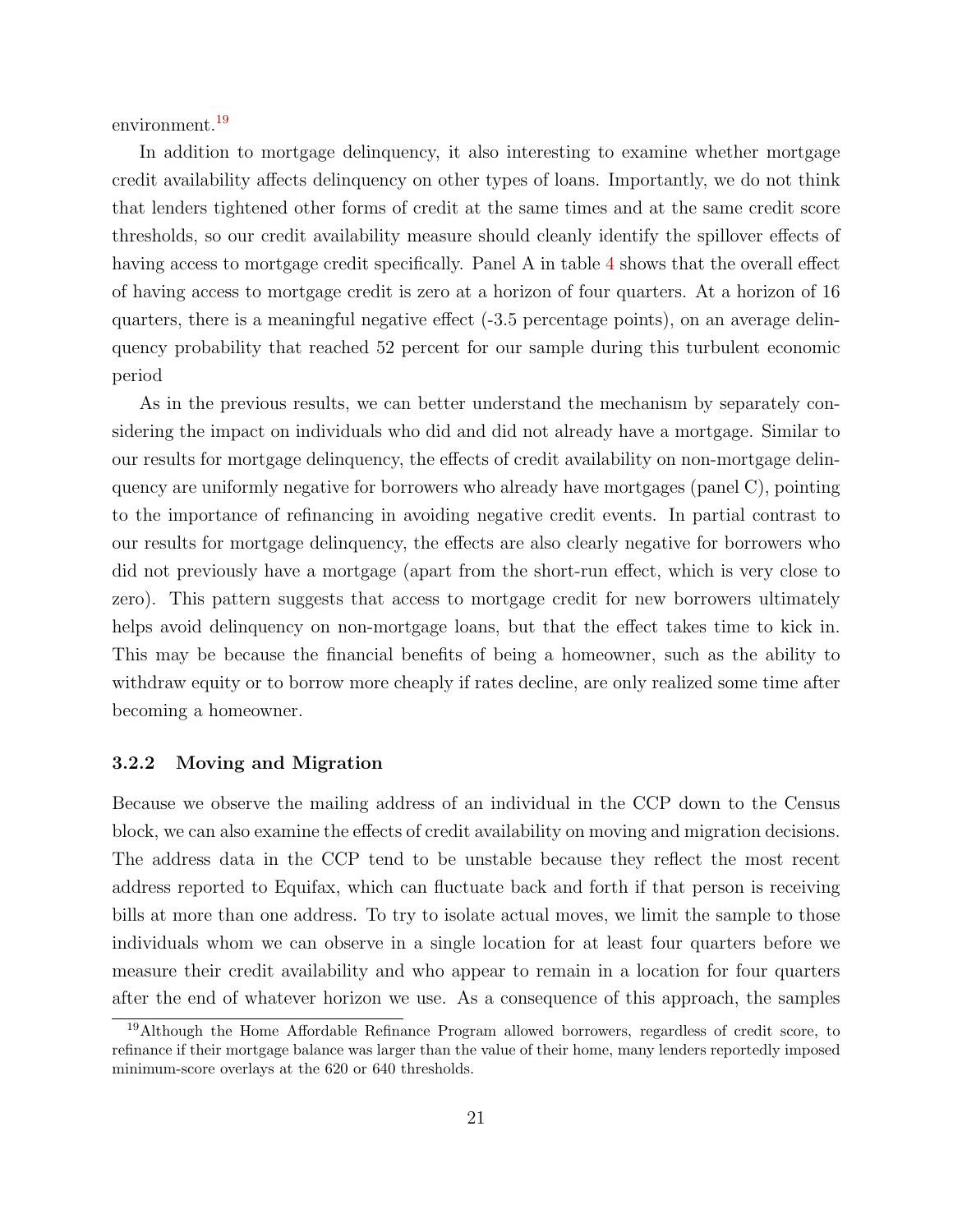are smaller. Also, we can only show effects out through 12 quarters, because we cannot establish four-quarter address stability for those who are 16 quarters out from 2011, as our data end in mid-2016.

Table [5](#page-46-0) shows the effects on the individual's probability of moving across Census blocks. In panel A, we see small positive effects at short horizons and no effects at longer horizons. As before, however, these estimates mask heterogeneity between those who do and do not already have a mortgage balance. For those who do not (panel B), we see somewhat larger positive effects at shorter horizons. The positive effect for this group is sensible, since nonhomeowners who have credit available to them usually have to move to buy a home, which we observed them doing in table  $1.^{20}$  $1.^{20}$  $1.^{20}$  $1.^{20}$  For those who do have a mortgage balance (panel C), the effects start small and grow more negative over time, suggesting that having the option to refinance leads some of these homeowners to remain in their homes for longer.

The next table  $(6)$  looks at the effects on moving across metropolitan areas.<sup>[21](#page-22-1)</sup> As with moving, panels A and B indicate that credit availability has positive effects on migration behavior, both for the full sample and for those without a previous mortgage balance, although the effects attenuate at longer horizons. The effects in column 1 appear small in percentage point terms, with mortgage credit availability associated with a 1 percent rise in changing CBSAs. However, these estimates are actually fairly large relative to the average probabilities of moving across metro areas, which are under 3 percent.

Arguably the most interesting results in table  $6$  are in panel C, where we find no significant effects of credit availability on migration among those who did previously have a mortgage, at least of a size that we can detect given our standard errors. Some articles in the popular press have suggested that homeowners could have been "locked in" to their current properties or local areas because they were unable to get a new mortgage, either because they were under water, or wanted to hold on to their current rate, or had credit scores that were too low.<sup>[22](#page-22-2)</sup> Our results suggest that, at least along this last dimension, there is no evidence of this phenomenon: Among prior homeowners, lack of mortgage credit increases moving and has no effect on migration. Therefore our analysis provides no support for the hypothesis that the economic recovery was slowed because frictions from the housing market prevented

<span id="page-22-0"></span><sup>&</sup>lt;sup>20</sup>Of course, individuals without previous mortgage balances can be homeowners, but most people who did not have a balance and then took out a mortgage seem likely to be purchasing and moving to a new home.

<span id="page-22-1"></span><sup>&</sup>lt;sup>21</sup>Formally, these are known as core-based statistical areas, or CBSAs. We use the 2013 CBSA definitions, merged into the CCP by county of residence.

<span id="page-22-2"></span><sup>&</sup>lt;sup>22</sup>See the introduction for citations of the academic literature on the impact on migration of being underwater.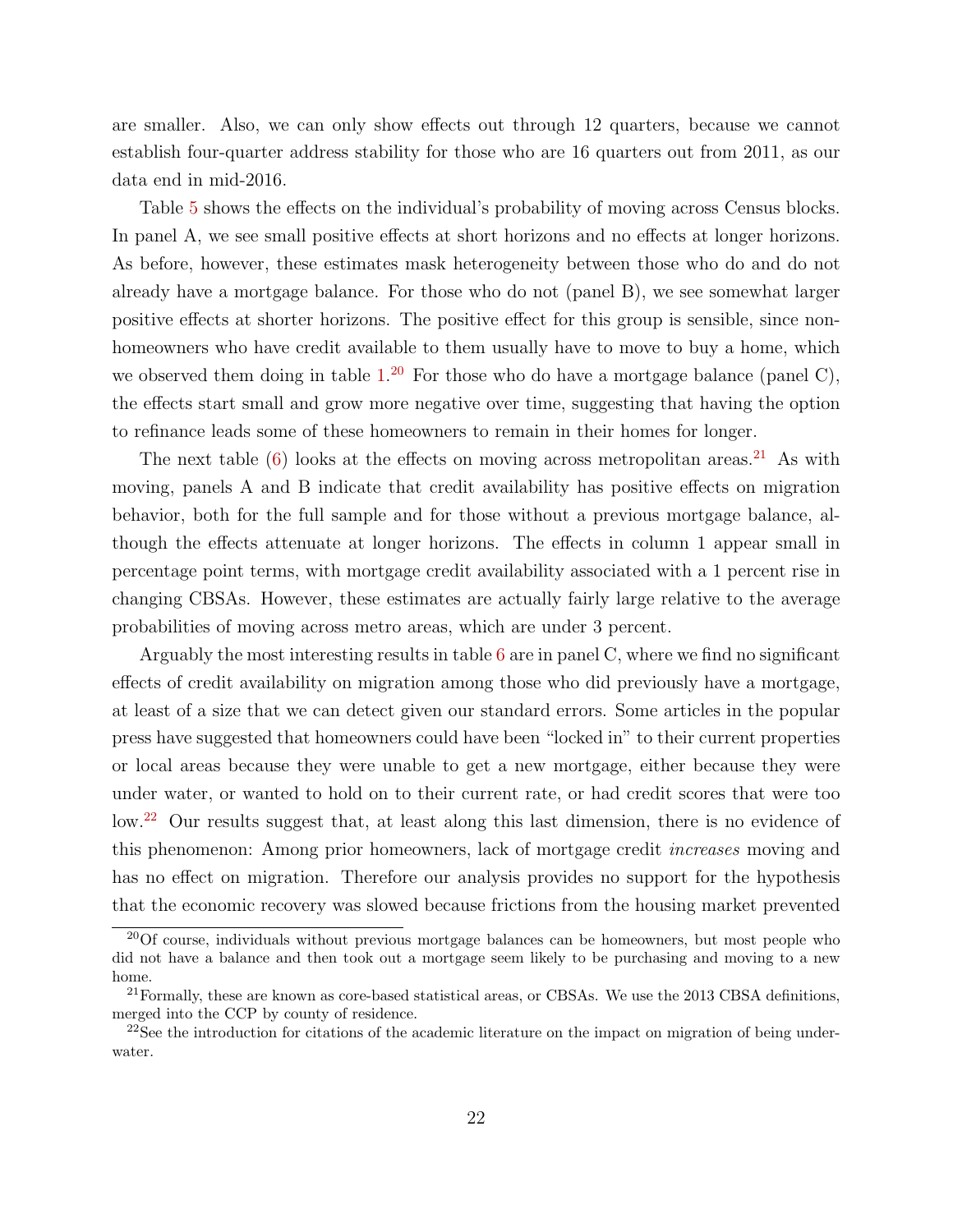unemployed workers from relocating to areas with stronger labor markets.

#### 3.2.3 Auto Loans

Finally, we explore whether we can observe interactions between mortgage borrowing and other kinds of consumer credit. In particular, we consider whether our measure of mortgage credit availability has implications for consumers' use of auto loans. Results from this exercise are shown in table [7,](#page-48-0) where the dependent variable is the change in the number of auto loans on the individuals credit record, and table [8,](#page-49-0) where we use the change in the total auto loan balance.

We have no strong prior as to either the sign or magnitude of the effect. On the one hand, individuals who cannot buy a house because they are denied mortgage credit could substitute into cars, while those who get mortgages may substitute away from cars. On the other hand, auto borrowing could be positively correlated with mortgage borrowing because of complementarities between driving and purchasing a home, or because refinancing one's mortgage lowers interest payments and relieves liquidity constraints. On net, looking across both tables, the effects among those who did not previously have a mortgage balance (panel B) are mostly negative, suggesting that the substitution channel dominates. For prior mortgage borrowers (panel C), the effects are uniformly positive, suggesting that refinancing enables some homeowners to purchase cars.

### <span id="page-23-0"></span>3.3 Lagged Credit Availability

In all of the specifications described above, we include among the controls an individual's credit availability from the previous quarter. Doing so allows us to isolate the effect of having credit availability at a particular point in time, given that credit scores (and thus credit availability) are likely to be highly correlated over time.<sup>[23](#page-23-1)</sup> The lagged effects may be of interest in their own right, however, which is why we included them in our tables.

While the magnitudes vary substantially, the signs of the effects on lagged credit availability are generally the same as on the current measure, likely because credit availability has persistent effects on some outcomes, as we showed above. In addition, to the extent that our current measure of credit availability is noisy, the lagged measure may also pick up some of the effect on the outcome.

<span id="page-23-1"></span> $23$ The abrupt changes in the credit score thresholds during the  $2008-2011$  period mean that current and lagged availability may not have been as correlated as during other periods.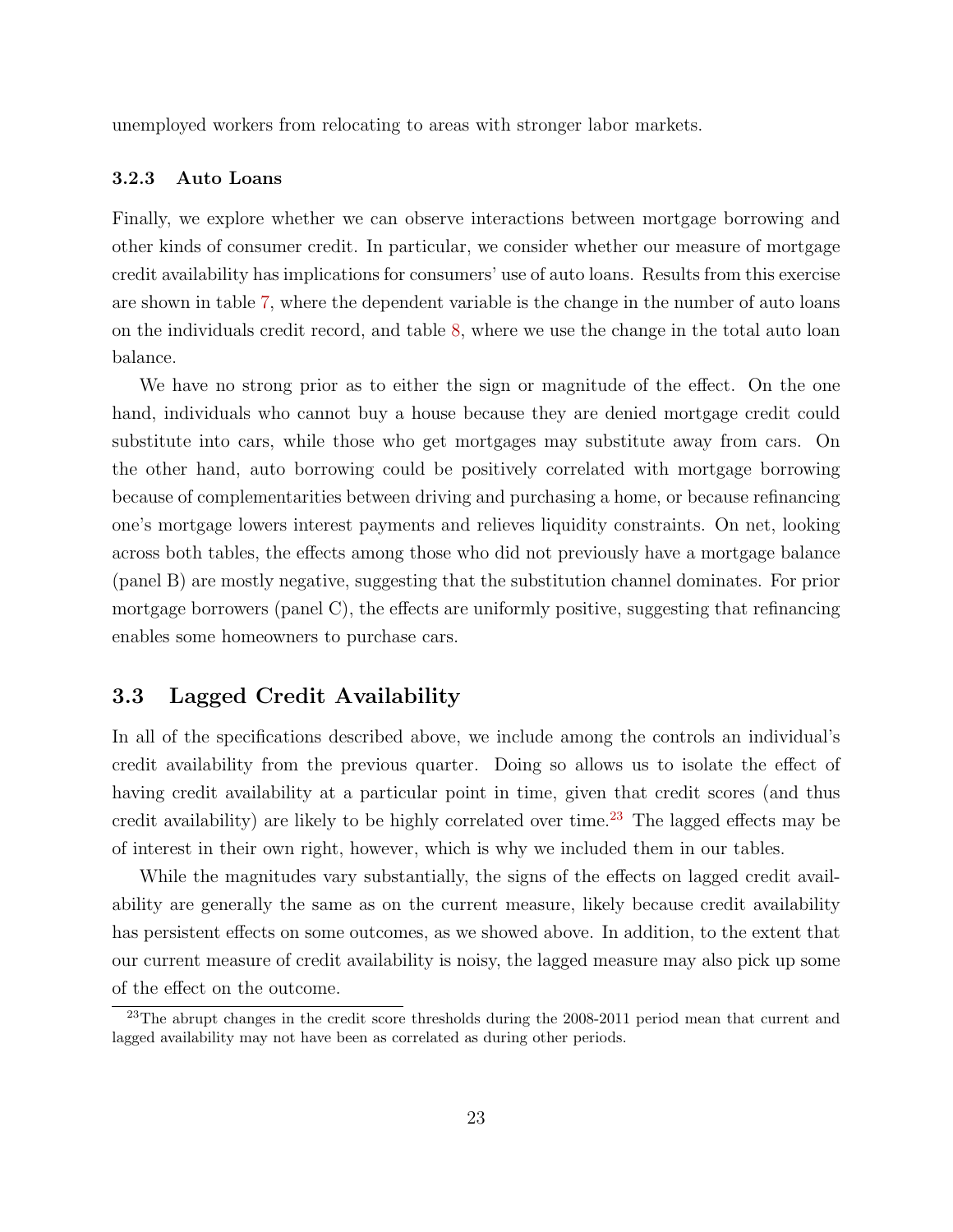In some cases, however, we see different signs on the two coefficients when we focus the analysis on people who do not have a mortgage. In particular, those who appeared to have greater access to mortgage credit in the previous quarter but did not become homeowners subsequently experience less growth in both mortgage balances and higher growth in auto debt (as shown in panel B of tables [2](#page-43-0) and [7\)](#page-48-0). This may reflect a selection effect, whereby those who could have obtained a mortgage but chose not to have lower demand for homeownership, and possibly more demand for cars instead.

More generally, we might have expected those who were excluded from the mortgage market in the previous period to display an *increased* demand for mortgages the following period, reflecting pent-up demand. This effect would have appeared as a negative effect of lagged credit availability in the specifications with mortgage originations as the dependent variables. However, this is not what we find, suggesting that if there is pent-up demand of this form, it is offset by the persistence of the positive effects of availability.

#### <span id="page-24-0"></span>3.4 Robustness Checks

We next examine a series of alternative specifications to some of our main results, to ensure that they are robust. Table [9](#page-50-0) shows different estimates of the effect of credit availability on the contemporaneous probability of taking out a mortgage, across all borrowers. Column 1 repeats our preferred estimate from column 1 of panel A in table [1.](#page-42-0) In the second column, we add linear and quadratic terms for the age of the individual, interacted with quarter. Age is an attractive control because it is highly correlated with credit score, as we show in figure [5A](#page-39-0) (discussed below). Moreover, because age evolves deterministically, it may be a more stable proxy for current and past credit scores. In any event, including age does not change the estimated effect of credit availability.

Next we consider the possibility of changing how we control for the past evolution of credit availability and credit score, via a more direct route than controlling for age. Column 3 shows the result of including the second through fourth lags of credit availability, the second through fourth lags of the predicted threshold probabilities, as well as the second through fourth lags of credit score interacted with quarter dummies. The effects of credit availability and the first lag are nearly unchanged. Similarly, the effect of credit availability is also unchanged in column 4 when we drop all lags, including the first, from the right-hand side.

Finally, columns 5 and 6 show the results of changing the credit score window to include a larger or smaller sample. Our preferred specification in column 1 includes individuals with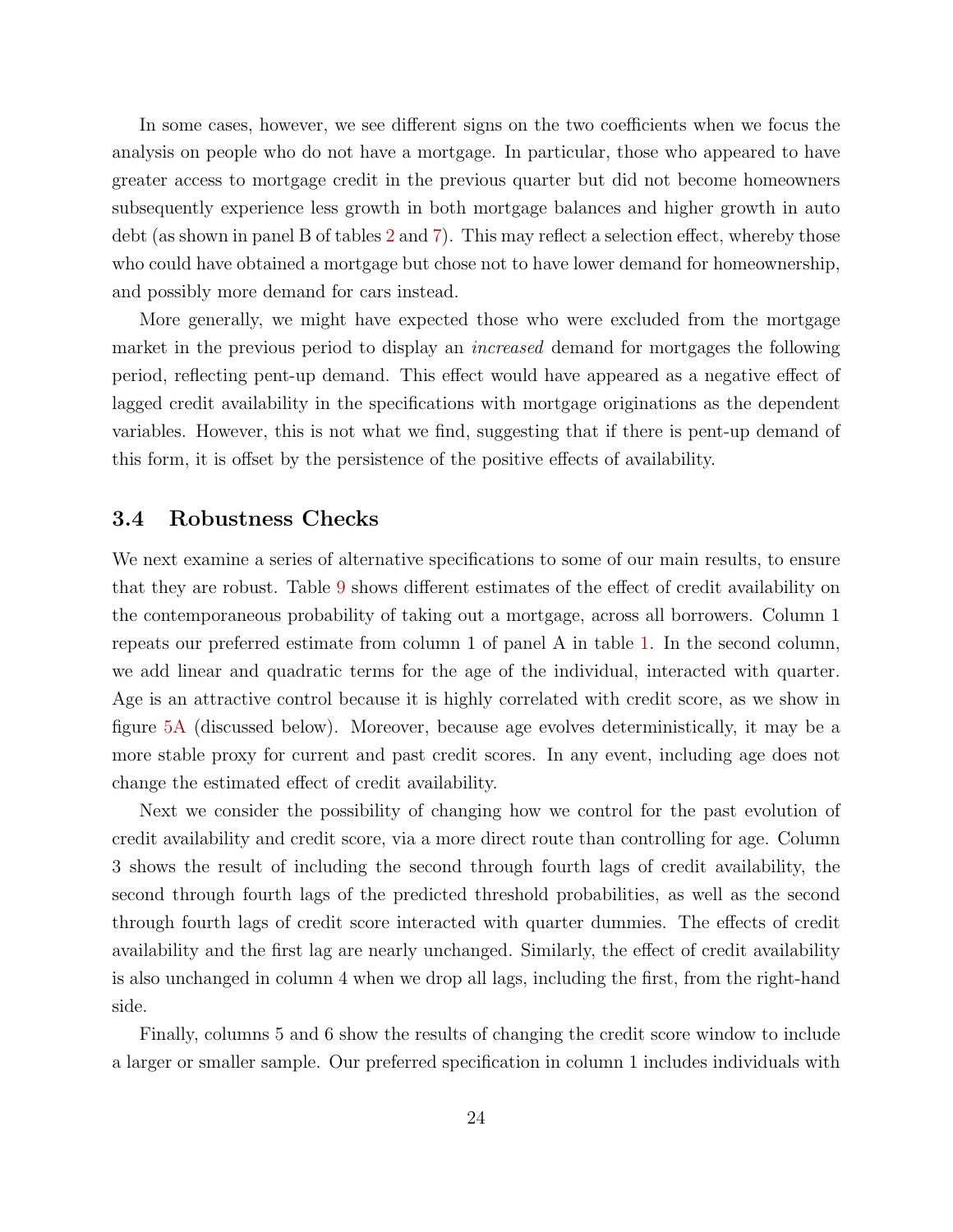scores between 530 and 730. We selected that window because scores above 730 or below 530 are very unlikely to be affected by changes in lenders' use of a 620 or 640 threshold. Moreover, we wanted to use a narrow enough window that the linear credit score controls could plausibly pick up variation in mortgage demand by score, since a wider window makes it more likely that the relationship between score and demand would be nonlinear.

Column 5 considerably expands the sample by including all individuals with scores between 500 and  $830<sup>24</sup>$  $830<sup>24</sup>$  $830<sup>24</sup>$ . The estimated average marginal effect of credit availability is slightly smaller in magnitude, but the mean of the dependent variable is larger, because high-score individuals are so much more likely to take out mortgages. Column 6 does the opposite, narrowing the window to include only individuals with scores between 580 and 680. In this case the mean of the dependent variable is about the same, but the average marginal effect is about half as large as in column 1 and is no longer statistically significantly different than zero. Intuitively, with a more narrow range of scores, nonlinearities play a smaller role and the linear credit score interacted with the time dummy picks up most of the variation. In other words, as the range narrows, it becomes more difficult to separate out the effect of being more likely to be above the credit score threshold from the effect of simply having a higher credit score.

In table [10,](#page-51-0) we apply the same alternative specifications to the longer-run probability of taking out a mortgage, specifically the model for one to 16 quarters ahead from column 5 of panel A in table [1.](#page-42-0) Again, column 1 repeats our main result. The next three columns are essentially the same as column 1, the same pattern as in table [9.](#page-50-0) Unlike in table [9,](#page-50-0) the "wide range" estimate in column 5 is larger than the baseline, but the "narrow range" estimate in column 6 is again smaller than the baseline and not statistically significant. We find it somewhat comforting that the point estimates in the final columns of both tables [10](#page-51-0) and [10](#page-51-0) remain positive and large in economic terms. Nevertheless, the size of the standard errors makes clear that we do not have enough power to pin down the magnitude of the effect using a very narrow Risk Score window, given our large set of controls and the concomitant loss of identifying variation.

<span id="page-25-0"></span> $^{24}$ This expanded sample still drops the roughly 5 percent of individuals who have extremely high or low scores.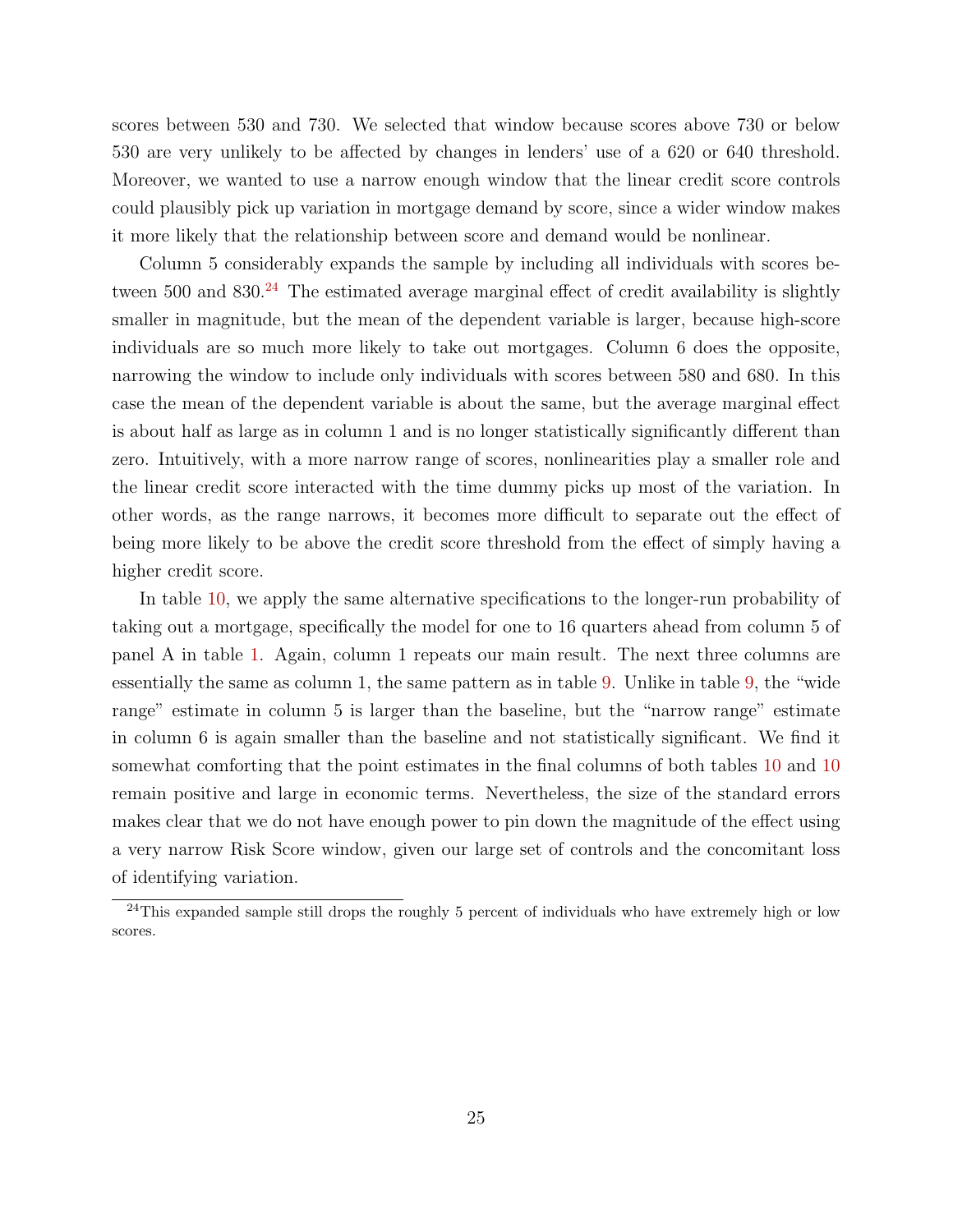# <span id="page-26-0"></span>4 Heterogeneity

Most of this paper focuses on average effects of credit availability among the total population with Equifax Risk Scores around the 620 and 640 thresholds. However, the importance of the thresholds should vary across demographic and socioeconomic groups, for two reasons. First, credit scores are highly correlated with characteristics like age, race, and income. As a result, some groups—for example, younger adults—are more likely to have scores near the thresholds than others. Second, the estimated effects of credit availability—the salience of the thresholds—can also differ across groups. For example, individuals who do not want to buy a home or cannot afford it should be little affected by the availability of mortgages.

### 4.1 Heterogeneity by Age

Figure [5](#page-39-1) examines heterogeneity in the effects of credit availability by age, focusing on the sample of individuals with no mortgage balance in the prior quarter. The top left panel [\(5A\)](#page-39-0) shows that credit scores are highly correlated with age: Individuals younger than 35 (the two left-most bins) have an average Equifax Risk Score of around 650, while those 75 and older (the right-most bin) have an average score of around 770. The three lines in the panel, which correspond to the three stable periods of credit availability discussed above, are essentially on top of each other, indicating that scores in each age group were little changed over our sample period, on average.

Moving on to the question of how these differences in credit scores translate into mortgage credit access, the top right panel [\(5B\)](#page-39-2) shows the average of our credit availability measure in each age bin, across stable periods. Because of the strong correlation between age and credit score, this panel looks fairly similar to figure [3B,](#page-37-1) where we plotted credit availability against credit score. Credit availability fell dramatically among the younger groups between the first (black) and second (red) periods, as lenders started using the 620 threshold, and then fell somewhat further by 2011 (the blue line), as they moved to a 640 threshold.

Next we consider the possibility that, like the average credit availability measure that we calculate, the salience of credit availability could also differ across age groups. The bottom left panel [\(5C\)](#page-39-3) shows the average marginal effects of credit availability on the contemporaneous probability of taking out a mortgage, estimated separately for each age bin using a specification otherwise identical to the pooled estimate in column 1 of panel B in table [1.](#page-42-0) The solid line in the figure gives the point estimates, while the dotted lines indicate a range of two standard errors on either side of that estimate. The impact of mortgage credit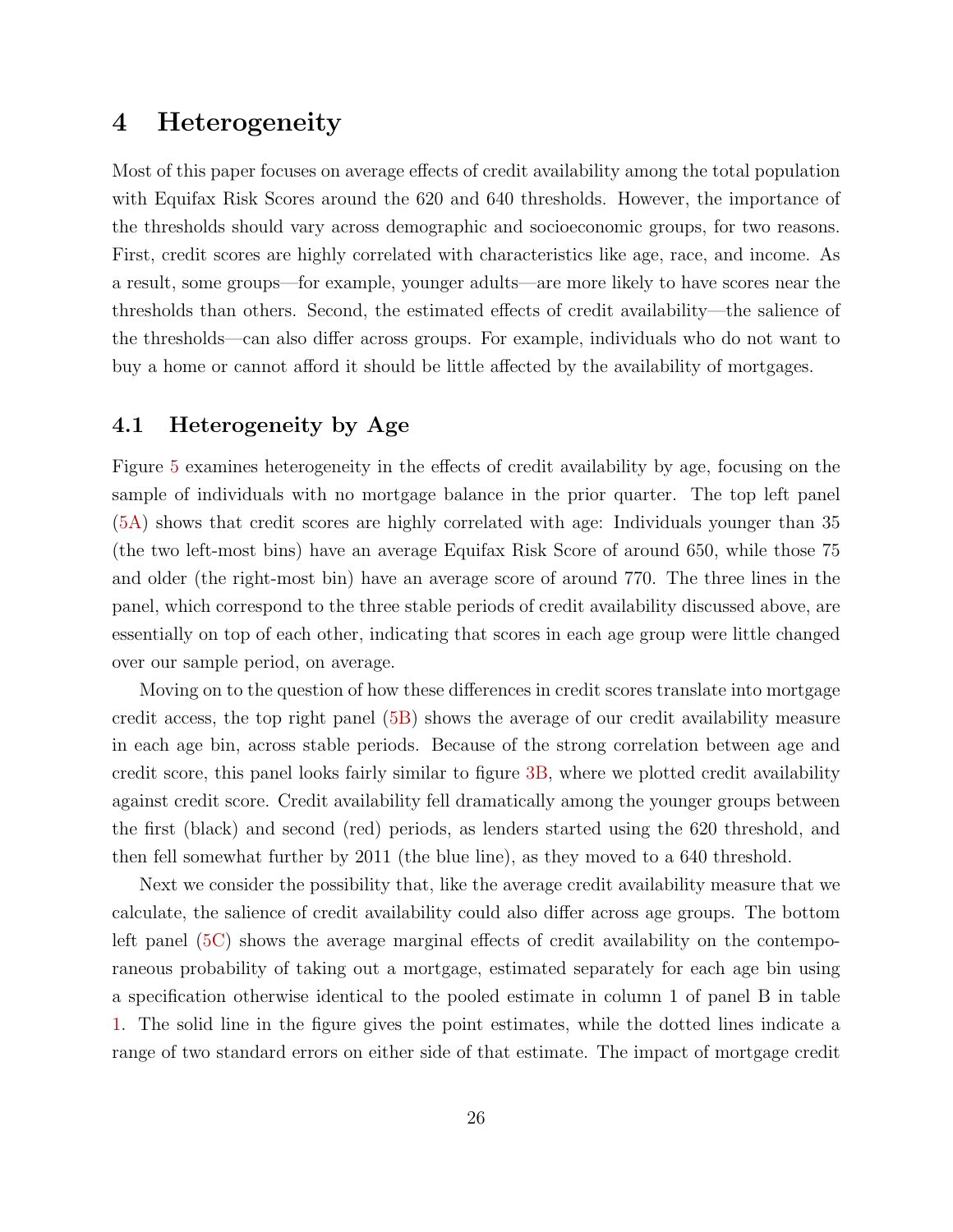availability is low for the youngest group, highest for the 25-34 bin, and thereafter shrinks monotonically with age. This pattern is fairly intuitive: Relatively younger adults are more likely to be constrained by mortgage credit availability, but the very youngest are less likely to want to purchase a home in the first place.[25](#page-27-0)

Finally, we combine the information in the previous panels to show how the tightening of mortgage credit over time has differentially impacted different age groups. To isolate these effects, we look at the individuals in 2008:Q1, the first quarter of our sample. Holding constant the credit scores of this group at their 2008:Q1 values, we first recompute how our credit availability measure would have changed for them as lending conditions changed over time, as implied by the changes in the ratios around the 620 and 640 thresholds. Then, holding constant all of the other characteristics and the estimated time fixed effects at their 2008:Q1 values, we use our age bin-specific logit models to predict mortgage attainment for the sample in each quarter through  $2012^{26}$  $2012^{26}$  $2012^{26}$ 

In the bottom right panel [\(5D\)](#page-39-4), we aggregate these predictions to calculate the expected mortgage attainment over each of the three periods defined above. The black line shows the average predicted probabilities given credit availability in 2008, while the red and blue lines show the averages predicted given credit availability in the later stable periods. Not surprisingly given the previous panels, we find the largest shift down in predicted mortgage attainment among younger and middle-aged individuals. Among the oldest adults, the aggregate effects are small, both because they have higher credit scores and credit availability contracted less, and because their average marginal effects are smaller. The aggregate effects are also smaller among the very youngest adults represented in our panel, because while their access to credit contracted considerably, their estimated marginal effects are smaller than for somewhat older groups, as noted above.

#### 4.2 Heterogeneity by Local Racial Distribution and Income

While we would like to repeat this exercise to measure heterogeneity by race, we do not observe race in the credit panel. We do, however, observe mailing addresses, so we break down the sample into four groups according to the percentage of black residents in an individual's

<span id="page-27-0"></span><sup>&</sup>lt;sup>25</sup>Individuals under 25 are not fully represented in the consumer credit panel, because not all of them have a credit report. This discrepancy between the CCP sample and the population shrinks with age, so there are few 18-year-olds in the panel, but most 25-year-olds are included. As a result, the point estimate shown for the youngest bin is likely an overestimate of the true effect for this age group, because individuals who do not even have a credit card are presumably the least likely to take out mortgages and buy homes.

<span id="page-27-1"></span> $^{26}$ In a linear model, the bottom right panel could be derived simply by multiplying the marginal effects which would be the model coefficients themselves—by the changes in the credit availability measure.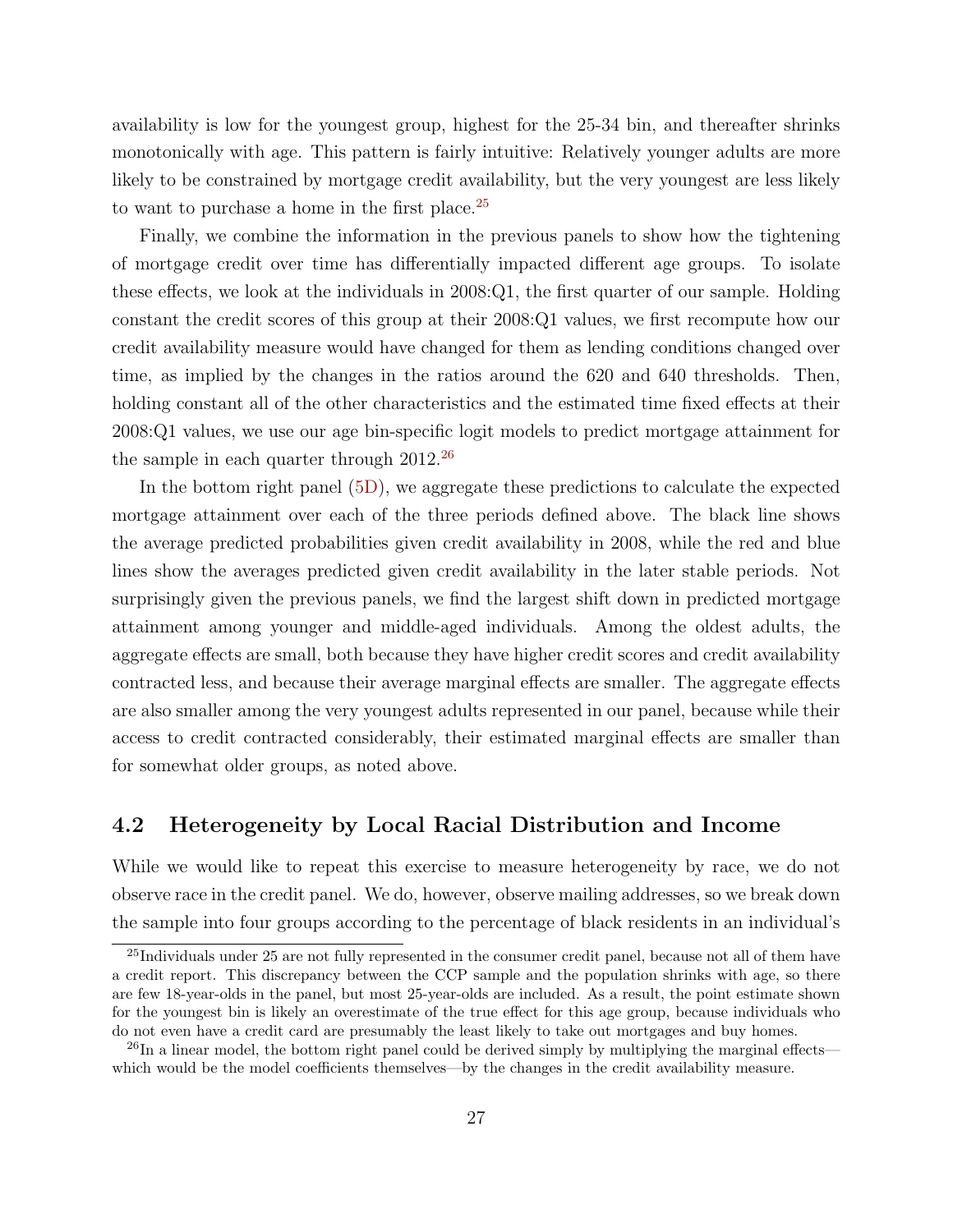census tract in the 2000 Census.<sup>[27](#page-28-0)</sup> Results from this exercise are shown in figure [6.](#page-40-0) The top left panel [\(6A\)](#page-40-1) shows that race, like age, is highly correlated with credit score, and that the relationship changed little during our sample period. Accordingly, the top right panel [\(6B\)](#page-40-2) shows that credit availability declined most for those tracts with the largest share of black residents.

As we did for different age groups, we next estimate the average marginal effects of credit availability on the probability of taking out a mortgage for residents of these four groups of census tracts. The lower left panel [\(6C\)](#page-40-3) indicates that the marginal effect is constant across the first three bins, containing all tracts with less than half black residents, but it is about half as large in the right-most bin, which contains individuals in tracts with more than half black residents. As a result, the bottom right panel [\(6D\)](#page-40-4) indicates that the overall implied effect of lower credit availability was somewhat larger in the middle two bins than in the other two. In sum, people living in census tracts with 10 percent or fewer black residents were affected less because they suffered smaller declines in credit availability, while those in areas containing half or more black residents were less affected because of their lower marginal effects, again presumably reflecting a lower demand for homeownership.<sup>[28](#page-28-1)</sup> Of course, the severity of the effects of changing credit availability might differ across these bins in other ways that we do not observe.

A very similar pattern is evident when we group individuals with no prior mortgage balance by quartiles of tract median income. Figure [7](#page-41-0) shows that Equifax Risk Scores are positively correlated with tract income [\(7A\)](#page-41-1) and that credit availability declined most for the lowest income tracts [\(7B\)](#page-41-2). However, the lowest income tracts have noticeably smaller marginal effects than the other three quartiles [\(7C\)](#page-41-3). In the end, panel [7D](#page-41-4) shows that our models predict that changes in credit availability had larger net effects on mortgage attainment for the middle two quartiles than for the top income quartile (for whom credit availability declined least) and the bottom income quartile (who have smaller marginal effects).

<span id="page-28-0"></span> $27$ The four groups are tracts with 0-10 percent, 10-20 percent, 20-50 percent, and over 50 percent. We selected the bins based on a visual inspection of the distribution, which is highly skewed, so the bins do not contain equal numbers of observations.

<span id="page-28-1"></span><sup>&</sup>lt;sup>28</sup>In contrast, when we perform a similar analysis for tracts based on their shares of Hispanic residents (not shown), we find offsetting differences in the marginal effects and the reduction in credit availability across the four bins. As a result, there is a parallel downward shift across all four bins in the overall implied effect of lower credit availability over this period.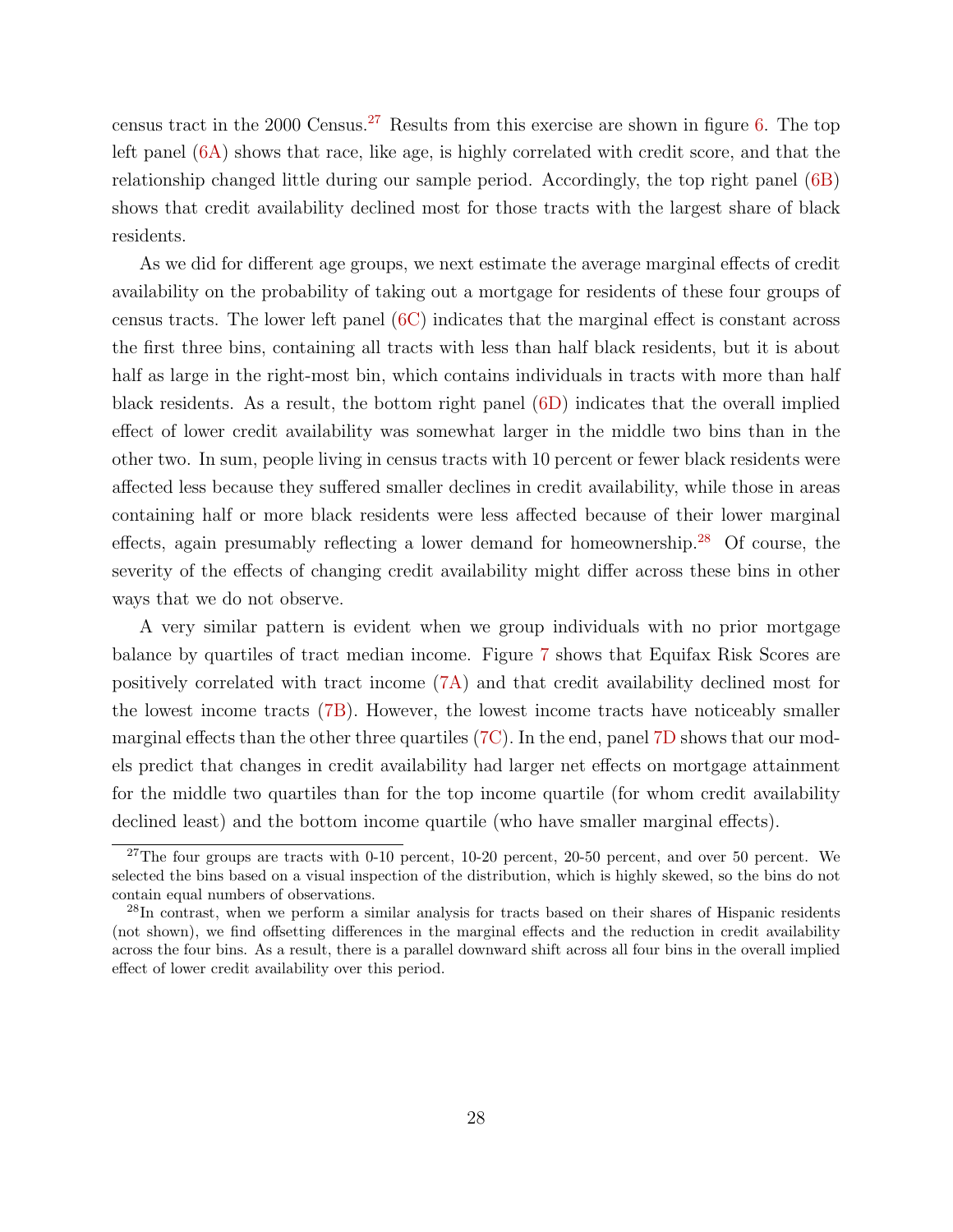# <span id="page-29-0"></span>5 Counterfactual

As a final exercise, we attempt to compute the aggregate direct impact of the 620 and 640 FICO score thresholds on the total number of mortgages originated in the years following the financial crisis. To perform this calculation, we run a simple counterfactual experiment, using estimates of the effects of our credit availability measure on the total number of first mortgages taken out by individuals in the CCP sample. We do so using counts of mortgages taken out by each individual, over various horizons, and estimate negative binomial models to relate these counts to the credit availability measure and our controls. Because many mortgages are taken out jointly by couples, we estimate separate models for joint and individual mortgages, so that we can properly aggregate and avoid double-counting. Importantly, these calculations reflect only the direct effects of the thresholds, and not any other constraints on mortgage credit availability since the financial crisis.

Table [11](#page-52-0) shows the effects of credit availability on joint mortgages, while table [12](#page-53-0) shows them for individual mortgages. We see large positive effects throughout both tables, with uniformly larger effects for joint mortgages, which have larger average probabilities as well. Comparing panel C from each table to the other makes clear that individuals who already have a mortgage balance on their credit record are much more likely to take out joint mortgages than individual mortgages, and that the effects of credit availability scale up with the average probabilities.

Next we use these models to predict the number of mortgages that would have been originated if the credit availability measure had remained at its level in the first quarter of 2008. Specifically, we take every individual in our sample and recalculate our credit availability measure using her actual Risk Score at each point in time and the 620 and 640 threshold ratios from 2008:Q1, holding all else constant. Then, using the specifications in column 2, panel A, of tables [11](#page-52-0) and [12,](#page-53-0) we predict the number of each type of mortgage that would have been originated zero to three quarters ahead. We divide the number of joint mortgages by two, and then add the two predictions together.

Starting from the first quarter of 2011, when the full effect of the 640 threshold had kicked in, we find that the imposition of the thresholds lowered mortgage originations in our estimation sample—people with Risk Scores between 530 and 730—by about 260,000 in 2011. Comparing this figure to the 1.65 million mortgages that were actually originated in our sample, we conclude that mortgage originations would have been about 16 percent higher without the thresholds. For a broader comparison, we note that first mortgage originations in 2011 to people of all credit scores totaled 7 million, according to data collected under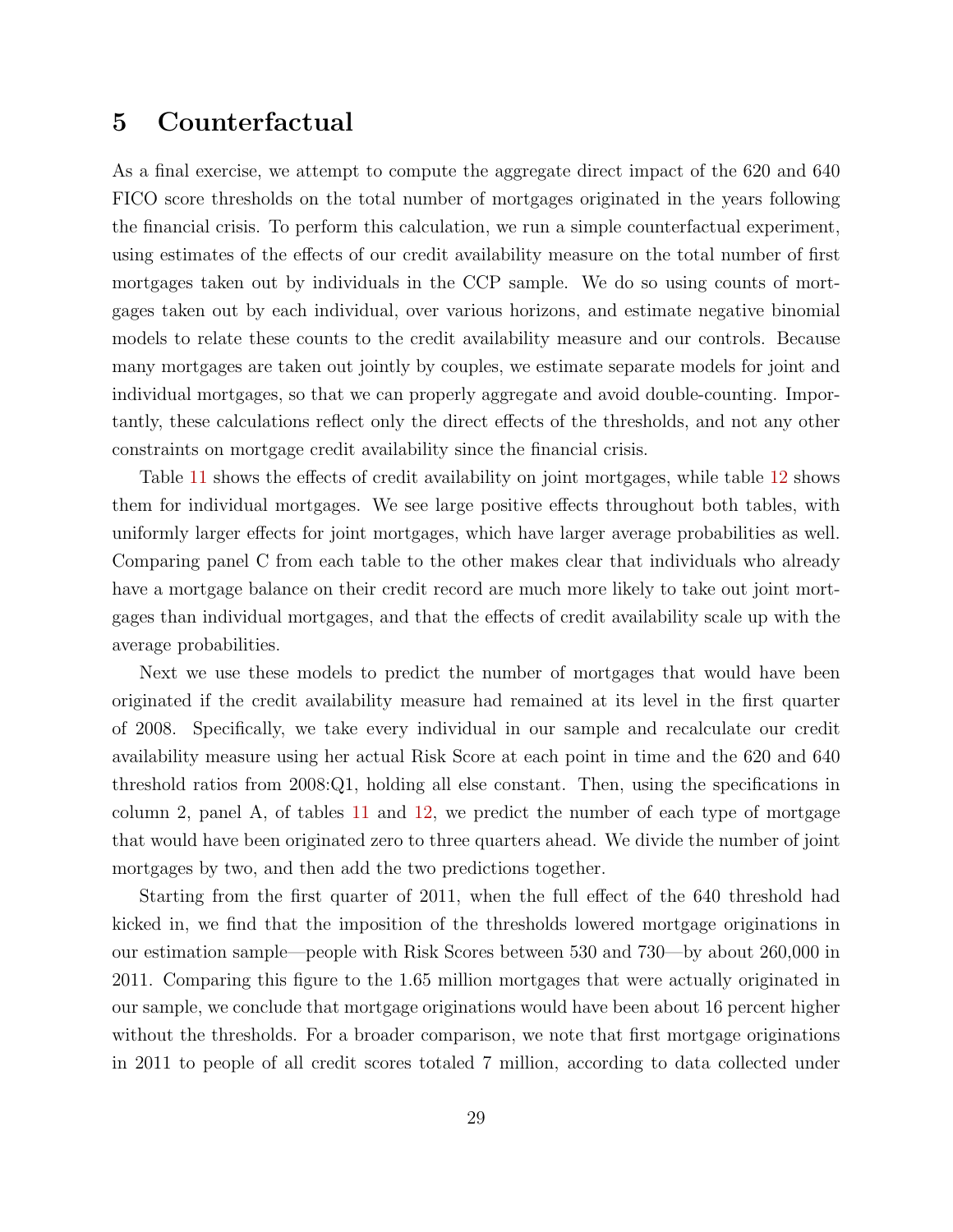the Home Mortgage Disclosure Act (HMDA). Assuming, somewhat conservatively, that the thresholds had no effect one people with scores outside of the 530 to 730 range, we conclude that total mortgage originations would have been about 3.5 percent higher without the thresholds.

We can take a longer view by doing essentially the same exercise with the specifications in column 5, panel A, of both tables and predicting the number of joint and individual first mortgages that would have been originated zero to 15 quarters ahead. Again starting from the first quarter of 2011, we find that the imposition of the thresholds lowered originations in our sample by about 580,000 between 2011 and 2014. Comparing this figure to the 8.4 million mortgages actually taken out by individuals in our sample indicates that originations would have been about 7 percent higher. Comparing the 580,000 figure to 31 million, the total number of first mortgages originated to all individuals from 2011 to 2014, implies that there would have been about 2 percent more mortgages originated over this period.

# <span id="page-30-0"></span>6 Conclusion

The question of how tight mortgage credit should be is an important one that forces policy makers to balance concerns in both directions. On the one hand, tight mortgage credit prevents marginal borrowers from realizing the benefits of homeownership and, on a larger scale, reduces economic activity in the housing sector. On the other hand, the recent financial crisis demonstrates the risk of mortgage credit that is too loose: Banks' losses on defaulting mortgages can cause instability in the financial sector, borrowers may take out loans they are unable to repay, and an excess supply of credit can potentially contribute to a bubble in housing prices.

Our paper aims to shed additional light on one of these issues, the effect of mortgage credit on individual borrowers. Exploiting the timing and nonlinear effects of lenders' introduction of minimum credit score thresholds, we find that these thresholds have very large negative effects on borrowing. In other words, borrowers are not able to avoid the thresholds in the short run. We also find that borrowers without current access to mortgage credit are more likely to become delinquent on mortgages they had previously taken out, as well as on other forms of debt. Although these effects attenuate somewhat over time in relative terms, we find that they persist for at least several years, suggesting that the impact of these policies on the welfare of constrained individuals could be quite large. Further research is necessary to study these effects and the other consequences of tight mortgage credit, in order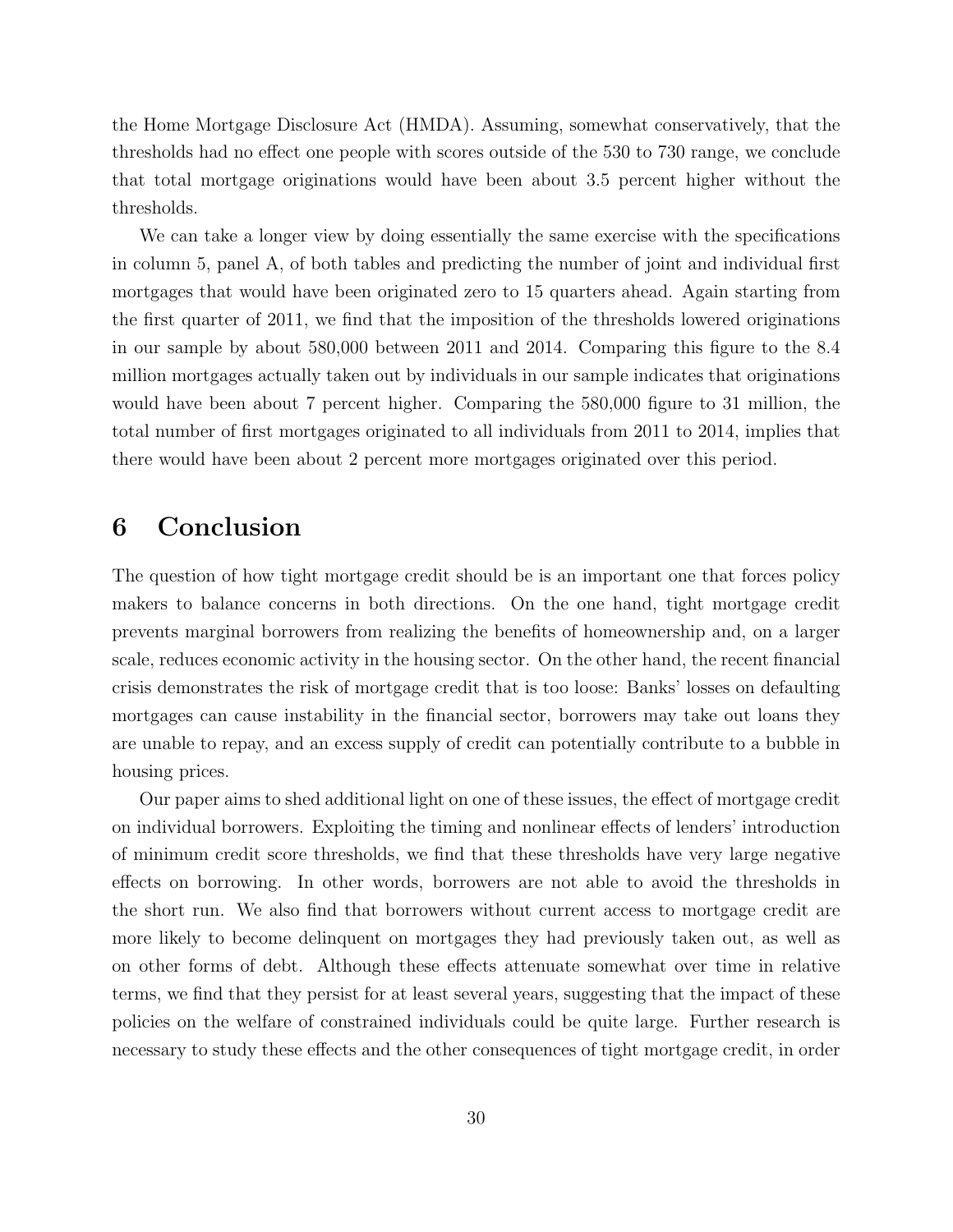to give policy makers a better understanding of the total effects of policies affecting credit availability.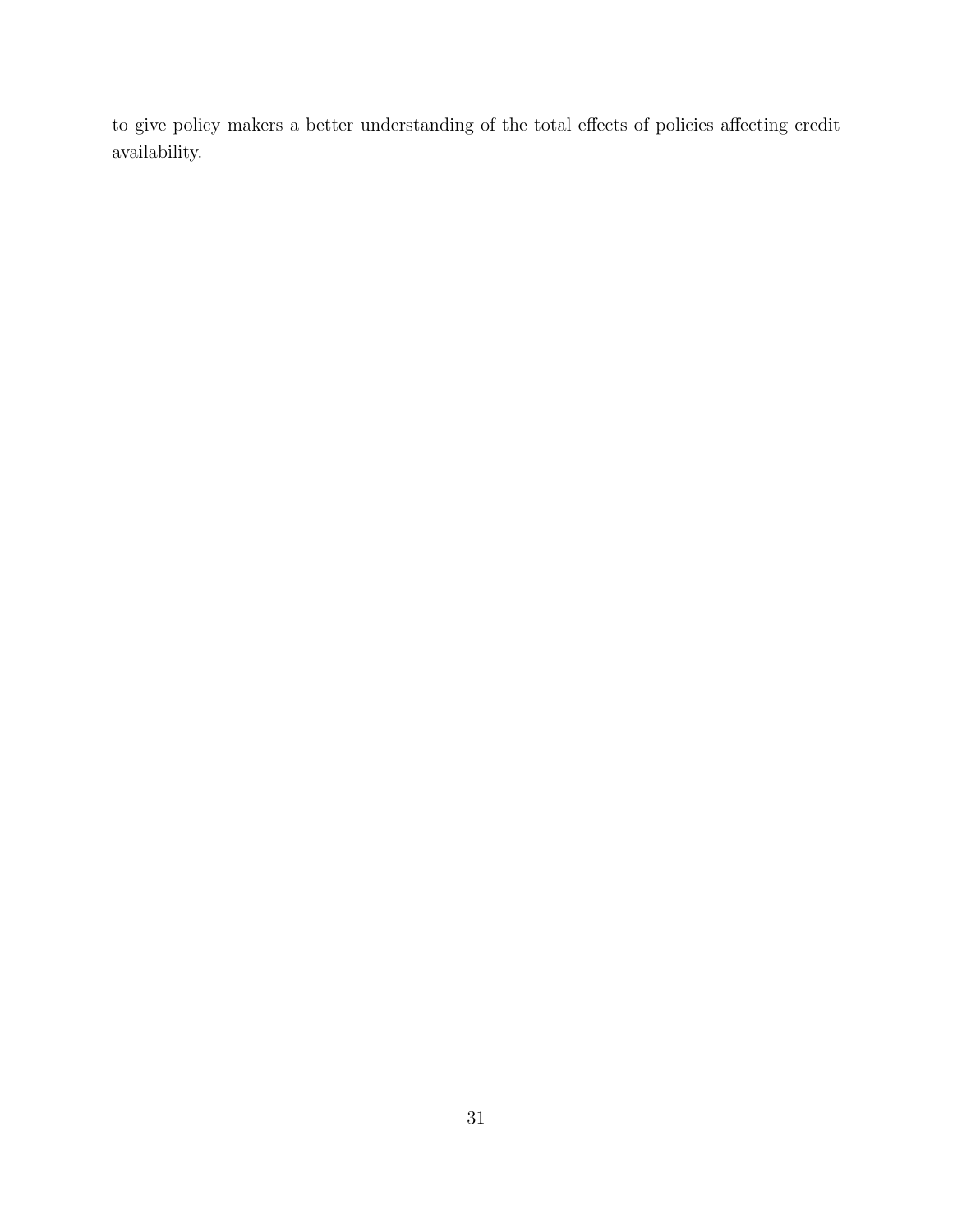# References

- <span id="page-32-5"></span>Acolin, A, J Bricker, PS Calem, and SM Wachter, "Borrowing Constraints and Homeownership," American Economic Review: Papers and Proceedings, 2016, 5.
- <span id="page-32-8"></span>Anenberg, Elliot, Aurel Hizmo, Edward Kung, and Raven Molloy, "The Effect of Mortgage Credit Availability on House Prices and Construction: Evidence from a Frontier Estimation Approach," May 2016. Working Paper.
- <span id="page-32-4"></span>Barakova, Irina, Paul S Calem, and Susan M Wachter, "Borrowing Constraints During the Housing Bubble," Journal of Housing Economics, 2014, 24, 4–20.
- <span id="page-32-3"></span> $\overline{\phantom{a}}$ , Raphael W Bostic, Paul S Calem, and Susan M Wachter, "Does Credit Quality Matter for Homeownership," *Journal of Housing Economics*, 2003, 12(4), 318–336.
- <span id="page-32-1"></span>Bhutta, Neil, "The Ins and Outs of Mortgage Debt During the Housing Boom and Bust," Journal of Monetary Economics, November 2015, 76.
- <span id="page-32-2"></span>and Daniel Ringo, "Credit Availability and the Decline in Mortgage Lending to Minorities after the Housing Boom," 2016. FEDS Notes 2016-09-29.
- <span id="page-32-10"></span>Bloomberg News, "Home Ownership Gets Harder for Americans as Lenders Restrict FHA Mortgages," [http://www.bloomberg.com/news/articles/2010-11-17/](http://www.bloomberg.com/news/articles/2010-11-17/home-ownership-gets-harder-for-americans-as-lenders-restrict-fha-mortgages) [home-ownership-gets-harder-for-americans-as-lenders-restrict-fha-mortgages](http://www.bloomberg.com/news/articles/2010-11-17/home-ownership-gets-harder-for-americans-as-lenders-restrict-fha-mortgages) 2010.
- <span id="page-32-9"></span>Bubb, Ryan and Alex Kaufman, "Securitization and Moral Hazard: Evidence from Credit Score Cutoff Rules," Journal of Monetary Economics, 2014, 63, 1–18.
- <span id="page-32-6"></span>Chomsisengphet, Souphala and Ronel Elul, "Bankruptcy Exemptions, Credit History, and the Mortgage Market," Journal of Urban Economics, 2006, 59, 171–188.
- <span id="page-32-0"></span>DiMaggio, Marco and Amir Kermani, "Credit-induced Boom and Bust," 2015. Columbia Business School Research Paper No 14-23.
- <span id="page-32-7"></span>Farber, Henry, "Unemployment in the Great Recession: Did the Housing Market Crisis Prevent the Unemployed from Moving to Take Jobs?," American Economic Review, 2012, 102 (3), 520–525.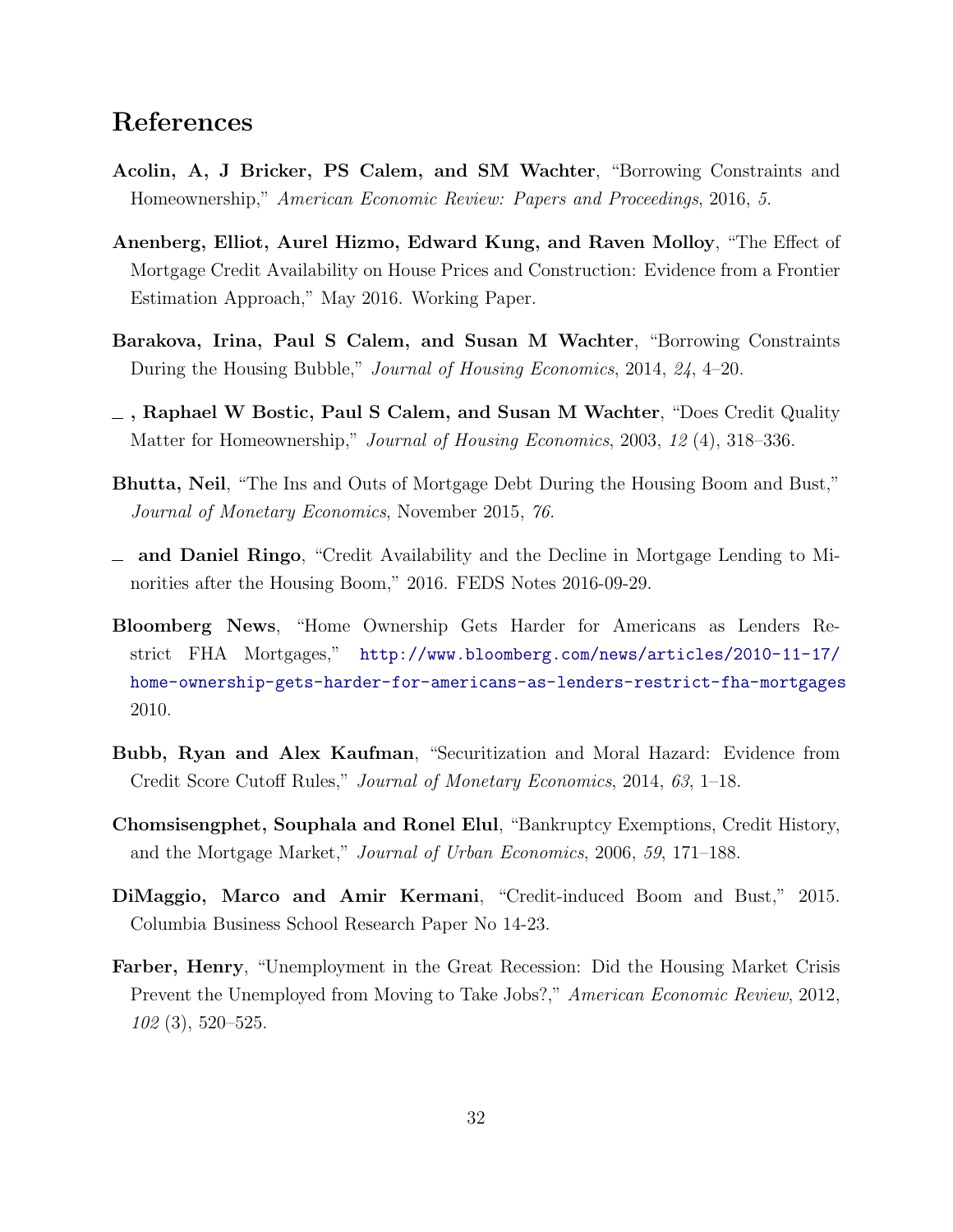- <span id="page-33-7"></span>Favara, Giovanni and Jean Imbs, "Credit Supply and the Price of Housing," American Economic Review, March 2015, 105.
- <span id="page-33-4"></span>Ferreira, Fernando, Josheph Gyourko, and Joseph Tracy, "Housing Busts and Household Mobility: An Update," 2011. NBER Working Paper No. 17405.
- <span id="page-33-6"></span>Gete, Pedro and Michael Reher, "Systemic Banks, Mortgage Supply and Housing Rents," 2016. Working Paper.
- <span id="page-33-5"></span>Gropp, Reint, John Krainer, and Elizabeth Laderman, "Did Consumers Want Less Debt? Consumer Credit Demand versus Supply in the Wake of the 2008-2009 Financial Crisis," January 2014. SAFE Working Paper No. 42.
- <span id="page-33-0"></span>Guerrieri, Veronica and Guido Lorenzoni, "Credit Crises, Precautionary Savings, and the Liquidity Trap," 2011. NBER Working Paper No. 17583.
- <span id="page-33-12"></span>Inside FHA/VA Lending, "FHA Average FICO Score Nears 700," 2009.
- <span id="page-33-11"></span>, "Major Lenders Tighten FHA Loan Requirements," 2009.
- <span id="page-33-13"></span>, "January Applications Fall From Tighter Standards," 2010.
- <span id="page-33-8"></span>Keys, Benjamin J., Tanmoy Mukherjee, Amit Seru, and Vikrant Vig, "Financial Regulation and Securitization: Evidence from Subprime Loans," Journal of Monetary Economics, 2009, 56 (5), 700–720.
- <span id="page-33-9"></span> $\ldots$ ,  $\ldots$ , and  $\ldots$ , "Did Securitization Lead to Lax Screening? Evidence from Subprime Loans," Quarterly Journal of Economics, 2010, 125 (1), 307–362.
- <span id="page-33-10"></span> $, \ldots, \ldots, \ldots,$  and  $\ldots$ , "Lender Screening and the Role of Securitization: Evidence from Prime and Subprime Mortgage Markets," Review of Financial Studies, 2012, 25 (7), 2071–2108.
- <span id="page-33-3"></span>, Tomasz Piskorski, Amit Seru, and Vincent Yao, "Mortgage Rates, Household Balance Sheets, and the Real Economy," October 2014. NBER Working Paper No. 20561.
- <span id="page-33-1"></span>Mondragon, John, "Household Credit and Employment in the Great Recession," 2016. Unpublished Manuscript.
- <span id="page-33-2"></span>Rosenthal, Stuart S., "Eliminating Credit Barriers: How Far Can We Go," Low-Income Homewonership, 2002, pp. 111–145.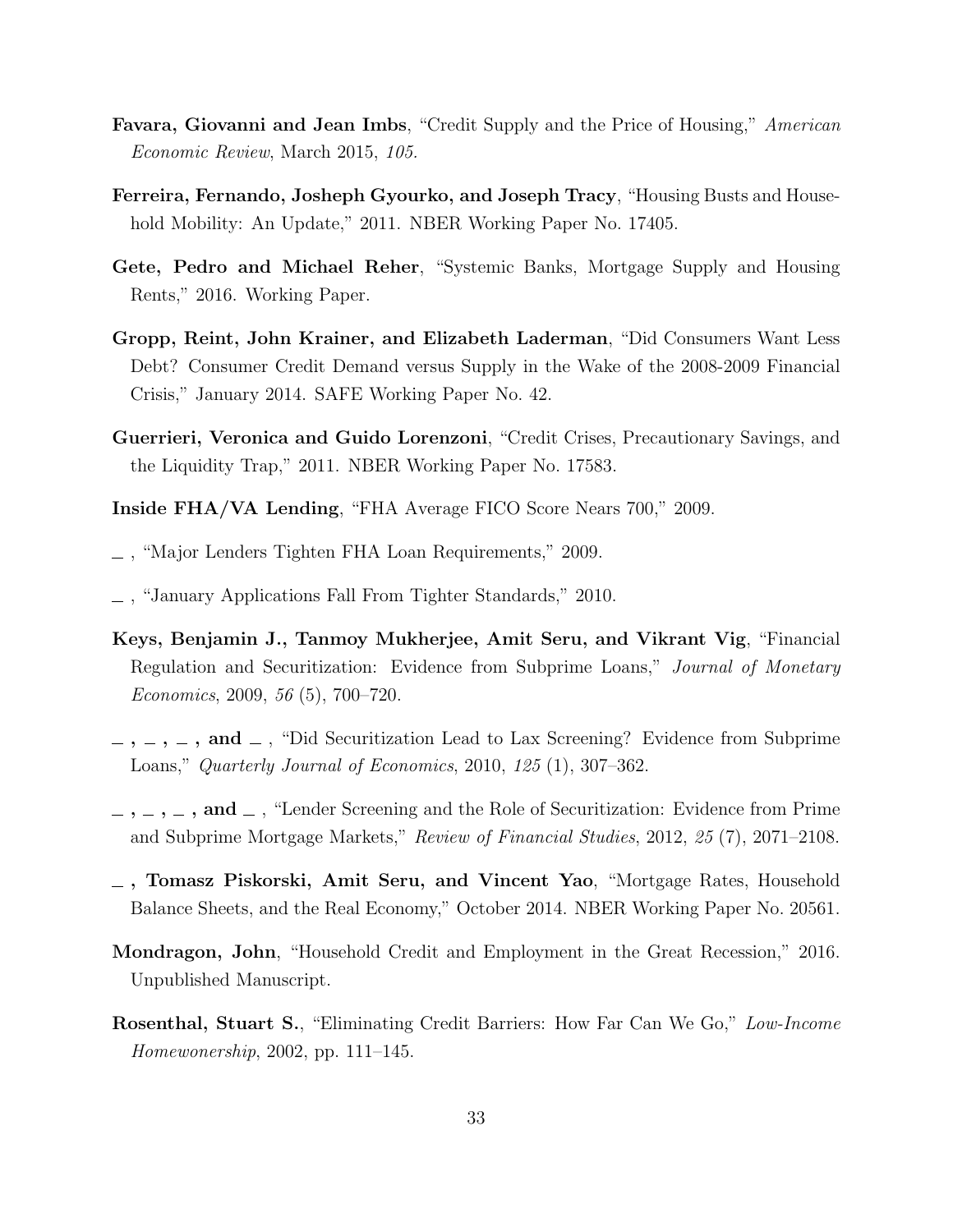- <span id="page-34-1"></span>Schulhofer-Wohl, Sam, "Negative Equity Does Not Reduce Homeowners' Mobility," 2011. NBER Working Paper No. 16701.
- <span id="page-34-0"></span>Skiba, Paige Marta and Jeremy Tobacman, "Do Payday Loans Cause Bankruptcy?," 2015. Working Paper.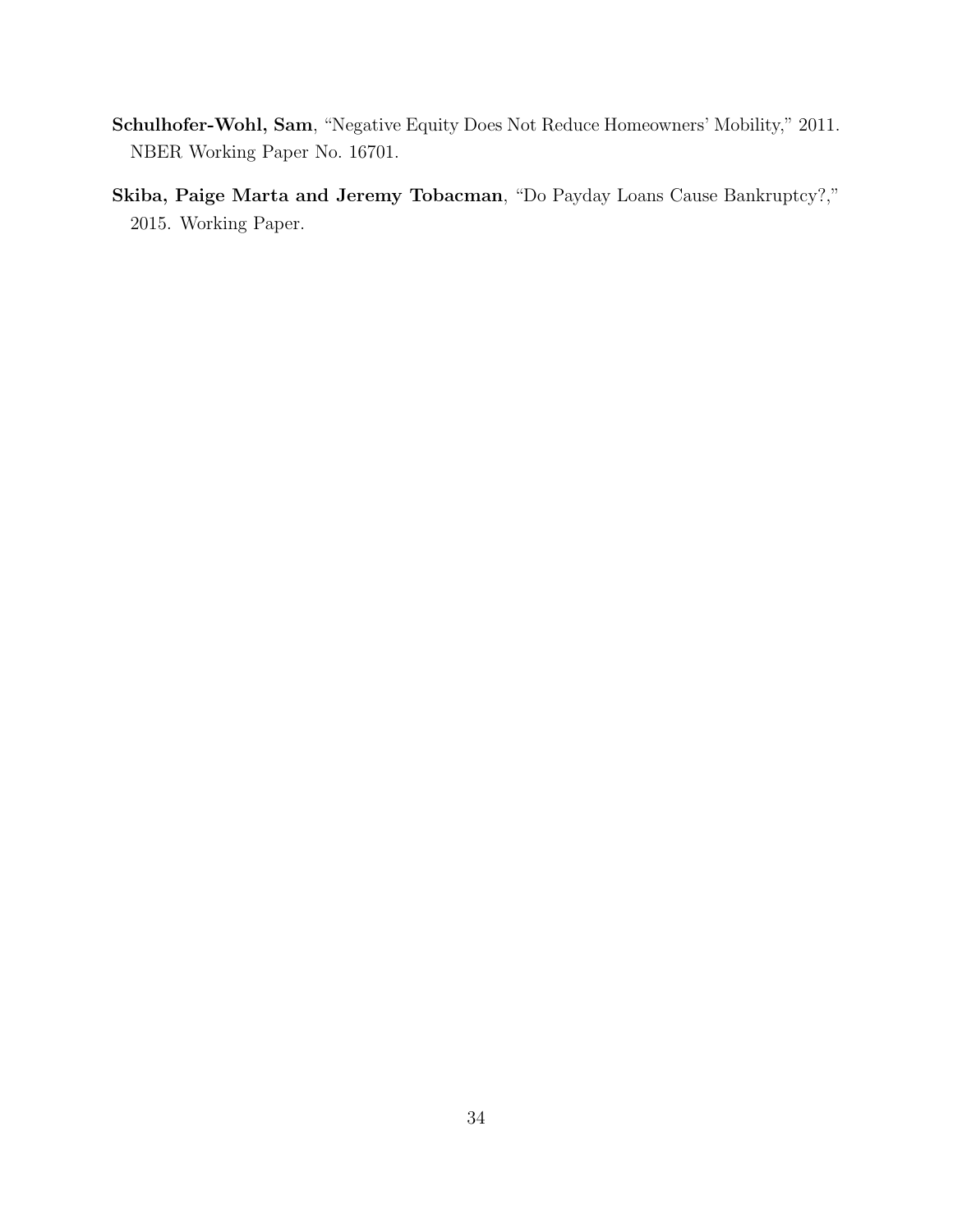



Panel B. Cumulative Distributions

<span id="page-35-0"></span>Fig. 1.—Mortgages by FICO Score. This figure <sup>p</sup>lots the densities and cumulative distributions of newly originated first mortgages by10-point FICO score bin in the Black Knight data set, across four years.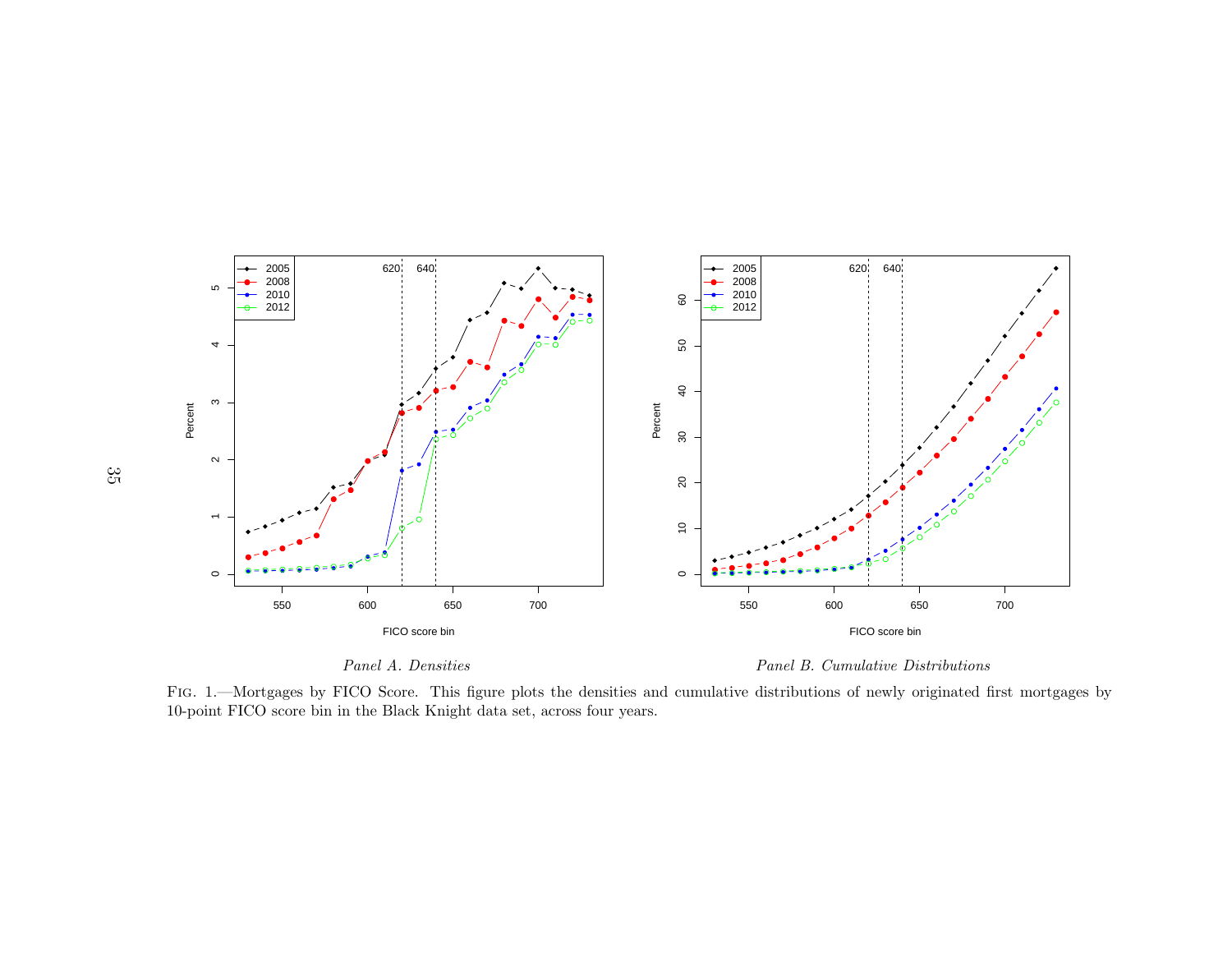<span id="page-36-4"></span><span id="page-36-3"></span><span id="page-36-2"></span><span id="page-36-1"></span>

<span id="page-36-0"></span>Fig. 2.—Mortgage Densities, across Types. This figure <sup>p</sup>lots the densities of newly originated first mortgages by 10-point FICO score bin in the Black Knight data set, acrosstypes of loans. Each panel shows the data from <sup>a</sup> separate year.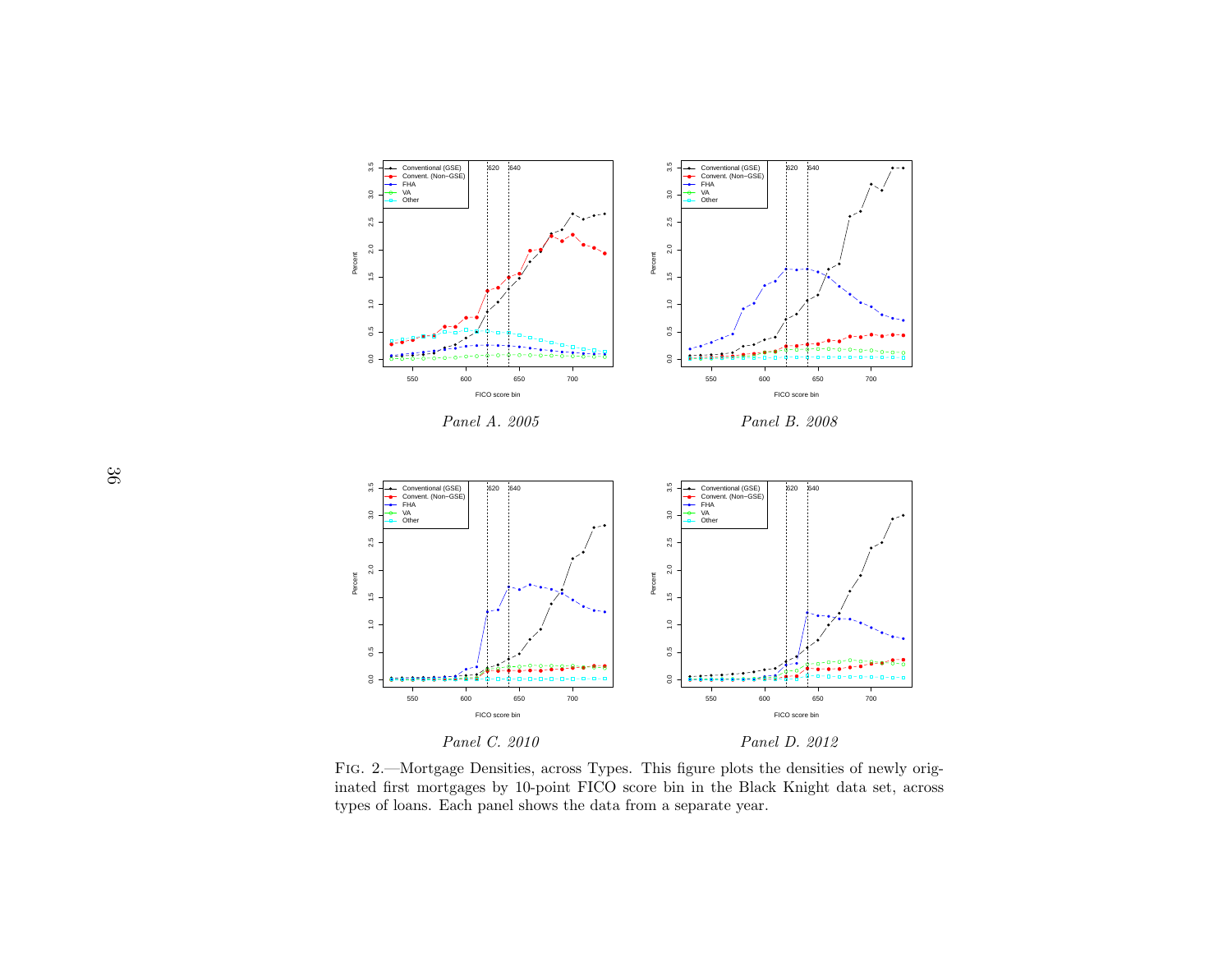<span id="page-37-1"></span>



<span id="page-37-0"></span>Panel B. Cross-Section Across Periods

Fig. 3.—Credit Availability. This figure shows the evolution of the credit availability measure in two different ways. The left panel <sup>p</sup>lots the time series of average credit availability for all individuals with Equifax Risk Scores between 530 and 730. The three shaded regions denote periods between 2008 and 2011 in which availability was roughly stable. The right panel compares average credit availability, by 10-pointEquifax Risk Score bin, across the three stable periods of credit availability.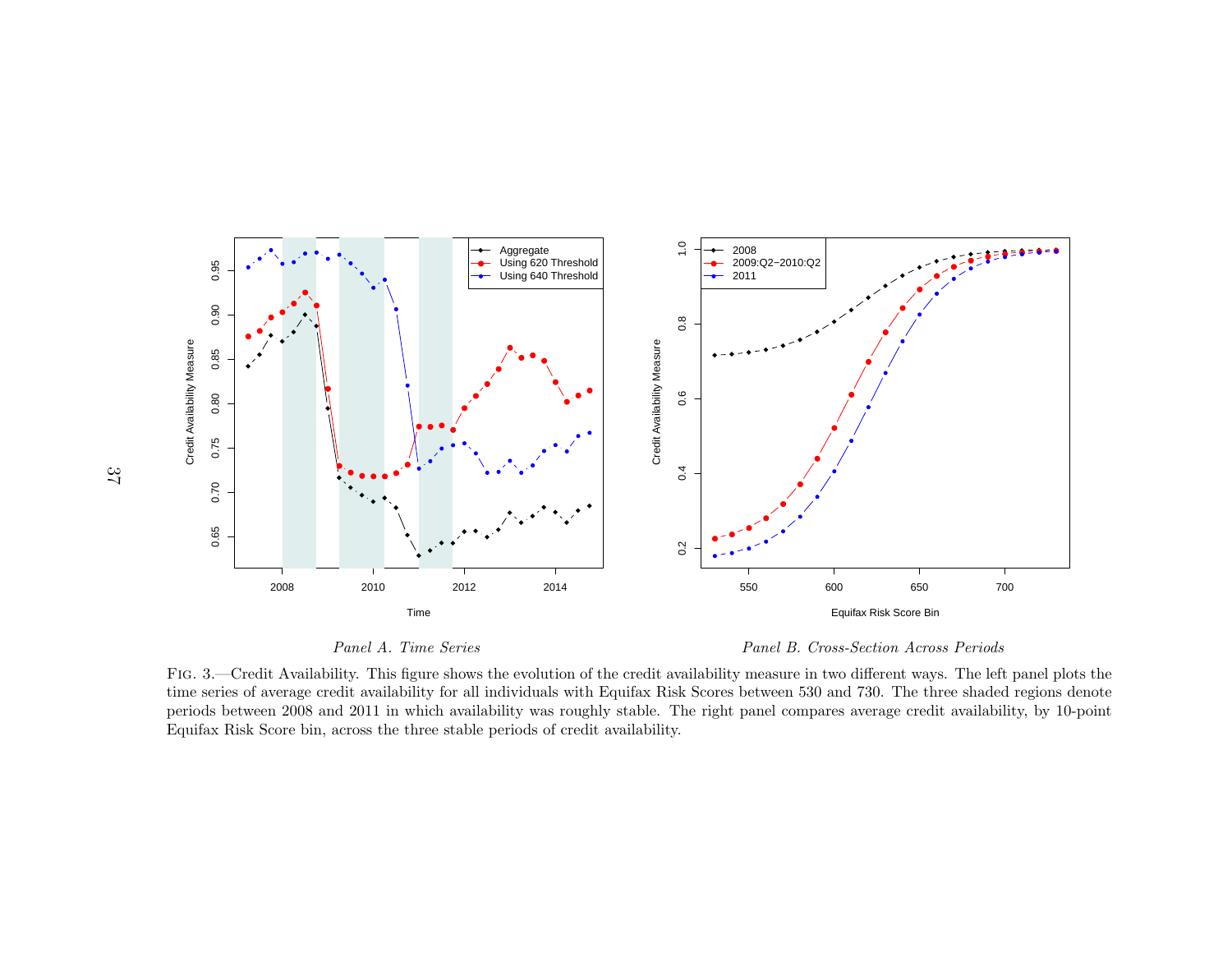<span id="page-38-0"></span>

Fig. 4.—Contemporaneous Mortgage Origination Probability. This figure compares the probability of taking out at least one mortgage in the contemporaneous quarter, by 10-point Equifax Risk Score bin, across the three stable periods of credit availability.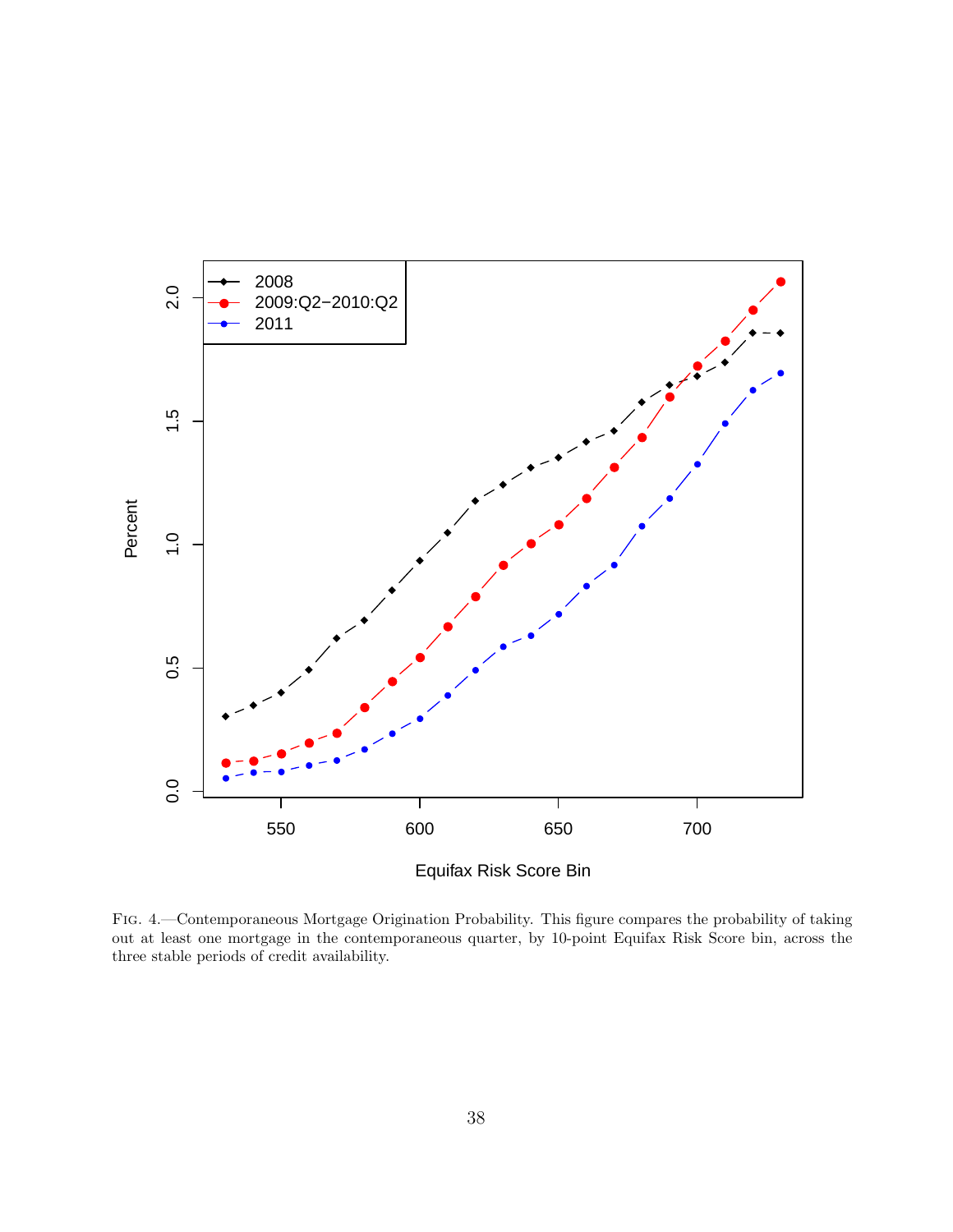<span id="page-39-1"></span><span id="page-39-0"></span>

Panel C. Marginal Effects

<span id="page-39-4"></span><span id="page-39-2"></span>Panel D. Implied Effects

<span id="page-39-3"></span>Fig. 5.—Age Heterogeneity. This figure traces out the effects of credit availability by age, for individuals with no initial mortgage balance. Bins are 10 years wide and centered on the bin midpoint, except for 20 and 80, which include all individuals under 25 and over 74, respectively. Panel A shows the average Equifax Risk Score in each bin, across the three stable periods of credit availability. Panel B shows average credit availability in each bin, across periods. Panel C shows the estimated marginal effects of credit availability on the contemporaneous probability of mortgage attainment for each bin (which are assumed to be constant across periods), plus or minus two standard errors. Panel D shows the model-derived contemporaneous probability of mortgage attainment for each bin, allowing credit availability to change over time but holding all else constant at 2008:Q1 levels. See text for details.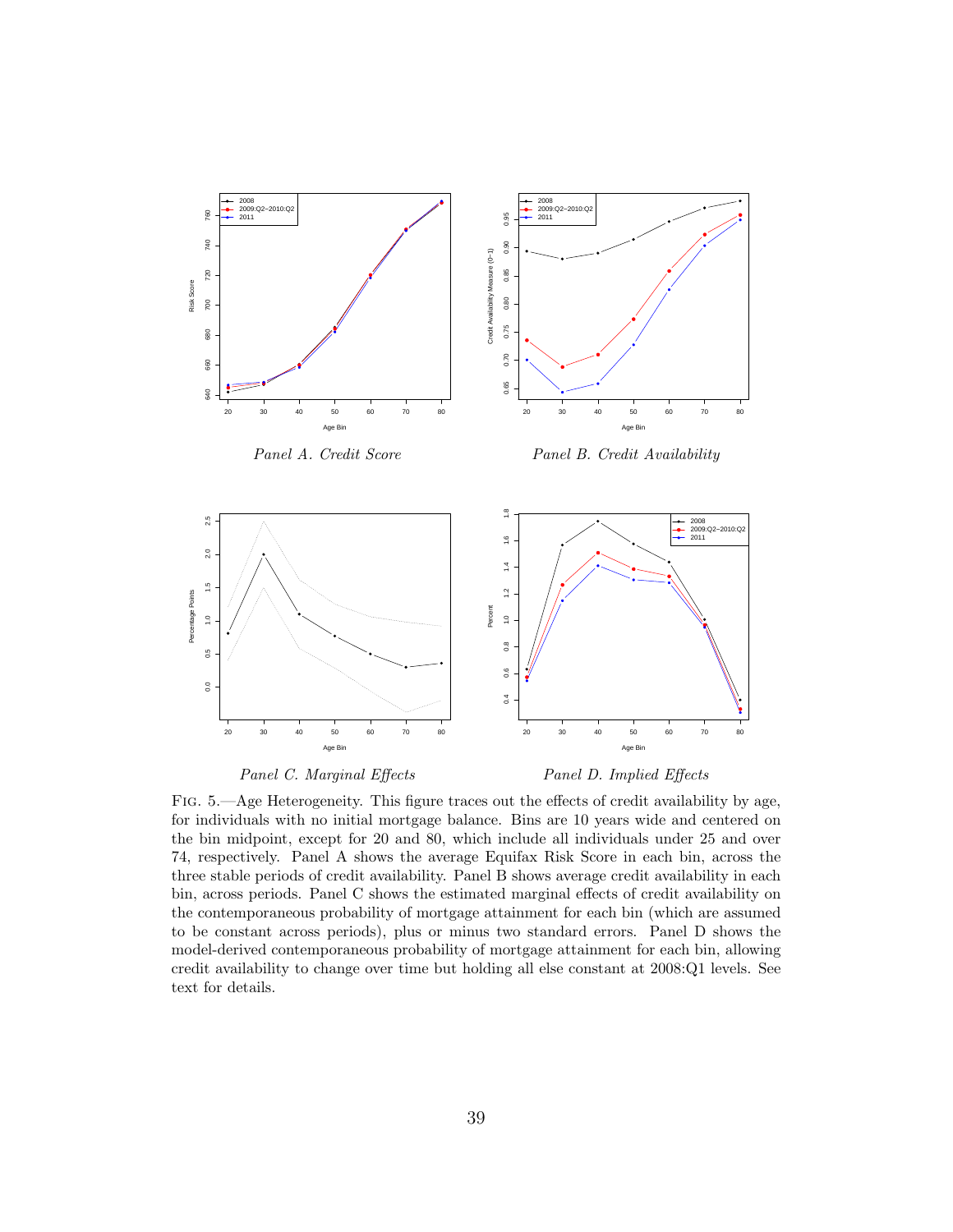<span id="page-40-1"></span><span id="page-40-0"></span>

Panel C. Marginal Effects

<span id="page-40-4"></span><span id="page-40-2"></span>Panel D. Implied Effects

<span id="page-40-3"></span>Fig. 6.—Race Heterogeneity. This figure traces out the effects of credit availability by the black share of tract population, for individuals with no initial mortgage balance. Panel A shows the average Equifax Risk Score in each bin, across the three stable periods of credit availability. Panel B shows average credit availability in each bin, across periods. Panel C shows the estimated marginal effects of credit availability on the contemporaneous probability of mortgage attainment for each bin (which are assumed to be constant across periods), plus or minus two standard errors. Panel D shows the model-derived contemporaneous probability of mortgage attainment for each bin, allowing credit availability to change over time but holding all else constant at 2008:Q1 levels. See text for details.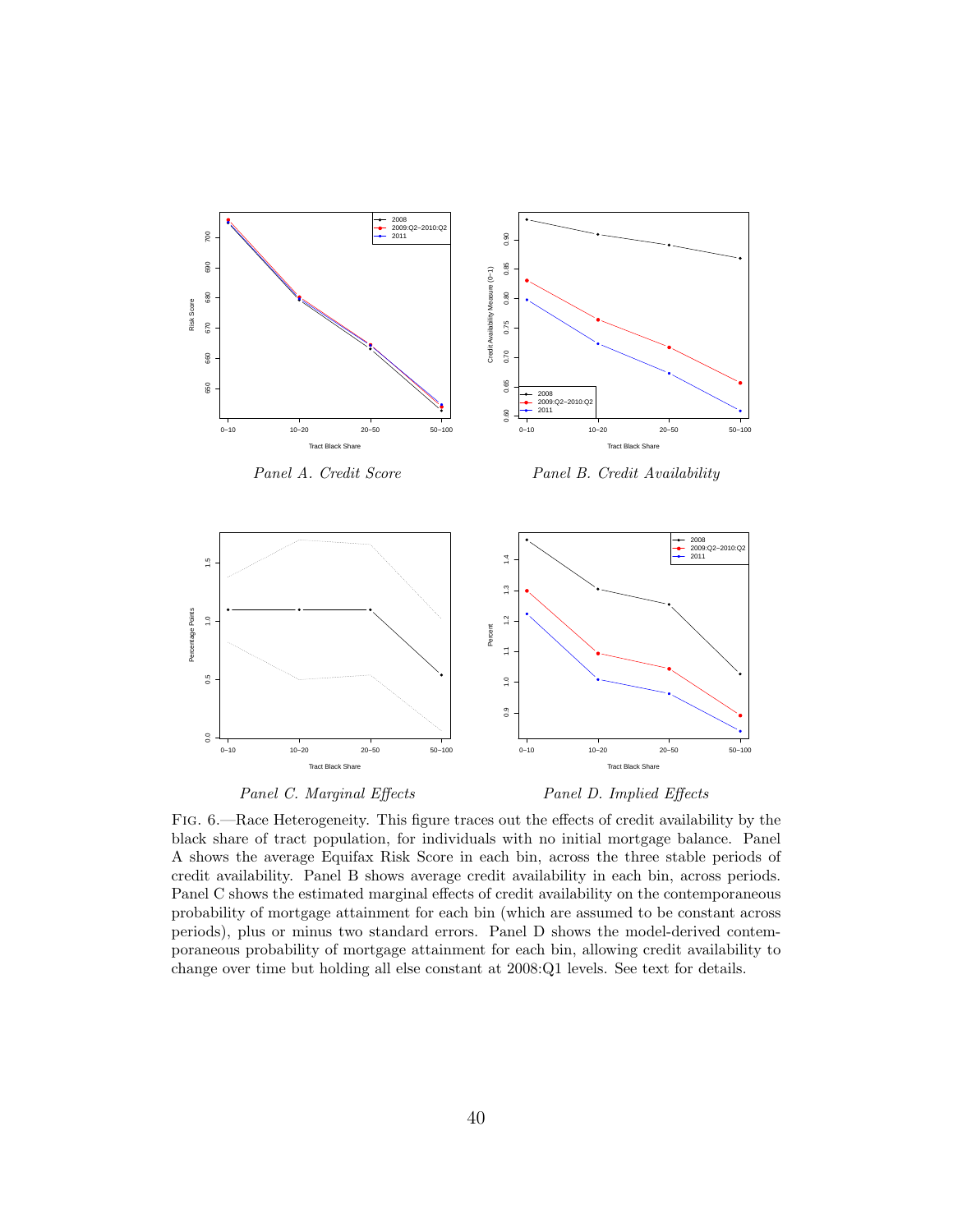<span id="page-41-1"></span><span id="page-41-0"></span>

Panel C. Marginal Effects

<span id="page-41-4"></span><span id="page-41-2"></span>

<span id="page-41-3"></span>Fig. 7.—Income Heterogeneity. This figure traces out the effects of credit availability by tract median household income quartiles, for individuals with no initial mortgage balance. Panel A shows the average Equifax Risk Score in each quartile, across the three stable periods of credit availability. Panel B shows average credit availability in each quartile, across periods. Panel C shows the estimated marginal effects of credit availability on the contemporaneous probability of mortgage attainment for each quartile (which are assumed to be constant across periods), plus or minus two standard errors. Panel D shows the modelderived contemporaneous probability of mortgage attainment for each quartile, allowing credit availability to change over time but holding all else constant at 2008:Q1 levels. See text for details.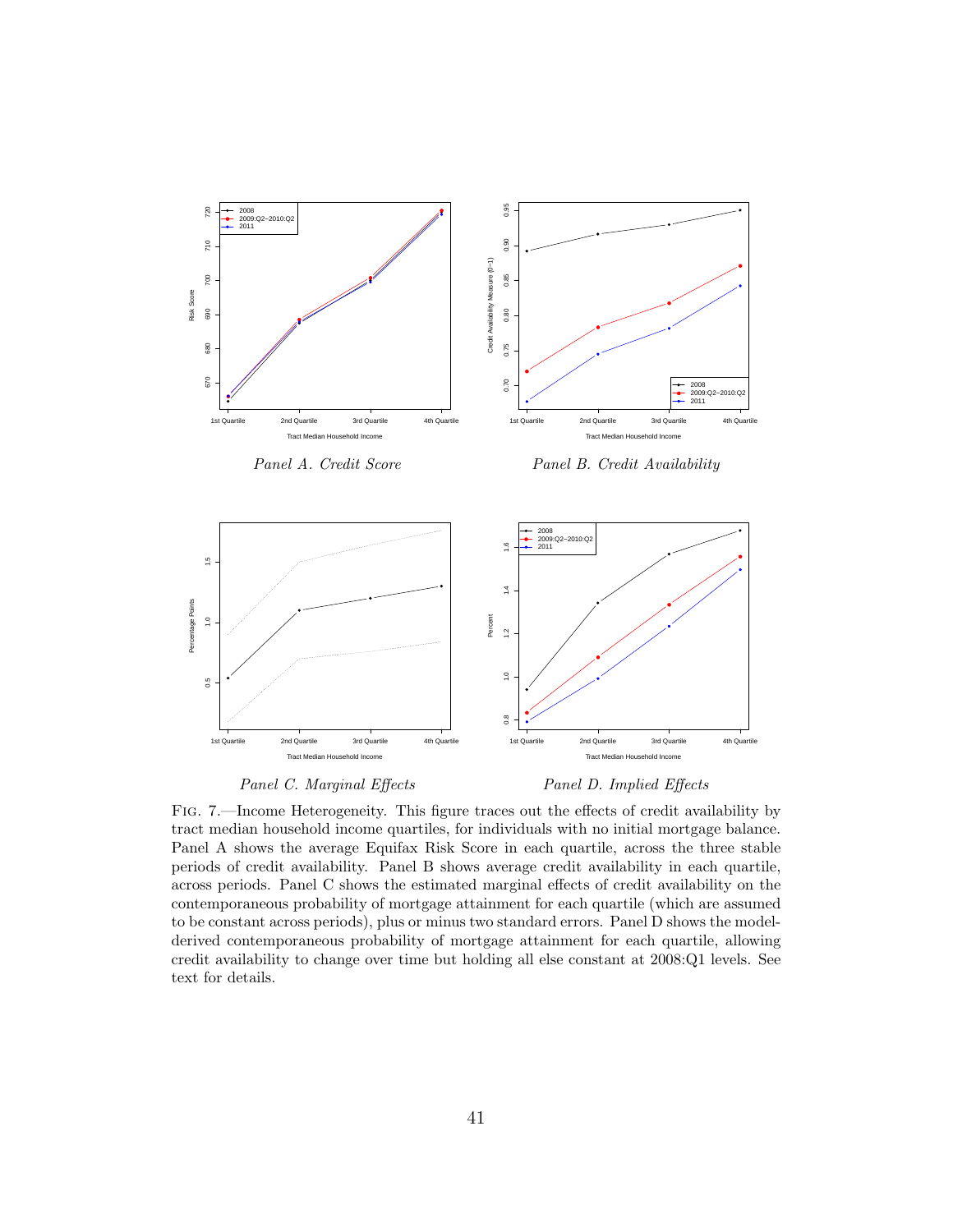<span id="page-42-0"></span>

|                      | EFFECTS ON PROBABILITY OF TAKING OUT A FIRST MORTGAGE |            |                                            |            |            |
|----------------------|-------------------------------------------------------|------------|--------------------------------------------|------------|------------|
|                      | (1)                                                   | (2)        | (3)                                        | (4)        | (5)        |
| Horizon in Quarters: | $\boldsymbol{0}$                                      | $0 - 3$    | $0 - 7$                                    | $0 - 11$   | $0 - 15$   |
|                      |                                                       |            | Panel A: Entire Sample                     |            |            |
| Credit Availability  | 0.010                                                 | 0.028      | 0.035                                      | 0.034      | 0.028      |
|                      | (0.001)                                               | (0.003)    | (0.004)                                    | (0.006)    | (0.007)    |
|                      |                                                       |            |                                            |            |            |
| Lagged Availability  | 0.001                                                 | 0.003      | 0.007                                      | 0.005      | 0.006      |
|                      | (0.001)                                               | (0.003)    | (0.005)                                    | (0.007)    | (0.009)    |
| Dep. Var. Mean       | 0.009                                                 | 0.035      | 0.068                                      | 0.100      | 0.130      |
| Observations         | 32,521,878                                            | 31,978,664 | 31,397,303                                 | 30,895,003 | 30,392,255 |
|                      |                                                       |            | Panel B: No Initial Mortgage Balance       |            |            |
| Credit Availability  | 0.010                                                 | 0.026      | 0.033                                      | 0.036      | 0.034      |
|                      | (0.001)                                               | (0.003)    | (0.004)                                    | (0.005)    | (0.006)    |
|                      |                                                       |            |                                            |            |            |
| Lagged Availability  | 0.000                                                 | 0.003      | 0.009                                      | 0.010      | 0.009      |
|                      | (0.001)                                               | (0.003)    | (0.005)                                    | (0.007)    | (0.008)    |
| Dep. Var. Mean       | 0.007                                                 | 0.027      | 0.053                                      | 0.079      | 0.100      |
| Observations         | 27,692,800                                            | 27,203,296 | 26,676,170                                 | 26,217,051 | 25,754,177 |
|                      |                                                       |            | Panel C: Positive Initial Mortgage Balance |            |            |
| Credit Availability  | 0.021                                                 | 0.080      | 0.110                                      | 0.092      | 0.072      |
|                      | (0.004)                                               | (0.007)    | (0.010)                                    | (0.011)    | (0.011)    |
|                      |                                                       |            |                                            |            |            |
| Lagged Availability  | 0.016                                                 | 0.041      | 0.047                                      | 0.037      | 0.039      |
|                      | (0.004)                                               | (0.007)    | (0.010)                                    | (0.011)    | (0.011)    |
| Dep. Var. Mean       | 0.021                                                 | 0.079      | 0.150                                      | 0.220      | 0.280      |
| Observations         | 4,829,078                                             | 4,775,368  | 4,721,133                                  | 4,677,952  | 4,638,078  |

TABLE 1

NOTE.—Logit estimates of effect of credit availability on the cumulative probability of taking out a mortgage, over various horizons. Average marginal effects, with standard errors clustered at quarter-riskscore level in parentheses. Models are estimated separately on the whole sample (panel A) and on samples split by whether the individual has a positive mortgage balance at  $t=-1$  (panels B and C). All models include predicted probablities of having a score over 620 and 640, lagged predicted probability of having a score over 620 and 640, quarter fixed effects, quarter fixed effects interacted with linear riskscore term, and quarter fixed effects interacted with lagged linear riskscore term.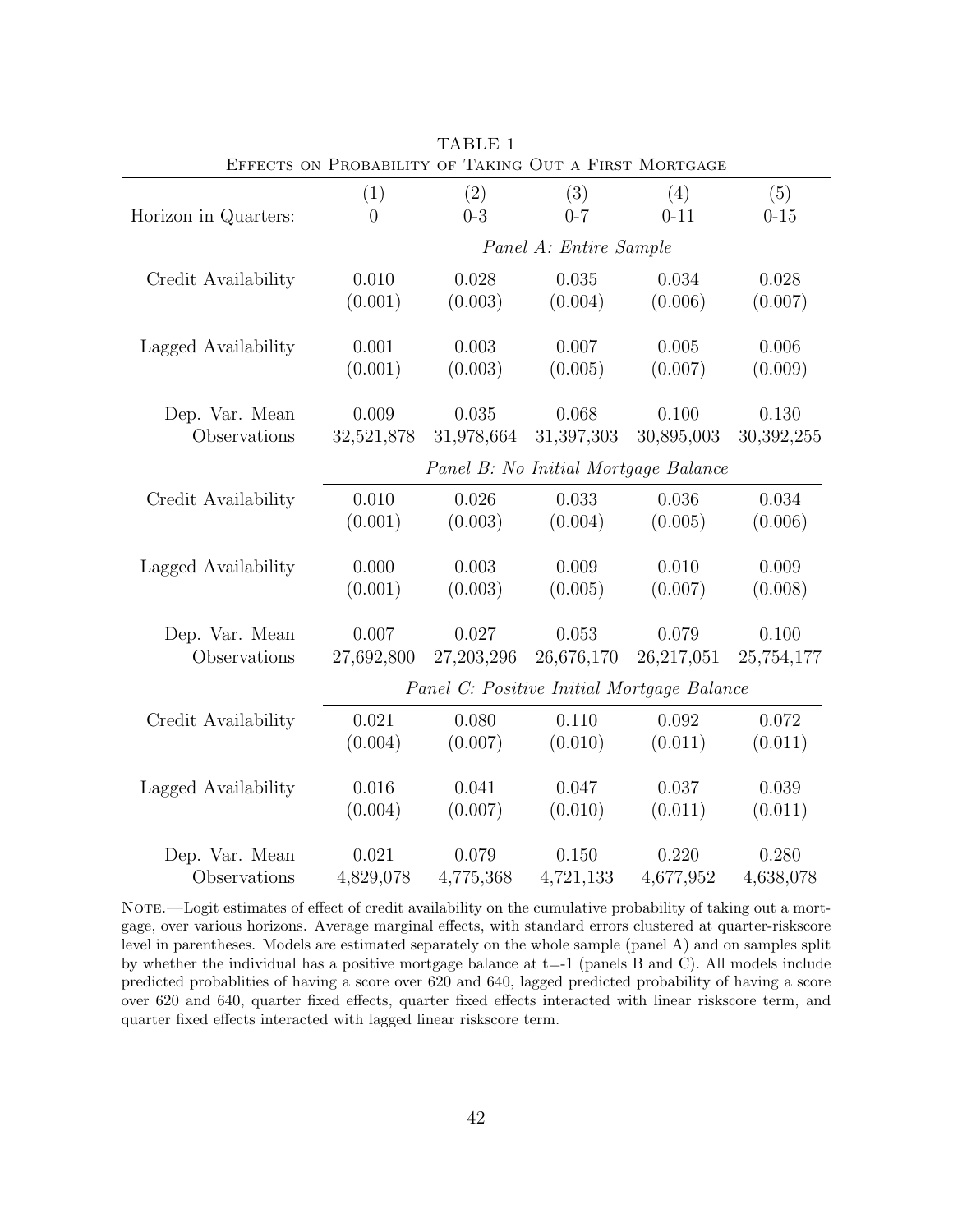<span id="page-43-0"></span>

|                      | EFFECTS ON CHANGE IN FIRST MORTGAGE BALANCE |                        |                                            |                |
|----------------------|---------------------------------------------|------------------------|--------------------------------------------|----------------|
|                      | (1)                                         | (2)                    | (3)                                        | (4)            |
| Horizon in Quarters: | $\overline{4}$                              | 8                      | 12                                         | 16             |
|                      |                                             | Panel A: Entire Sample |                                            |                |
| Credit Availability  | 3340                                        | 5293                   | 6809                                       | 6623           |
|                      | (765)                                       | (1100)                 | (1318)                                     | (1473)         |
| Lagged Availability  | $-589$                                      | 239                    | 1353                                       | $\overline{0}$ |
|                      | (898)                                       | (1366)                 | (1676)                                     | (1908)         |
|                      |                                             |                        |                                            |                |
| Dep. Var. Mean       | $-31$                                       | $-564$                 | $-737$                                     | $-522$         |
| Observations         | 32,037,646                                  | 31,612,415             | 31,292,893                                 | 31,002,021     |
|                      |                                             |                        | Panel B: No Initial Mortgage Balance       |                |
| Credit Availability  | 1235                                        | 1298                   | 2359                                       | 1460           |
|                      | (432)                                       | (527)                  | (635)                                      | (733)          |
|                      |                                             |                        |                                            |                |
| Lagged Availability  | $-2762$                                     | $-2428$                | $-2697$                                    | $-3554$        |
|                      | (533)                                       | (620)                  | (743)                                      | (858)          |
| Dep. Var. Mean       | 3208                                        | 5364                   | 7405                                       | 9472           |
| Observations         | 27,252,549                                  | 26,858,940             | 26,558,765                                 | 26, 282, 176   |
|                      |                                             |                        | Panel C: Positive Initial Mortgage Balance |                |
| Credit Availability  | 16973                                       | 31038                  | 35237                                      | 35188          |
|                      | (2762)                                      | (3834)                 | (4364)                                     | (4730)         |
|                      |                                             |                        |                                            |                |
| Lagged Availability  | 16506                                       | 24956                  | 28714                                      | 26019          |
|                      | (3052)                                      | (4510)                 | (5311)                                     | (5959)         |
| Dep. Var. Mean       | $-18478$                                    | $-34057$               | $-46415$                                   | $-56173$       |
| Observations         | 4,785,097                                   | 4,753,475              | 4,734,128                                  | 4,719,845      |

TABLE 2 Effects on Change in First Mortgage Balance

NOTE.—Linear regression estimates of effect of credit availability on the change in an individual's mortgage balance, over various horizons. Standard errors clustered at quarterriskscore level in parentheses. Models are estimated separately on the whole sample (panel A) and on samples split by whether the individual has a positive mortgage balance at  $t=$ 1 (panels B and C). All models include predicted probablities of having a score over 620 and 640, lagged predicted probability of having a score over 620 and 640, quarter fixed effects, quarter fixed effects interacted with linear riskscore term, and quarter fixed effects interacted with lagged linear riskscore term.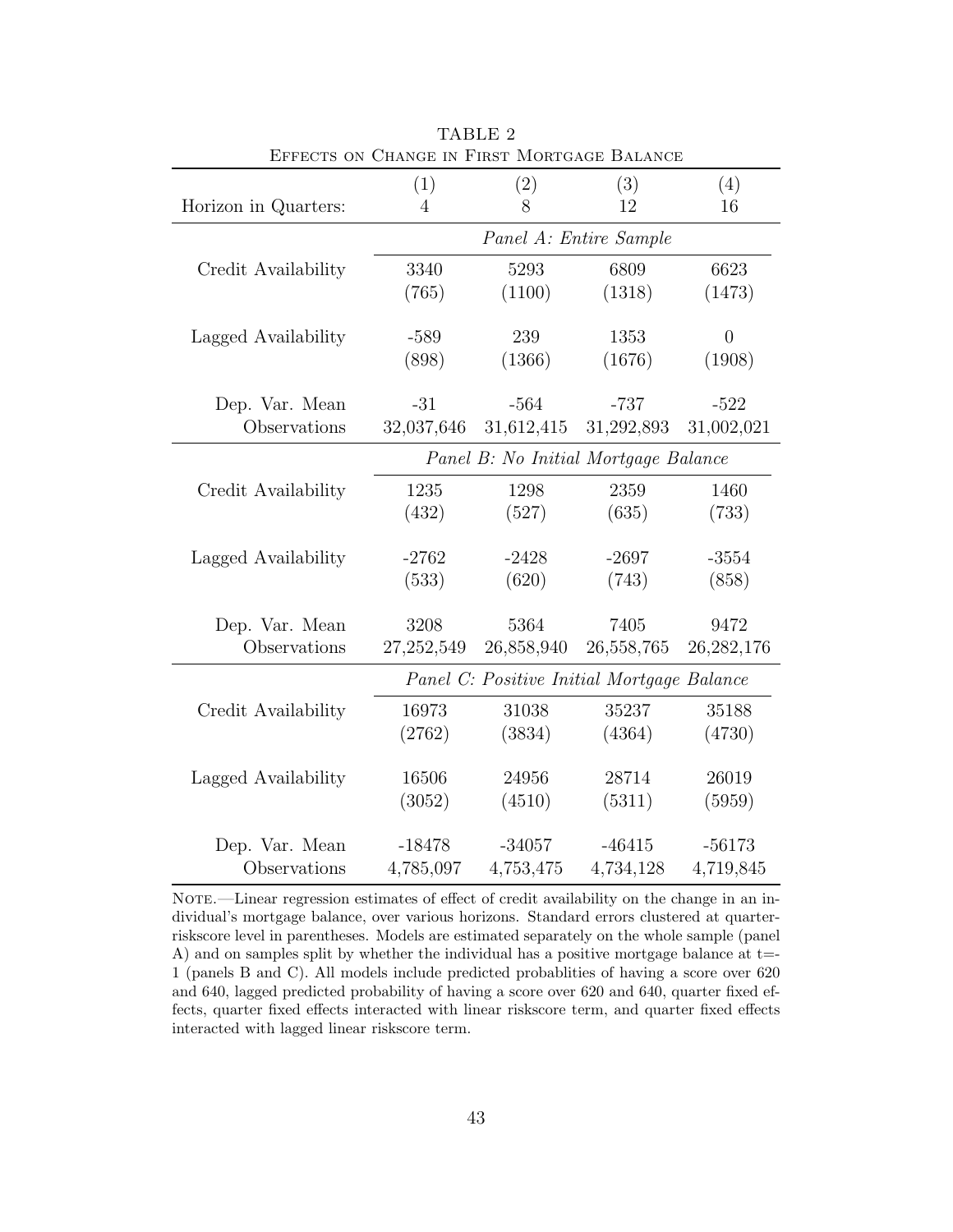<span id="page-44-0"></span>

| (1)<br>(2)<br>(4)<br>(3)<br>Horizon in Quarters:<br>$0 - 3$<br>$0 - 11$<br>$0 - 15$<br>$0 - 7$ |  |
|------------------------------------------------------------------------------------------------|--|
|                                                                                                |  |
|                                                                                                |  |
| Panel A: Entire Sample                                                                         |  |
| $-0.031$<br>Credit Availability<br>$-0.022$<br>$-0.036$<br>$-0.034$                            |  |
| (0.006)<br>(0.008)<br>(0.009)<br>(0.009)                                                       |  |
| $-0.023$<br>$-0.035$<br>$-0.039$<br>Lagged Availability<br>$-0.039$                            |  |
| (0.009)<br>(0.012)<br>(0.013)<br>(0.013)                                                       |  |
|                                                                                                |  |
| 0.045<br>0.068<br>0.085<br>0.098<br>Dep. Var. Mean                                             |  |
| Observations<br>26,860,384<br>30,558,656<br>29,138,671<br>27,932,190                           |  |
| Panel B: No Initial Mortgage Balance                                                           |  |
| $-0.005$<br>$-0.012$<br>Credit Availability<br>$-0.010$<br>$-0.009$                            |  |
| (0.004)<br>(0.005)<br>(0.006)<br>(0.006)                                                       |  |
| Lagged Availability<br>$-0.016$<br>$-0.022$<br>$-0.021$<br>$-0.020$                            |  |
| (0.006)<br>(0.007)<br>(0.008)<br>(0.009)                                                       |  |
|                                                                                                |  |
| 0.028<br>0.041<br>0.052<br>0.061<br>Dep. Var. Mean                                             |  |
| Observations<br>25,790,250<br>24,431,303<br>23,282,082<br>22, 267, 892                         |  |
| Panel C: Positive Initial Mortgage Balance                                                     |  |
| $-0.070$<br>$-0.089$<br>$-0.096$<br>$-0.100$<br>Credit Availability                            |  |
| (0.010)<br>(0.011)<br>(0.012)<br>(0.012)                                                       |  |
| Lagged Availability<br>$-0.087$<br>$-0.120$<br>$-0.120$<br>$-0.120$                            |  |
| (0.013)<br>(0.015)<br>(0.016)<br>(0.016)                                                       |  |
| 0.140<br>0.210<br>0.250<br>Dep. Var. Mean<br>0.280                                             |  |
| 4,768,406<br>4,707,368<br>4,650,108<br>Observations<br>4,592,492                               |  |

TABLE 3

NOTE.—Logit estimates of effect of credit availability on the cumulative probability of having a mortgage delinquent by 60 or more days. Average marginal effects, with standard errors clustered at quarter-riskscore level in parentheses. Models are estimated separately on the whole sample (panel A) and on samples split by whether the individual has a positive mortgage balance at  $t=-1$  (panels B and C). All models include predicted probabilities of having a score over 620 and 640, lagged predicted probability of having a score over 620 and 640, quarter fixed effects, quarter fixed effects interacted with linear riskscore term, and quarter fixed effects interacted with lagged linear riskscore term.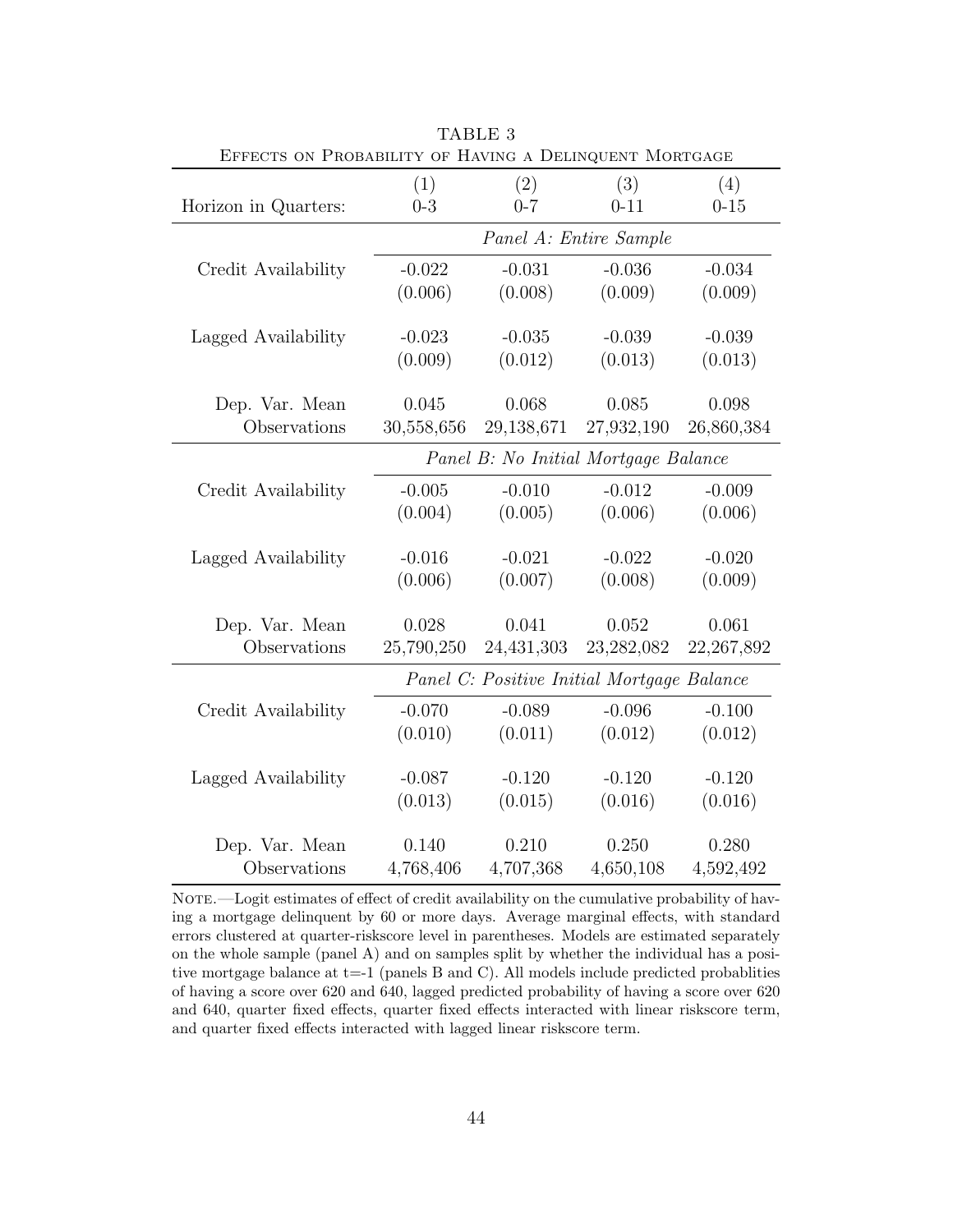<span id="page-45-0"></span>

| EFFECTS ON PROBABILITY OF HAVING A DELINQUENT NON-MORTGAGE LOAN |            |            |                                            |            |
|-----------------------------------------------------------------|------------|------------|--------------------------------------------|------------|
|                                                                 | (1)        | (2)        | (3)                                        | (4)        |
| Horizon in Quarters:                                            | $0 - 3$    | $0 - 7$    | $0 - 11$                                   | $0 - 15$   |
|                                                                 |            |            | Panel A: Entire Sample                     |            |
| Credit Availability                                             | 0.000      | $-0.034$   | $-0.050$                                   | $-0.035$   |
|                                                                 | (0.009)    | (0.008)    | (0.008)                                    | (0.008)    |
| Lagged Availability                                             | $-0.037$   | $-0.035$   | $-0.011$                                   | 0.002      |
|                                                                 | (0.010)    | (0.009)    | (0.009)                                    | (0.009)    |
| Dep. Var. Mean                                                  | 0.31       | 0.40       | 0.47                                       | 0.52       |
| Observations                                                    | 31,978,664 | 31,397,303 | 30,895,003                                 | 30,392,255 |
|                                                                 |            |            | Panel B: No Initial Mortgage Balance       |            |
| Credit Availability                                             | 0.006      | $-0.029$   | $-0.048$                                   | $-0.033$   |
|                                                                 | (0.010)    | (0.009)    | (0.009)                                    | (0.009)    |
| Lagged Availability                                             | $-0.024$   | $-0.025$   | 0.001                                      | 0.015      |
|                                                                 | (0.012)    | (0.011)    | (0.010)                                    | (0.011)    |
| Dep. Var. Mean                                                  | 0.32       | 0.41       | 0.48                                       | 0.54       |
| Observations                                                    | 27,203,296 | 26,676,170 | 26,217,051                                 | 25,754,177 |
|                                                                 |            |            | Panel C: Positive Initial Mortgage Balance |            |
| Credit Availability                                             | $-0.033$   | $-0.050$   | $-0.042$                                   | $-0.026$   |
|                                                                 | (0.011)    | (0.012)    | (0.012)                                    | (0.013)    |
| Lagged Availability                                             | $-0.092$   | $-0.085$   | $-0.072$                                   | $-0.062$   |
|                                                                 | (0.012)    | (0.013)    | (0.014)                                    | (0.014)    |
| Dep. Var. Mean                                                  | 0.24       | 0.33       | 0.38                                       | 0.43       |
| Observations                                                    | 4,775,368  | 4,721,133  | 4,677,952                                  | 4,638,078  |

TABLE 4 Effects on Probability of Having a Delinquent Non-Mortgage Loan

NOTE.—Logit estimates of effect of credit availability on the cumulative probability of having a non-mortgage loan delinquent by 60 or more days. Average marginal effects, with standard errors clustered at quarter-riskscore level in parentheses. Models are estimated separately on the whole sample (panel A) and on samples split by whether the individual has a positive mortgage balance at t=-1 (panels B and C). All models include predicted probablities of having a score over 620 and 640, lagged predicted probability of having a score over 620 and 640, quarter fixed effects, quarter fixed effects interacted with linear riskscore term, and quarter fixed effects interacted with lagged linear riskscore term.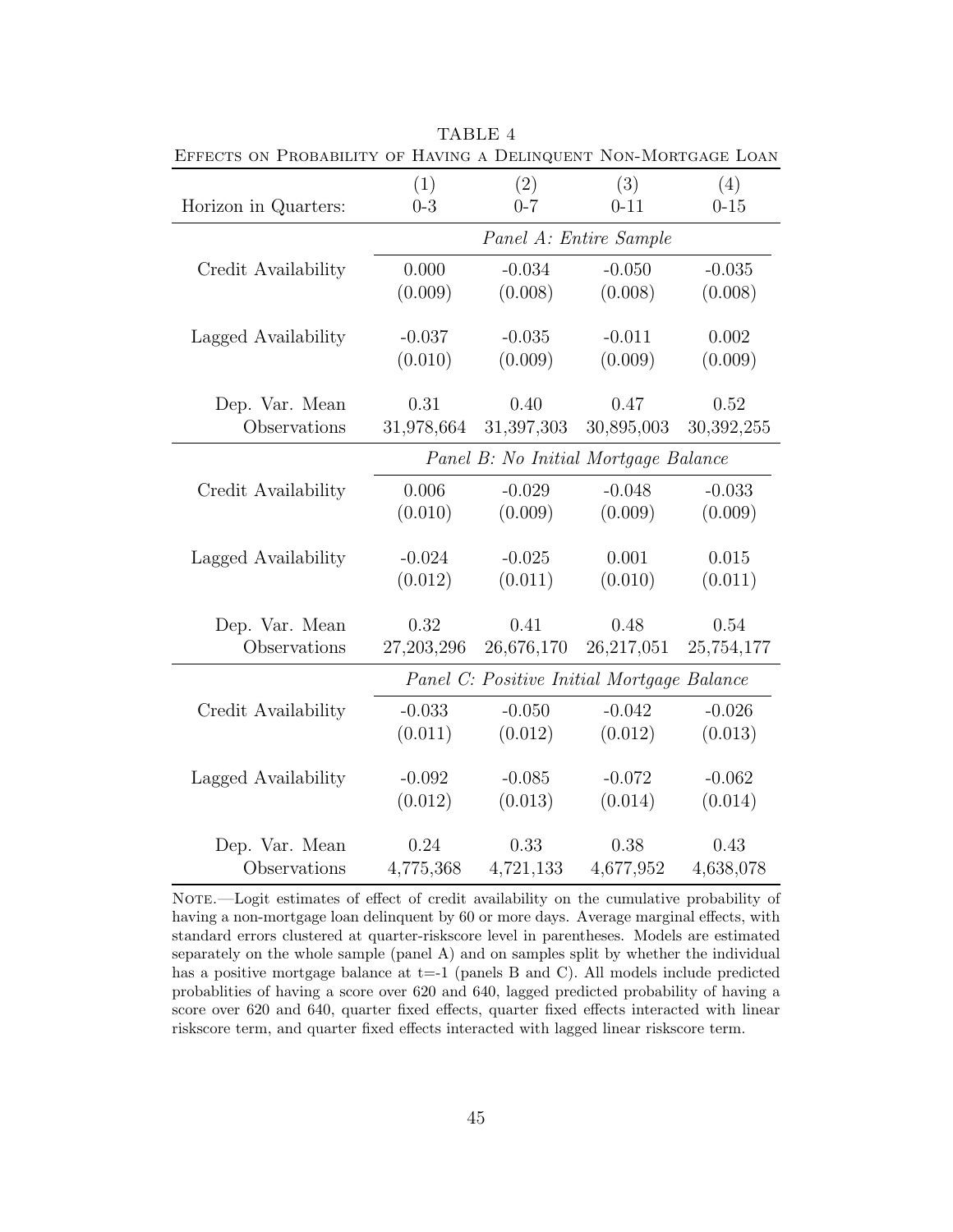<span id="page-46-0"></span>

| EFFECTS ON MOVING TO DIFFERENT CENSUS BLOCK |                |                                |            |
|---------------------------------------------|----------------|--------------------------------|------------|
|                                             | (1)            | (2)                            | (3)        |
| Horizon in Quarters:                        | $\overline{4}$ | 8                              | 12         |
|                                             |                | Panel A: Entire Sample         |            |
| Credit Availability                         | 0.013          | $-0.001$                       | 0.004      |
|                                             | (0.005)        | (0.006)                        | (0.007)    |
| Lagged Availability                         | 0.002          | 0.009                          | 0.011      |
|                                             | (0.005)        | (0.007)                        | (0.008)    |
|                                             |                |                                |            |
| Dep. Var. Mean                              | 0.10           | 0.19                           | 0.25       |
| Observations                                | 20,414,501     | 20,379,761                     | 20,257,793 |
|                                             |                | Panel B: No Init. Mort. Bal.   |            |
| Credit Availability                         | 0.018          | 0.003                          | 0.011      |
|                                             | (0.006)        | (0.007)                        | (0.008)    |
| Lagged Availability                         | 0.002          | 0.009                          | 0.012      |
|                                             | (0.007)        | (0.008)                        | (0.009)    |
|                                             |                |                                |            |
| Dep. Var. Mean                              | 0.11           | 0.20                           | 0.27       |
| Observations                                | 17,003,743     | 16,962,731                     | 16,842,345 |
|                                             |                | Panel C: Pos. Init. Mort. Bal. |            |
| Credit Availability                         | $-0.003$       | $-0.016$                       | $-0.034$   |
|                                             | (0.007)        | (0.009)                        | (0.010)    |
| Lagged Availability                         | $-0.009$       | $-0.017$                       | $-0.028$   |
|                                             | (0.007)        | (0.009)                        | (0.010)    |
|                                             |                |                                |            |
| Dep. Var. Mean                              | 0.05           | 0.10                           | 0.14       |
| Observations                                | 3,410,758      | 3,417,030                      | 3,415,448  |

TABLE 5 Effects on Moving to Different Census Block

NOTE.—Logit estimates of effect of credit availability on the probability of moving to a different census block, at various horizons. Average marginal effects, with standard errors clustered at quarter-riskscore level in parentheses. Models are estimated separately on the whole sample (panel A) and on samples split by whether the individual has a positive mortgage balance at t=-1 (panels B and C). All models include predicted probablities of having a score over 620 and 640, lagged predicted probability of having a score over 620 and 640, quarter fixed effects, quarter fixed effects interacted with linear riskscore term, and quarter fixed effects interacted with lagged linear riskscore term.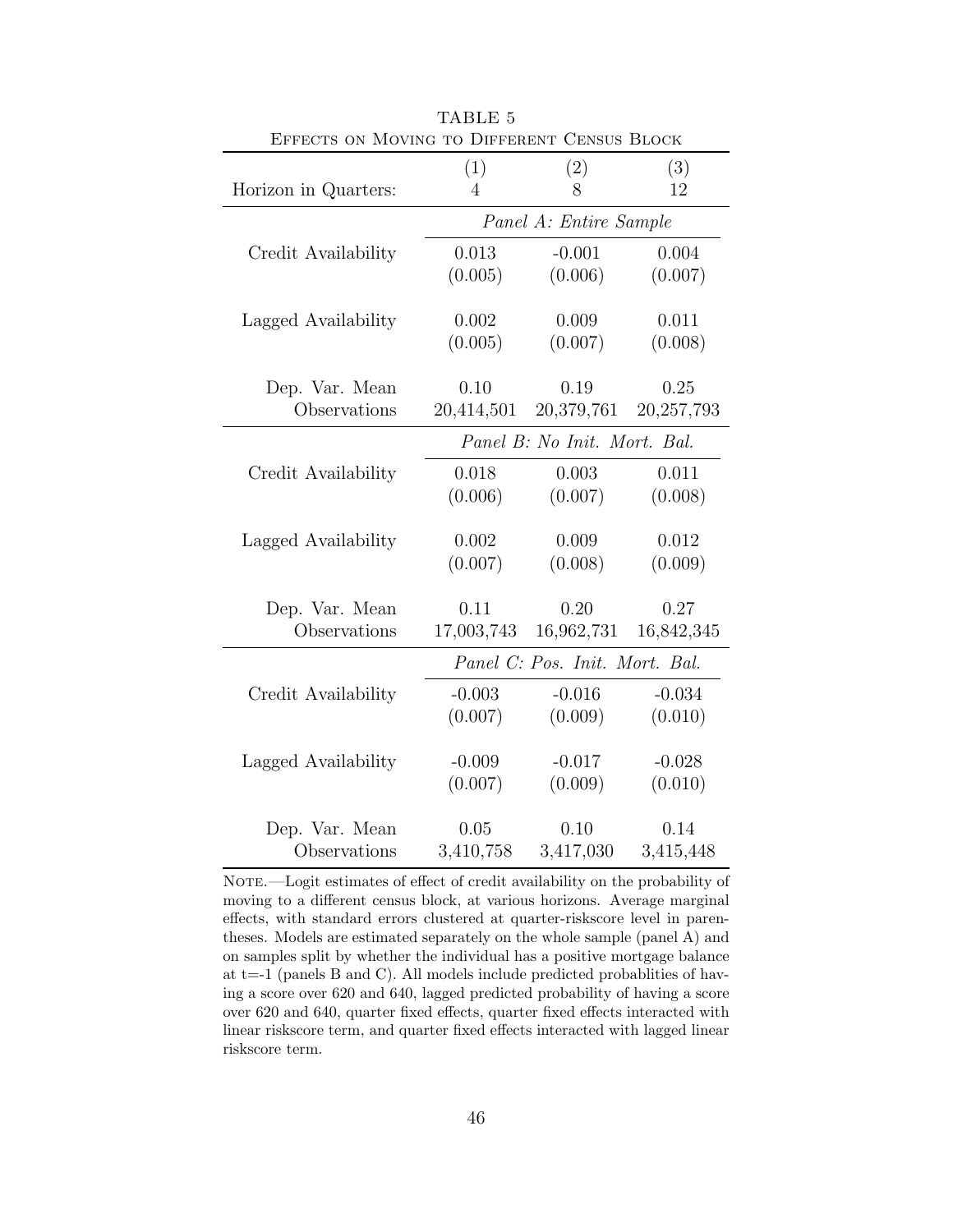<span id="page-47-0"></span>

| EFFECTS ON MOVING TO DIFFERENT CBSA |                  |                                |                  |
|-------------------------------------|------------------|--------------------------------|------------------|
|                                     | (1)              | (2)                            | (3)              |
| Horizon in Quarters:                | $\overline{4}$   | 8                              | 12               |
|                                     |                  | Panel A: Entire Sample         |                  |
| Credit Availability                 | 0.009            | 0.006                          | 0.003            |
|                                     | (0.002)          | (0.003)                        | (0.003)          |
| Lagged Availability                 | 0.002            | 0.001                          | 0.005            |
|                                     | (0.002)          | (0.003)                        | (0.004)          |
|                                     |                  |                                |                  |
| Dep. Var. Mean                      | 0.026            | 0.048                          | 0.067            |
| Observations                        | 24,467,862       | 24,175,627                     | 23,901,752       |
|                                     |                  | Panel B: No Init. Mort. Bal.   |                  |
| Credit Availability                 | 0.010            | 0.006                          | 0.003            |
|                                     | (0.002)          | (0.003)                        | (0.004)          |
|                                     |                  |                                |                  |
| Lagged Availability                 | 0.001<br>(0.003) | 0.001<br>(0.004)               | 0.004<br>(0.004) |
|                                     |                  |                                |                  |
| Dep. Var. Mean                      | 0.029            | 0.052                          | 0.073            |
| Observations                        | 20,601,775       | 20,333,093                     | 20,076,915       |
|                                     |                  | Panel C: Pos. Init. Mort. Bal. |                  |
| Credit Availability                 | 0.001            | $-0.001$                       | $-0.007$         |
|                                     | (0.003)          | (0.004)                        | (0.005)          |
|                                     |                  |                                |                  |
| Lagged Availability                 | 0.000            | $-0.004$                       | 0.000            |
|                                     | (0.003)          | (0.004)                        | (0.005)          |
| Dep. Var. Mean                      | 0.012            | 0.023                          | 0.034            |
| Observations                        | 3,866,087        | 3,842,534                      | 3,824,837        |

TABLE 6 Effects on Moving to Different CBSA

NOTE.—Logit estimates of effect of credit availability on the probability of moving to a different core-based statistial area (CBSA), at various horizons. Average marginal effects, with standard errors clustered at quarter-riskscore level in parentheses. Models are estimated separately on the whole sample (panel A) and on samples split by whether the individual has a positive mortgage balance at t=-1 (panels B and C). All models include predicted probablities of having a score over 620 and 640, lagged predicted probability of having a score over 620 and 640, quarter fixed effects, quarter fixed effects interacted with linear riskscore term, and quarter fixed effects interacted with lagged linear riskscore term.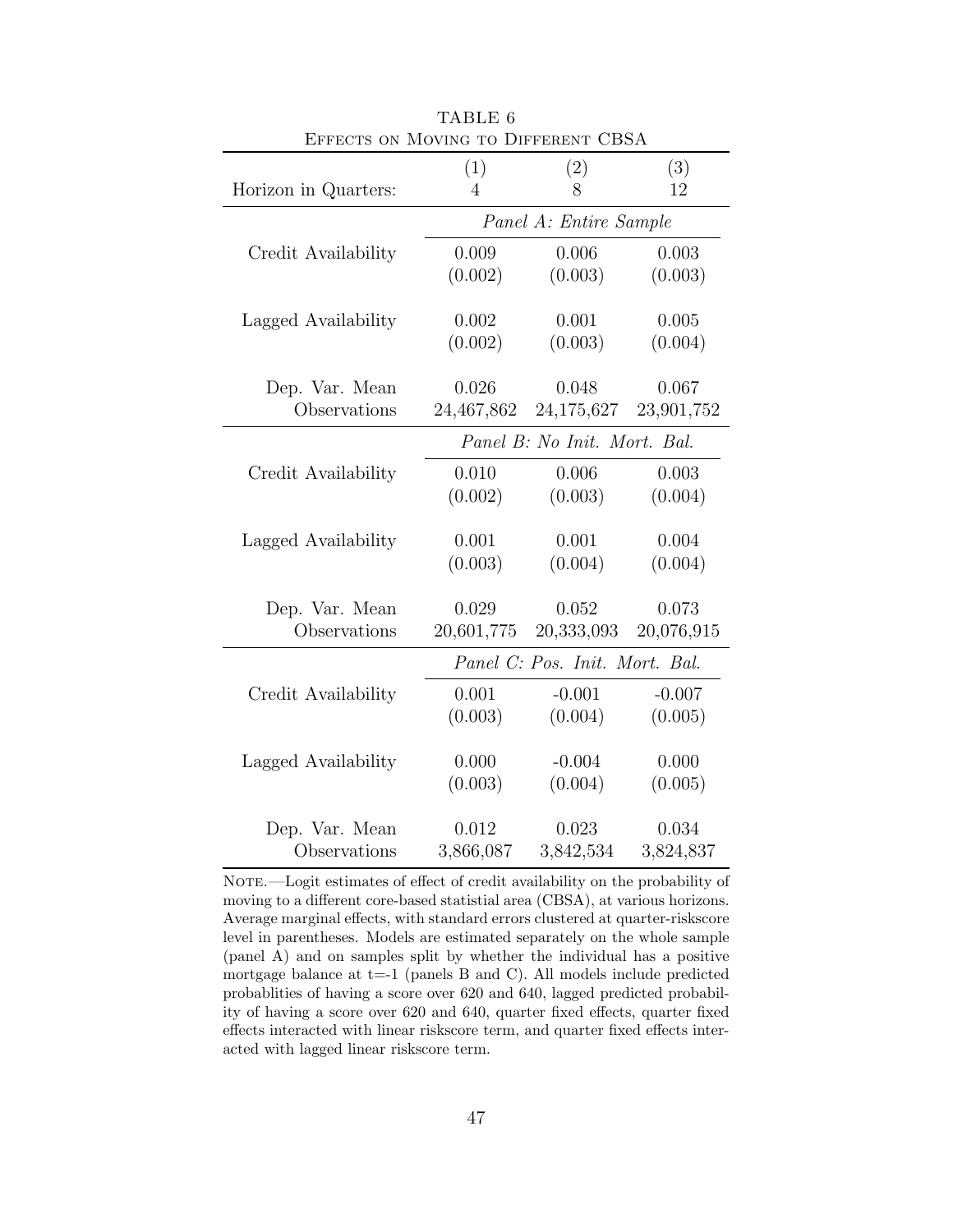<span id="page-48-0"></span>

|                      |                | EFFECTS ON CHANGE IN NUMBER OF AUTO LOANS |                                            |            |
|----------------------|----------------|-------------------------------------------|--------------------------------------------|------------|
|                      | (1)            | (2)                                       | (3)                                        | (4)        |
| Horizon in Quarters: | $\overline{4}$ | 8                                         | 12                                         | 16         |
|                      |                |                                           | Panel A: Entire Sample                     |            |
| Credit Availability  | $-0.009$       | $-0.021$                                  | 0.008                                      | 0.010      |
|                      | (0.006)        | (0.009)                                   | (0.011)                                    | (0.013)    |
|                      |                |                                           |                                            |            |
| Lagged Availability  | 0.004          | 0.024                                     | 0.041                                      | 0.021      |
|                      | (0.007)        | (0.010)                                   | (0.013)                                    | (0.015)    |
| Dep. Var. Mean       | $-0.001$       | 0.000                                     | 0.008                                      | 0.026      |
| Observations         | 30,664,032     | 29,587,609                                | 28,787,215                                 | 28,143,066 |
|                      |                |                                           | Panel B: No Initial Mortgage Balance       |            |
|                      |                |                                           |                                            |            |
| Credit Availability  | $-0.013$       | $-0.031$                                  | $-0.004$                                   | $-0.002$   |
|                      | (0.007)        | (0.009)                                   | (0.011)                                    | (0.014)    |
| Lagged Availability  | 0.001          | 0.020                                     | 0.039                                      | 0.016      |
|                      | (0.007)        | (0.010)                                   | (0.013)                                    | (0.015)    |
|                      |                |                                           |                                            |            |
| Dep. Var. Mean       | 0.002          | 0.007                                     | 0.019                                      | 0.042      |
| Observations         | 25,886,884     | 24,852,642                                | 24,089,800                                 | 23,481,558 |
|                      |                |                                           | Panel C: Positive Initial Mortgage Balance |            |
| Credit Availability  | 0.023          | 0.035                                     | 0.056                                      | 0.050      |
|                      | (0.013)        | (0.017)                                   | (0.021)                                    | (0.022)    |
|                      |                |                                           |                                            |            |
| Lagged Availability  | 0.036          | 0.062                                     | 0.066                                      | 0.049      |
|                      | (0.013)        | (0.018)                                   | (0.021)                                    | (0.023)    |
| Dep. Var. Mean       | $-0.017$       | $-0.037$                                  | $-0.050$                                   | $-0.052$   |
| Observations         | 4,777,148      | 4,734,967                                 | 4,697,415                                  | 4,661,508  |

TABLE 7

NOTE.—Linear regression estimates of effect of credit availability on the change in the number of auto loans on an individual's credit record, over various horizons. Standard errors clustered at quarter-riskscore level in parentheses. Models are estimated separately on the whole sample (panel A) and on samples split by whether the individual has a positive mortgage balance at  $t=-1$  (panels B and C). All models include quarter fixed effects, quarter fixed effects interacted with linear riskscore term, and quarter fixed effects interacted with lagged linear riskscore term.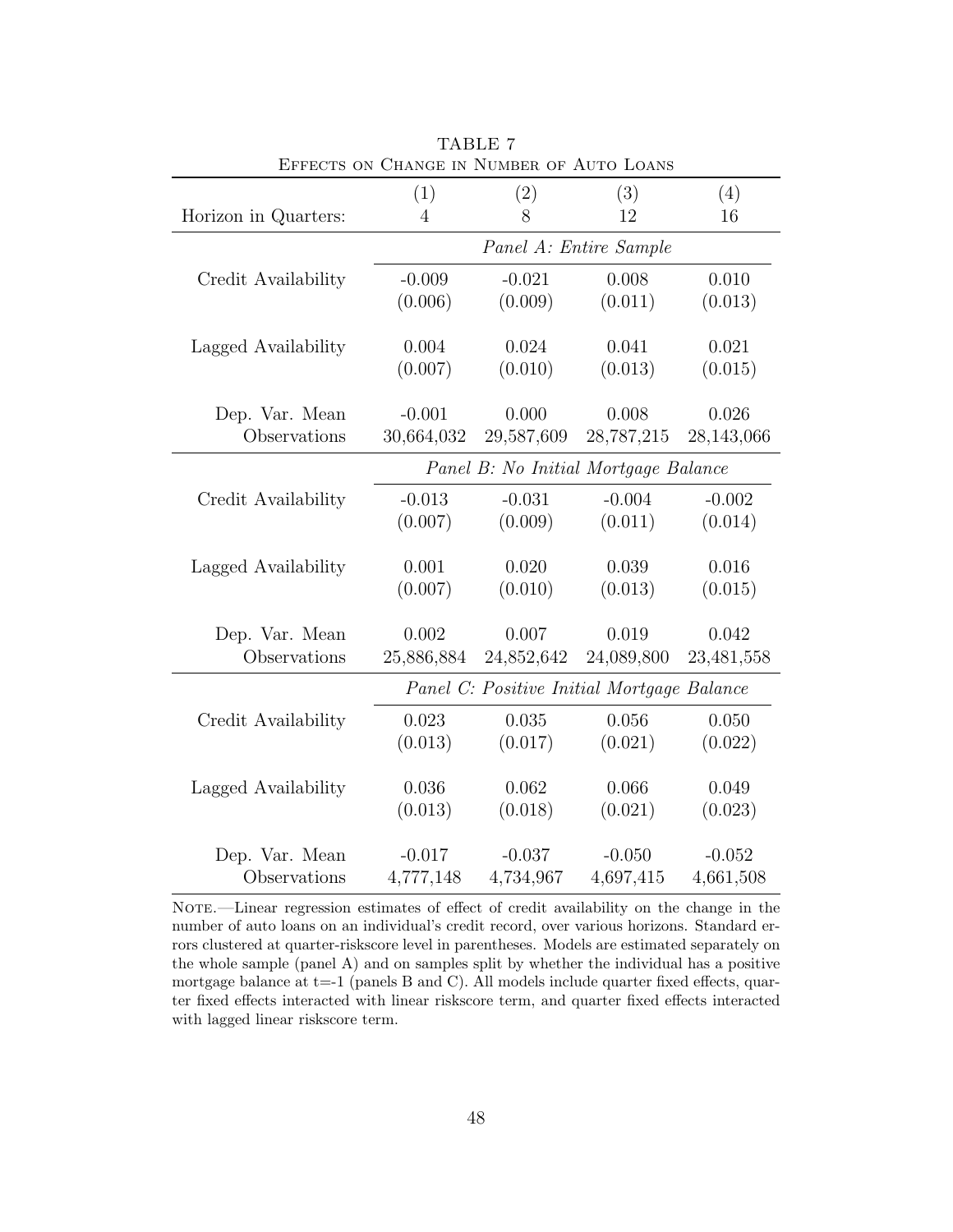<span id="page-49-0"></span>

|                      | EFFECTS ON CHANGE IN AUTO LOAN BALANCE |            |                                            |            |
|----------------------|----------------------------------------|------------|--------------------------------------------|------------|
|                      | (1)                                    | (2)        | (3)                                        | (4)        |
| Horizon in Quarters: | $\overline{4}$                         | 8          | 12                                         | 16         |
|                      |                                        |            | Panel A: Entire Sample                     |            |
| Credit Availability  | $-113$                                 | $-149$     | $-46$                                      | $-13$      |
|                      | (69)                                   | (97)       | (117)                                      | (127)      |
|                      |                                        |            |                                            |            |
| Lagged Availability  | 46                                     | $-12$      | $-31$                                      | $-188$     |
|                      | (76)                                   | (110)      | (127)                                      | (136)      |
| Dep. Var. Mean       | $-28$                                  | $-21$      | 71                                         | 232        |
| Observations         | 32,037,646                             | 31,612,415 | 31,292,893                                 | 31,002,021 |
|                      |                                        |            | Panel B: No Initial Mortgage Balance       |            |
|                      |                                        |            |                                            |            |
| Credit Availability  | $-151$                                 | $-304$     | $-279$                                     | $-221$     |
|                      | (62)                                   | (88)       | (106)                                      | (117)      |
| Lagged Availability  | $-49$                                  | $-105$     | $-123$                                     | $-245$     |
|                      | (66)                                   | (97)       | (112)                                      | (122)      |
|                      |                                        |            |                                            |            |
| Dep. Var. Mean       | 10                                     | 61         | 186                                        | 371        |
| Observations         | 27,252,549                             | 26,858,940 | 26,558,765                                 | 26,282,176 |
|                      |                                        |            | Panel C: Positive Initial Mortgage Balance |            |
| Credit Availability  | 317                                    | 732        | 985                                        | 645        |
|                      | (213)                                  | (288)      | (328)                                      | (359)      |
|                      |                                        |            |                                            |            |
| Lagged Availability  | 903                                    | 906        | 695                                        | 205        |
|                      | (212)                                  | (289)      | (324)                                      | (354)      |
| Dep. Var. Mean       | $-245$                                 | $-482$     | $-571$                                     | $-541$     |
| Observations         | 4,785,097                              | 4,753,475  | 4,734,128                                  | 4,719,845  |

TABLE 8

NOTE.—Linear regression estimates of effect of credit availability on the change in an individual's auto loan balance, over various horizons. Standard errors clustered at quarterriskscore level in parentheses. Models are estimated separately on the whole sample (panel A) and on samples split by whether the individual has a positive mortgage balance at  $t=-1$ (panels B and C). All models include quarter fixed effects, quarter fixed effects interacted with linear riskscore term, and quarter fixed effects interacted with lagged linear riskscore term.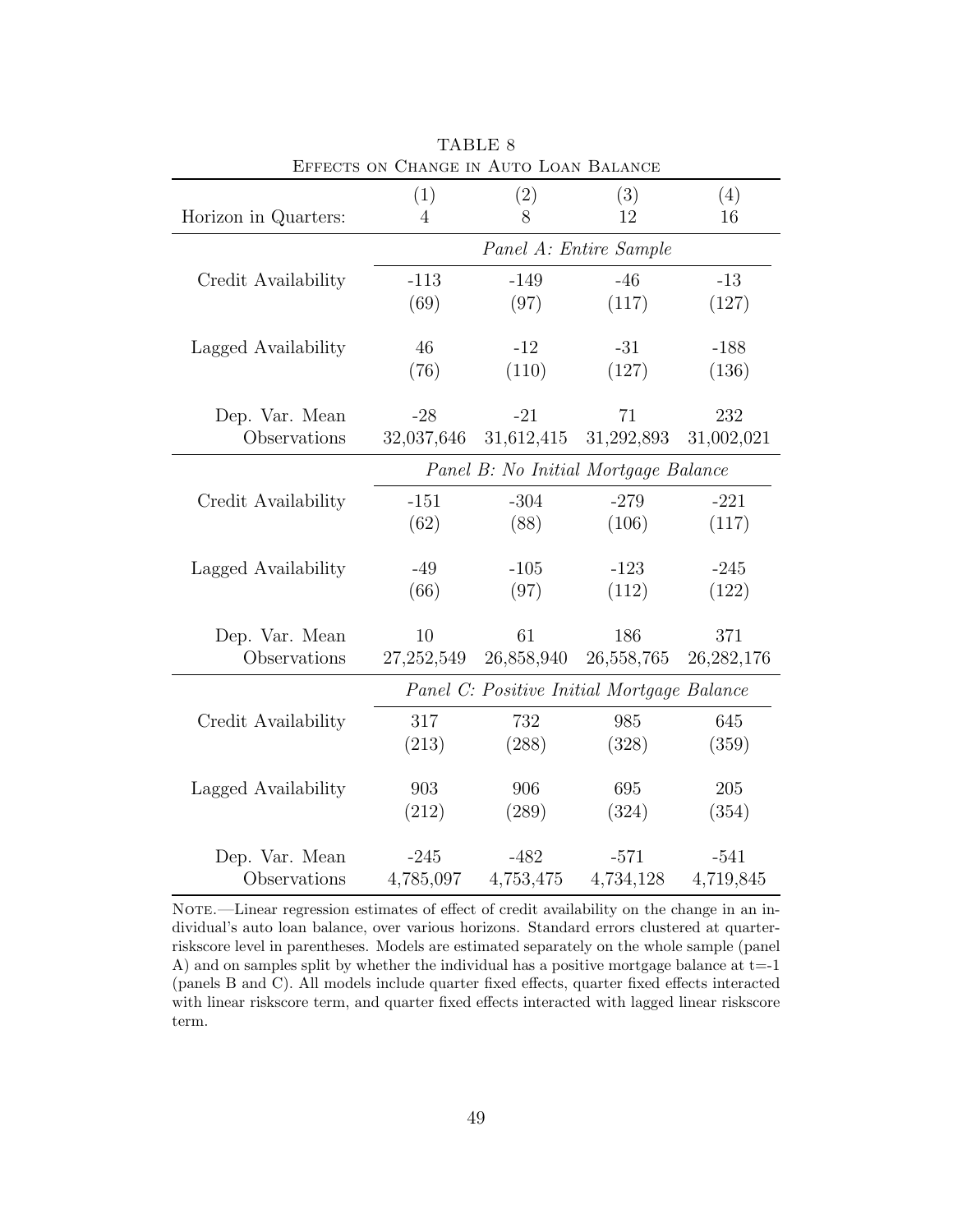| through fourth lags of probabability of having a score over $620$ and $640$ , as well as the second through<br>age terms interacted with quarter. Column 3 ("More Lags") includes the second through fourth lags of<br>quarter. Average marginal effects, with standard errors clustered at quarter-riskscore level in parenthe-<br>ses. All models include predicted probablities of having a score over 620 and 640, lagged predicted probability of having a score over<br>620 and 640, quarter fixed effects, quarter fixed effects interacted with linear riskscore term, and quarter fixed effects interacted with<br>NOTE.—Robustness checks for the logit estimate of the effect of credit availability on the cumulative probability of taking out a mort-<br>observations with riskscores between 500 and 830. Column $6$ ("Narrow Range") includes only observations with current and lagged<br>Column 1 ("Baseline") is the estimate from Panel A of column 5 of table 1. Column 2 ("Age Controls")<br>fourth lags of the riskscore interacted with quarter. Column 4 ("No Lags") includes no lags. Column 5 ("Wide Range") includes all<br>Narrow Range<br>ROBUSTNESS CHECKS: EFFECTS ON CONTEMPORANEOUS QUARTER PROBABILITY OF TAKING OUT A MORTGAGE<br>15,108,112<br>580-680<br>(0.004)<br>(0.003)<br>0.008<br>0.004<br>$-0.001$<br>$\widehat{\odot}$<br>Wide Range<br>72,849,732<br>500-830<br>(0.002)<br>(0.001)<br>0.006<br>0.015<br>0.008<br>$\widetilde{\Theta}$<br>32,521,878<br>No Lags<br>530-730<br>(0.001)<br>0.010<br>0.009<br>$\bigoplus$<br>More Lags<br>28,886,923<br>530-730<br>(0.001)<br>(0.001)<br>0.009<br>0.009<br>0.001<br>$\widehat{\mathbb{G}}$<br>Age Controls<br>32,521,878<br>530-730<br>(0.001)<br>(0.001)<br>0.009<br>0.010<br>0.001<br>$\widehat{\Omega}$<br>32,521,878<br>Baseline<br>530-730<br>(0.001)<br>(0.001)<br>0.009<br>0.010<br>0.001<br>$\widehat{\Xi}$<br>riskscores between 580 and 680.<br>gage in the contemporaneous<br>credit availability, the second<br>includes linear and quadratic<br>1Q Lagged Availability<br>Dep. Var. Mean<br>Score Range<br>Observations<br>Specification:<br>Credit Availability<br>lagged linear riskscore term. |  | TABLE 9 |  |  |
|-----------------------------------------------------------------------------------------------------------------------------------------------------------------------------------------------------------------------------------------------------------------------------------------------------------------------------------------------------------------------------------------------------------------------------------------------------------------------------------------------------------------------------------------------------------------------------------------------------------------------------------------------------------------------------------------------------------------------------------------------------------------------------------------------------------------------------------------------------------------------------------------------------------------------------------------------------------------------------------------------------------------------------------------------------------------------------------------------------------------------------------------------------------------------------------------------------------------------------------------------------------------------------------------------------------------------------------------------------------------------------------------------------------------------------------------------------------------------------------------------------------------------------------------------------------------------------------------------------------------------------------------------------------------------------------------------------------------------------------------------------------------------------------------------------------------------------------------------------------------------------------------------------------------------------------------------------------------------------------------------------------------------------------------------------------------------------------------------------------------------------------------------------------------------------------------------------------|--|---------|--|--|
|                                                                                                                                                                                                                                                                                                                                                                                                                                                                                                                                                                                                                                                                                                                                                                                                                                                                                                                                                                                                                                                                                                                                                                                                                                                                                                                                                                                                                                                                                                                                                                                                                                                                                                                                                                                                                                                                                                                                                                                                                                                                                                                                                                                                           |  |         |  |  |
|                                                                                                                                                                                                                                                                                                                                                                                                                                                                                                                                                                                                                                                                                                                                                                                                                                                                                                                                                                                                                                                                                                                                                                                                                                                                                                                                                                                                                                                                                                                                                                                                                                                                                                                                                                                                                                                                                                                                                                                                                                                                                                                                                                                                           |  |         |  |  |
|                                                                                                                                                                                                                                                                                                                                                                                                                                                                                                                                                                                                                                                                                                                                                                                                                                                                                                                                                                                                                                                                                                                                                                                                                                                                                                                                                                                                                                                                                                                                                                                                                                                                                                                                                                                                                                                                                                                                                                                                                                                                                                                                                                                                           |  |         |  |  |
|                                                                                                                                                                                                                                                                                                                                                                                                                                                                                                                                                                                                                                                                                                                                                                                                                                                                                                                                                                                                                                                                                                                                                                                                                                                                                                                                                                                                                                                                                                                                                                                                                                                                                                                                                                                                                                                                                                                                                                                                                                                                                                                                                                                                           |  |         |  |  |
|                                                                                                                                                                                                                                                                                                                                                                                                                                                                                                                                                                                                                                                                                                                                                                                                                                                                                                                                                                                                                                                                                                                                                                                                                                                                                                                                                                                                                                                                                                                                                                                                                                                                                                                                                                                                                                                                                                                                                                                                                                                                                                                                                                                                           |  |         |  |  |
|                                                                                                                                                                                                                                                                                                                                                                                                                                                                                                                                                                                                                                                                                                                                                                                                                                                                                                                                                                                                                                                                                                                                                                                                                                                                                                                                                                                                                                                                                                                                                                                                                                                                                                                                                                                                                                                                                                                                                                                                                                                                                                                                                                                                           |  |         |  |  |
|                                                                                                                                                                                                                                                                                                                                                                                                                                                                                                                                                                                                                                                                                                                                                                                                                                                                                                                                                                                                                                                                                                                                                                                                                                                                                                                                                                                                                                                                                                                                                                                                                                                                                                                                                                                                                                                                                                                                                                                                                                                                                                                                                                                                           |  |         |  |  |
|                                                                                                                                                                                                                                                                                                                                                                                                                                                                                                                                                                                                                                                                                                                                                                                                                                                                                                                                                                                                                                                                                                                                                                                                                                                                                                                                                                                                                                                                                                                                                                                                                                                                                                                                                                                                                                                                                                                                                                                                                                                                                                                                                                                                           |  |         |  |  |
|                                                                                                                                                                                                                                                                                                                                                                                                                                                                                                                                                                                                                                                                                                                                                                                                                                                                                                                                                                                                                                                                                                                                                                                                                                                                                                                                                                                                                                                                                                                                                                                                                                                                                                                                                                                                                                                                                                                                                                                                                                                                                                                                                                                                           |  |         |  |  |
|                                                                                                                                                                                                                                                                                                                                                                                                                                                                                                                                                                                                                                                                                                                                                                                                                                                                                                                                                                                                                                                                                                                                                                                                                                                                                                                                                                                                                                                                                                                                                                                                                                                                                                                                                                                                                                                                                                                                                                                                                                                                                                                                                                                                           |  |         |  |  |
|                                                                                                                                                                                                                                                                                                                                                                                                                                                                                                                                                                                                                                                                                                                                                                                                                                                                                                                                                                                                                                                                                                                                                                                                                                                                                                                                                                                                                                                                                                                                                                                                                                                                                                                                                                                                                                                                                                                                                                                                                                                                                                                                                                                                           |  |         |  |  |

<span id="page-50-0"></span>

| ப                  |   |
|--------------------|---|
| $\overline{}$<br>ഥ | U |
| ₹<br>┕             | Ï |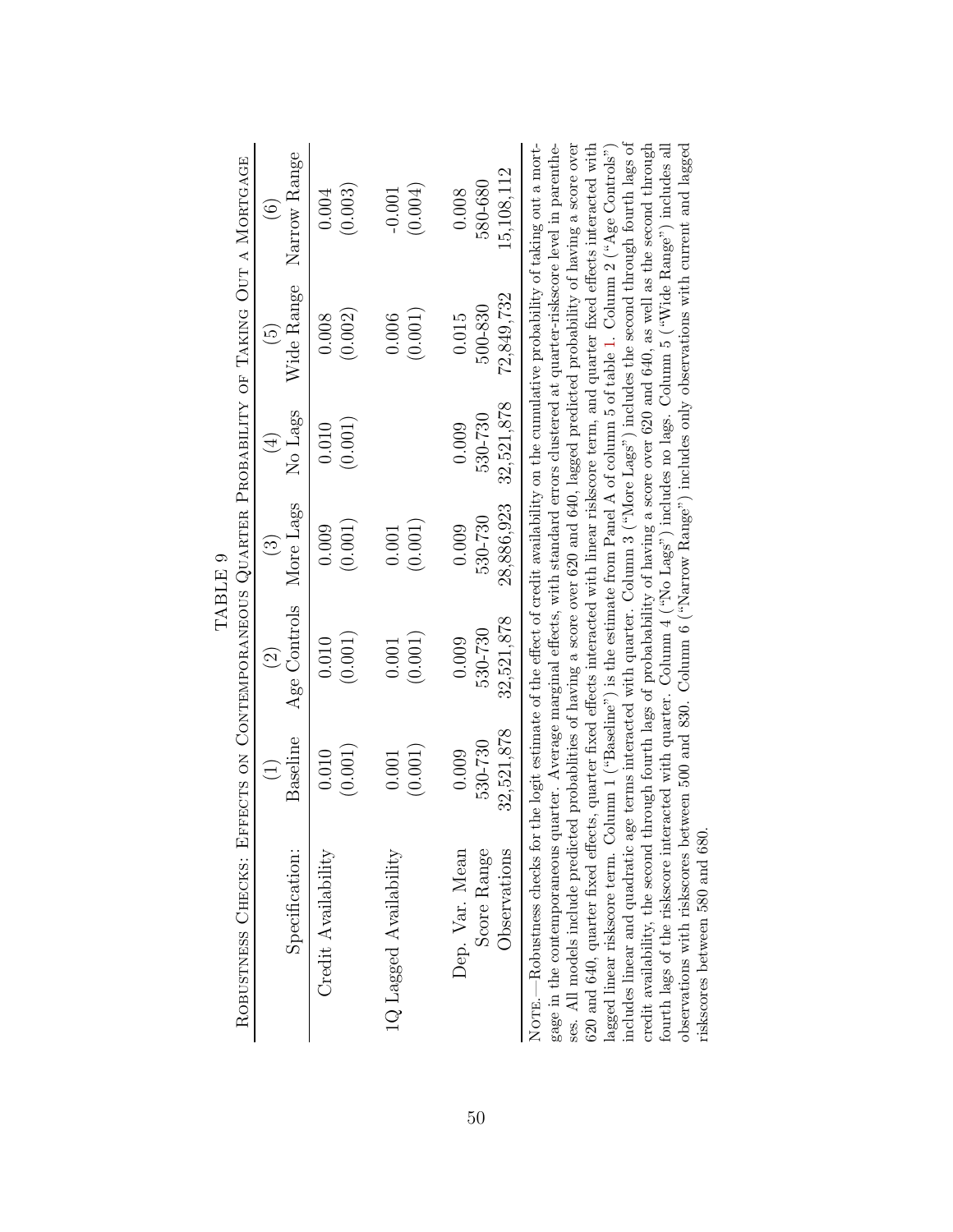|                                                                                                                                                                                                                                                                                                                                                                                                                                                                                                                                                                                                                                                                                                                                                                                                                                                                                                                                                                                     |                     |                    | TABLE 10               |            |                      |                                                                                                                                                                                                                                                                                                                                  |
|-------------------------------------------------------------------------------------------------------------------------------------------------------------------------------------------------------------------------------------------------------------------------------------------------------------------------------------------------------------------------------------------------------------------------------------------------------------------------------------------------------------------------------------------------------------------------------------------------------------------------------------------------------------------------------------------------------------------------------------------------------------------------------------------------------------------------------------------------------------------------------------------------------------------------------------------------------------------------------------|---------------------|--------------------|------------------------|------------|----------------------|----------------------------------------------------------------------------------------------------------------------------------------------------------------------------------------------------------------------------------------------------------------------------------------------------------------------------------|
| ROBUSTNESS CHECKS: EFFECTS ON 0-15 QUARTER PROBABILITY OF TAKING OUT A MORTGAGE                                                                                                                                                                                                                                                                                                                                                                                                                                                                                                                                                                                                                                                                                                                                                                                                                                                                                                     |                     |                    |                        |            |                      |                                                                                                                                                                                                                                                                                                                                  |
|                                                                                                                                                                                                                                                                                                                                                                                                                                                                                                                                                                                                                                                                                                                                                                                                                                                                                                                                                                                     | $\widehat{\exists}$ | $\widehat{\Omega}$ | $\widehat{\mathbb{C}}$ | $(\pm)$    | $\widetilde{\Theta}$ | $\widehat{6}$                                                                                                                                                                                                                                                                                                                    |
| Specification:                                                                                                                                                                                                                                                                                                                                                                                                                                                                                                                                                                                                                                                                                                                                                                                                                                                                                                                                                                      | Baseline            | Age Controls       | More Lags              | No Lags    | Wide Range           | Narrow Range                                                                                                                                                                                                                                                                                                                     |
| Credit Availability                                                                                                                                                                                                                                                                                                                                                                                                                                                                                                                                                                                                                                                                                                                                                                                                                                                                                                                                                                 | 0.028               | 0.030              | 0.029                  | 0.031      | 0.052                | 0.018                                                                                                                                                                                                                                                                                                                            |
|                                                                                                                                                                                                                                                                                                                                                                                                                                                                                                                                                                                                                                                                                                                                                                                                                                                                                                                                                                                     | (0.007)             | (0.007)            | (0.007)                | (0.005)    | (0.011)              | (0.020)                                                                                                                                                                                                                                                                                                                          |
| 1Q Lagged Availability                                                                                                                                                                                                                                                                                                                                                                                                                                                                                                                                                                                                                                                                                                                                                                                                                                                                                                                                                              | 0.006               | 0.012              | $-0.011$               |            | 0.026                | $-0.027$                                                                                                                                                                                                                                                                                                                         |
|                                                                                                                                                                                                                                                                                                                                                                                                                                                                                                                                                                                                                                                                                                                                                                                                                                                                                                                                                                                     | (0.009)             | (0.008)            | (0.011)                |            | (0.031)              | (0.000)                                                                                                                                                                                                                                                                                                                          |
| Dep. Var. Mean                                                                                                                                                                                                                                                                                                                                                                                                                                                                                                                                                                                                                                                                                                                                                                                                                                                                                                                                                                      | 0.13                | 0.13               | 0.13                   | 0.13       | 0.20                 | 0.12                                                                                                                                                                                                                                                                                                                             |
| Score Range                                                                                                                                                                                                                                                                                                                                                                                                                                                                                                                                                                                                                                                                                                                                                                                                                                                                                                                                                                         | 530-730             | 530-730            | 530-730                | 530-730    | 500-830              | 580-680                                                                                                                                                                                                                                                                                                                          |
| Observations                                                                                                                                                                                                                                                                                                                                                                                                                                                                                                                                                                                                                                                                                                                                                                                                                                                                                                                                                                        | 30,392,255          | 30,392,255         | 27,136,860             | 30,392,255 | 68,818,853           | 14,093,101                                                                                                                                                                                                                                                                                                                       |
| NOTE.—Robustness checks for the logit estimate of the effect of credit availability on the cumulative probability of taking out a mort-<br>ses. All models include predicted probablities of having a score over 620 and 640, lagged predicted probability of having a score over<br>620 and 640, quarter fixed effects, quarter fixed effects interacted with linear riskscore term, and quarter fixed effects interacted with<br>observations with current riskscores between 500 and 830. Column $6$ ("Narrow Range") includes only observations with current and<br>lagged linear riskscore term. Column 1 ("Baseline") is the estimate from Panel A of column 5 of table 1. Column 2 ("Age Controls")<br>fourth lags of the riskscore interacted with quarter. Column 4 ("No Lags") includes no lags. Column 5 ("Wide Range") includes all<br>gage in the contemporaneous<br>lagged riskscores between 580<br>includes linear and quadratic<br>credit availability, the second | $\rm{and}$ 680.     |                    |                        |            |                      | age terms interacted with quarter. Column 3 ("More Lags") includes the second through fourth lags of<br>quarter. Average marginal effects, with standard errors clustered at quarter-riskscore level in parenthe-<br>through fourth lags of probabability of having a score over $620$ and $640$ , as well as the second through |

<span id="page-51-0"></span>

|                | <b>SINL</b>                     |
|----------------|---------------------------------|
|                |                                 |
|                | ABILITY OF TA<br>ROBA           |
| THADI LI<br>i, | .<br>ה                          |
|                | しょし<br>.<br>ح<br>$\overline{1}$ |
|                | ł                               |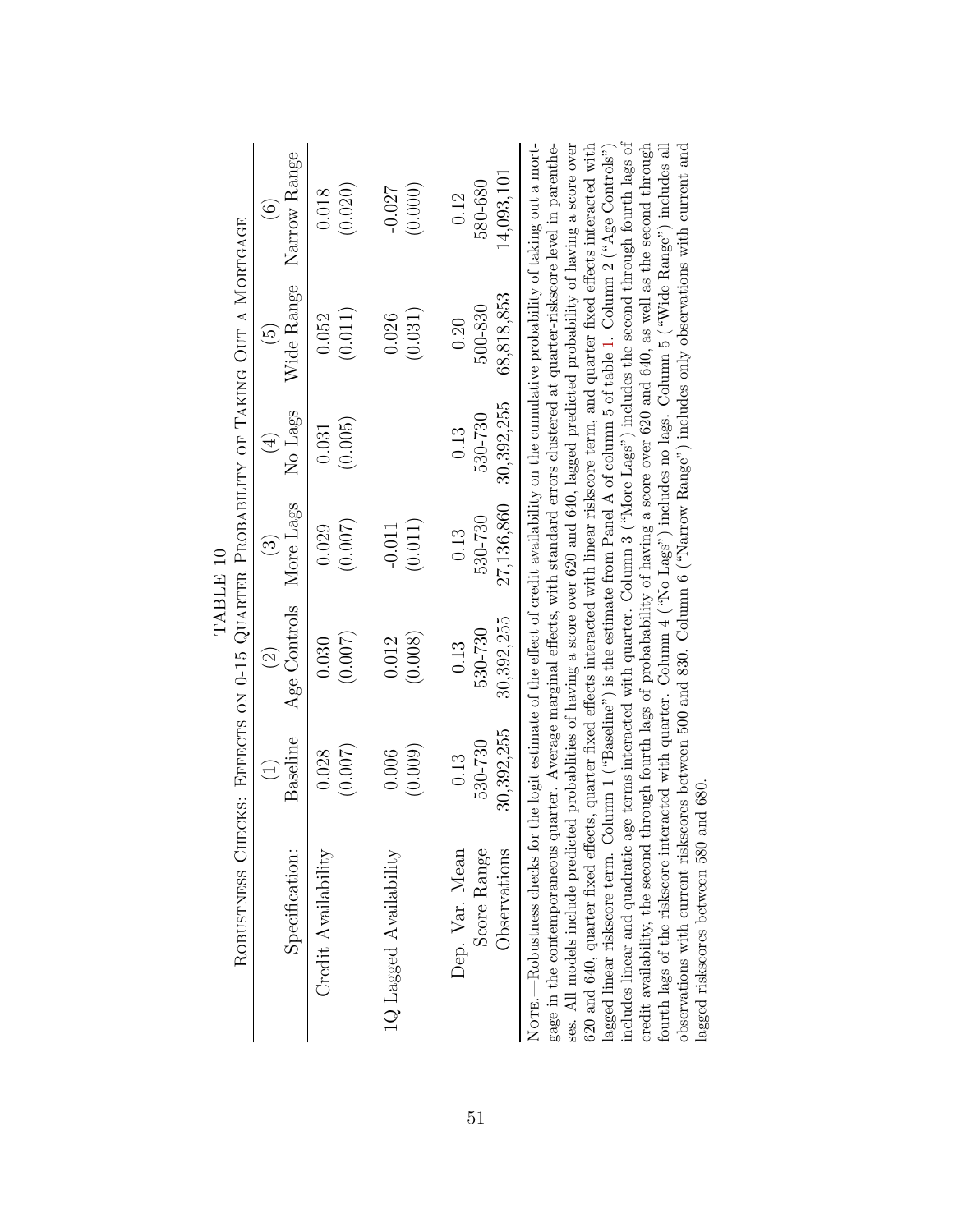<span id="page-52-0"></span>

| EFFECTS ON TOTAL NUMBER OF NEW JOINT FIRST MORTGAGES |                                            |            |            |            |            |  |  |  |
|------------------------------------------------------|--------------------------------------------|------------|------------|------------|------------|--|--|--|
|                                                      | (1)                                        | (2)        | (3)        | (4)        | (5)        |  |  |  |
| Horizon in Quarters:                                 | $\boldsymbol{0}$                           | $0 - 3$    | $0 - 7$    | $0 - 11$   | $0 - 15$   |  |  |  |
|                                                      | Panel A: Entire Sample                     |            |            |            |            |  |  |  |
| Credit Availability                                  | 0.006                                      | 0.020      | 0.028      | 0.030      | 0.027      |  |  |  |
|                                                      | (0.001)                                    | (0.002)    | (0.003)    | (0.005)    | (0.006)    |  |  |  |
| Lagged Availability                                  | 0.002                                      | 0.004      | 0.007      | 0.005      | 0.006      |  |  |  |
|                                                      | (0.001)                                    | (0.002)    | (0.004)    | (0.006)    | (0.008)    |  |  |  |
|                                                      |                                            |            |            |            |            |  |  |  |
| Dep. Var. Mean                                       | 0.006                                      | 0.023      | 0.046      | 0.071      | 0.097      |  |  |  |
| Observations                                         | 32,521,878                                 | 31,978,664 | 31,397,303 | 30,895,003 | 30,392,255 |  |  |  |
|                                                      | Panel B: No Initial Mortgage Balance       |            |            |            |            |  |  |  |
| Credit Availability                                  | 0.006                                      | 0.017      | 0.025      | 0.030      | 0.033      |  |  |  |
|                                                      | (0.001)                                    | (0.002)    | (0.003)    | (0.004)    | (0.004)    |  |  |  |
| Lagged Availability                                  | 0.000                                      | 0.003      | 0.006      | 0.006      | 0.005      |  |  |  |
|                                                      | (0.001)                                    | (0.002)    | (0.003)    | (0.004)    | (0.005)    |  |  |  |
|                                                      |                                            |            |            |            |            |  |  |  |
| Dep. Var. Mean                                       | 0.004                                      | 0.014      | 0.028      | 0.043      | 0.060      |  |  |  |
| Observations                                         | 27,692,800                                 | 27,203,296 | 26,676,170 | 26,217,051 | 25,754,177 |  |  |  |
|                                                      | Panel C: Positive Initial Mortgage Balance |            |            |            |            |  |  |  |
| Credit Availability                                  | 0.016                                      | 0.078      | 0.120      | 0.130      | 0.120      |  |  |  |
|                                                      | (0.004)                                    | (0.008)    | (0.012)    | (0.015)    | (0.017)    |  |  |  |
|                                                      |                                            | 0.045      | 0.067      | 0.069      |            |  |  |  |
| Lagged Availability                                  | 0.018                                      |            |            |            | 0.086      |  |  |  |
|                                                      | (0.004)                                    | (0.008)    | (0.011)    | (0.014)    | (0.017)    |  |  |  |
| Dep. Var. Mean                                       | 0.019                                      | 0.074      | 0.150      | 0.230      | 0.300      |  |  |  |
| Observations                                         | 4,829,078                                  | 4,775,368  | 4,721,133  | 4,677,952  | 4,638,078  |  |  |  |

TABLE 11

NOTE.—Negative binomial estimates of effect of credit availability on the number of new joint first mortgages taken out, over various horizons. Average marginal effects, with standard errors clustered at quarter-risk score level in parentheses. Models are estimated separately on the whole sample (panel A) and on samples split by whether the individual has a positive mortgage balance at t=-1 (panels B and C). All models include predicted probablities of having a score over 620 and 640, lagged predicted probability of having a score over 620 and 640, quarter fixed effects, quarter fixed effects interacted with linear risk score term, and quarter fixed effects interacted with lagged linear risk score term.